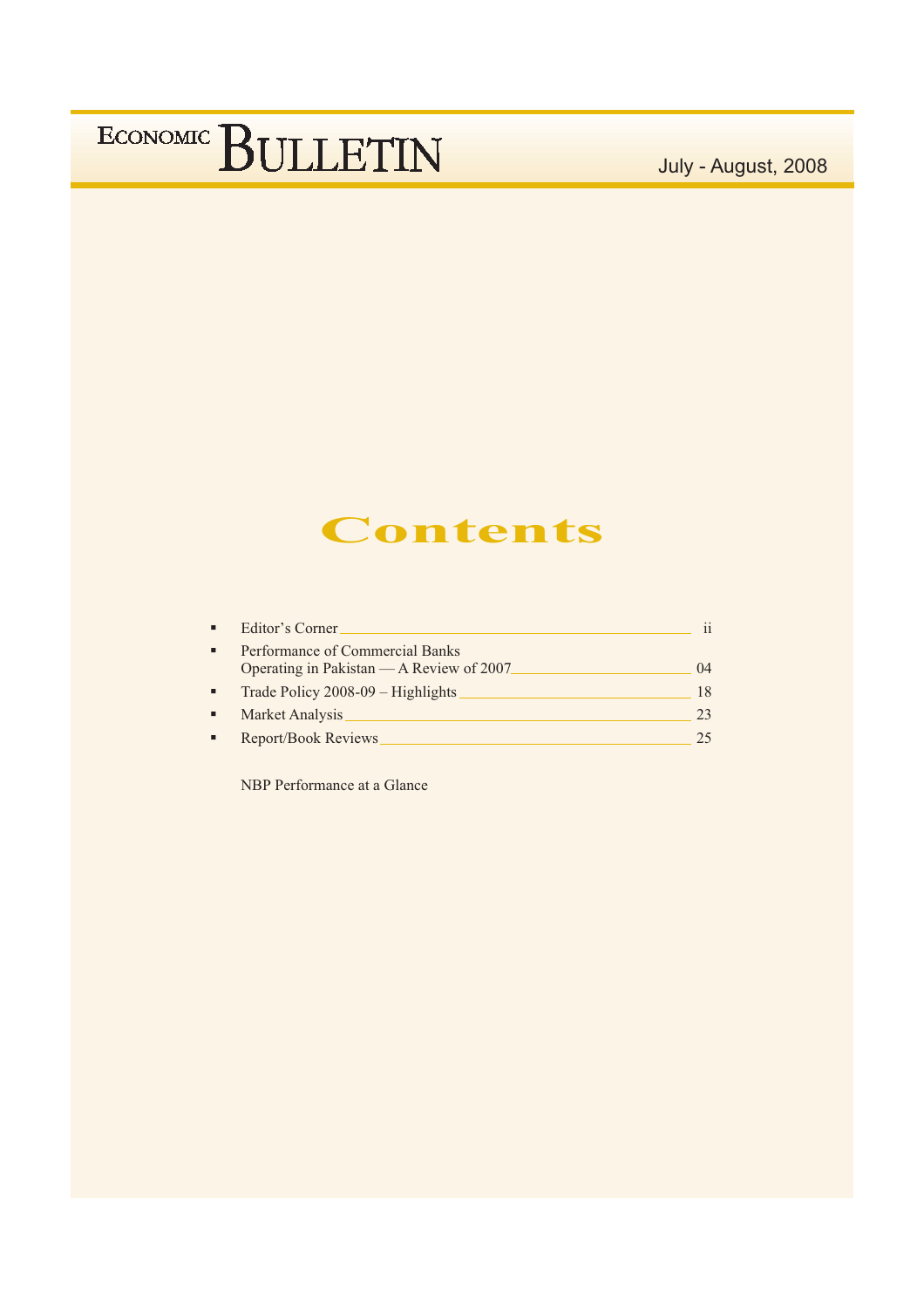### **Editor's Corner**

#### Dear Readers,

Non-Performing loans (NPLs) are the bane for any bank as they measure the standard of corporate governance, the strength of its ability to withstand pressures from vested interest, in Pakistan particularly political and big business, and the weakness in its own internal system of evaluating request for loans. These NPLs are a major factor that undermines the performance of the financial sector, as it impacts profitability. Pakistan's banking sector today faces rising NPLs. It has in the past (1990s), also been a victim of NPLs, which had deprived institutions from their earning assets and the provisioning cost had dragged down profitability.

NPLs of the financial sector had risen during 1990s, primarily because of substantial loans provided by nationalized commercial banks on political grounds, that resulted in NPLs, poor quality of collateral, and the adoption of a vigorous standard of loan classification (as part of the reform process initiated in 1997) and its strict enforcement by SBP. Banks were earlier reporting only default or overdue portion of their NPLs instead of outstanding amount of such loans. The change in the reporting of NPLs resulted in the deterioration of asset quality indicators of financial institutions by 2000. The Earning assets to total assets ratio declined from 80.2 percent in 1990 to 70.6 percent by 1999, NPLs to gross advances rose from 18 percent to 27.7 percent, provisioning to gross advances rose from 6.6 percent to 12.7 percent, while loan defaults to gross advances rose from 10.7 percent to a high of 22 percent in 1997.

These conditions however, improved from 2002 as a multi pronged strategy was adopted to deal with the NPLs. The measures included among others, an acceleration in the recovery process, setting up of CIRC to acquire NPLs of nationalized banks and development finance institutions, NAB to prosecute wilful defaulters, etc. This strategy helped banks to clean their balance sheets, and in later years NPLs showed a continuous declining trend, falling from Rs290.2 billion in 2001 to Rs186.4 billion (all banks & DFIs) by December 2006.

The improvement in NPLs reflects the gains from improved credit appraisals processes in commercial banks, macroeconomic stability, higher earnings of the corporate sector, and improved restructuring policies of the banks. In addition, the low interest rate environment in the recent past, has been one of the major factors in the improvement in asset quality indicators of banks. The ratio of NPLs to total loans of commercial banks has fallen from 19.6 percent in 2001 to 5.7 percent by 2006, while the ratio of net NPLs to net loans fell substantially from 10.3 percent to 1.1 percent in the corresponding period.

A change in the interest rate scenario, as the State Bank of Pakistan tightened its monetary policy stance has had a negative impact on the repayment capacity of the borrowers. Rising interest rates alongwith an increase in fuel and electricity prices has added to the cost of doing business, as a consequence of which some businesses are facing problems on paying back their bank loans.

In the first half of 2008, the non-performing loans (NPLs) of Pakistan's banking sector (domestic and overseas operations) increased by nearly Rs25 billion to Rs241.3 billion against Rs216.4 billion registered on December 31, 2007. During these six months, the NPLs of commercial banks have risen by Rs28.7 billion to Rs212.36 billion, where the share of NPLs of local private banks is over 72 percent, while the share of public sector banks has risen to 27 percent due to a substantial (30.8 percent) rise in their NPLs. Net NPLs to Net Loans ratio for commercial banks increased to 0.91 percent at end June 08 compared with 0.83 percent at end December 07.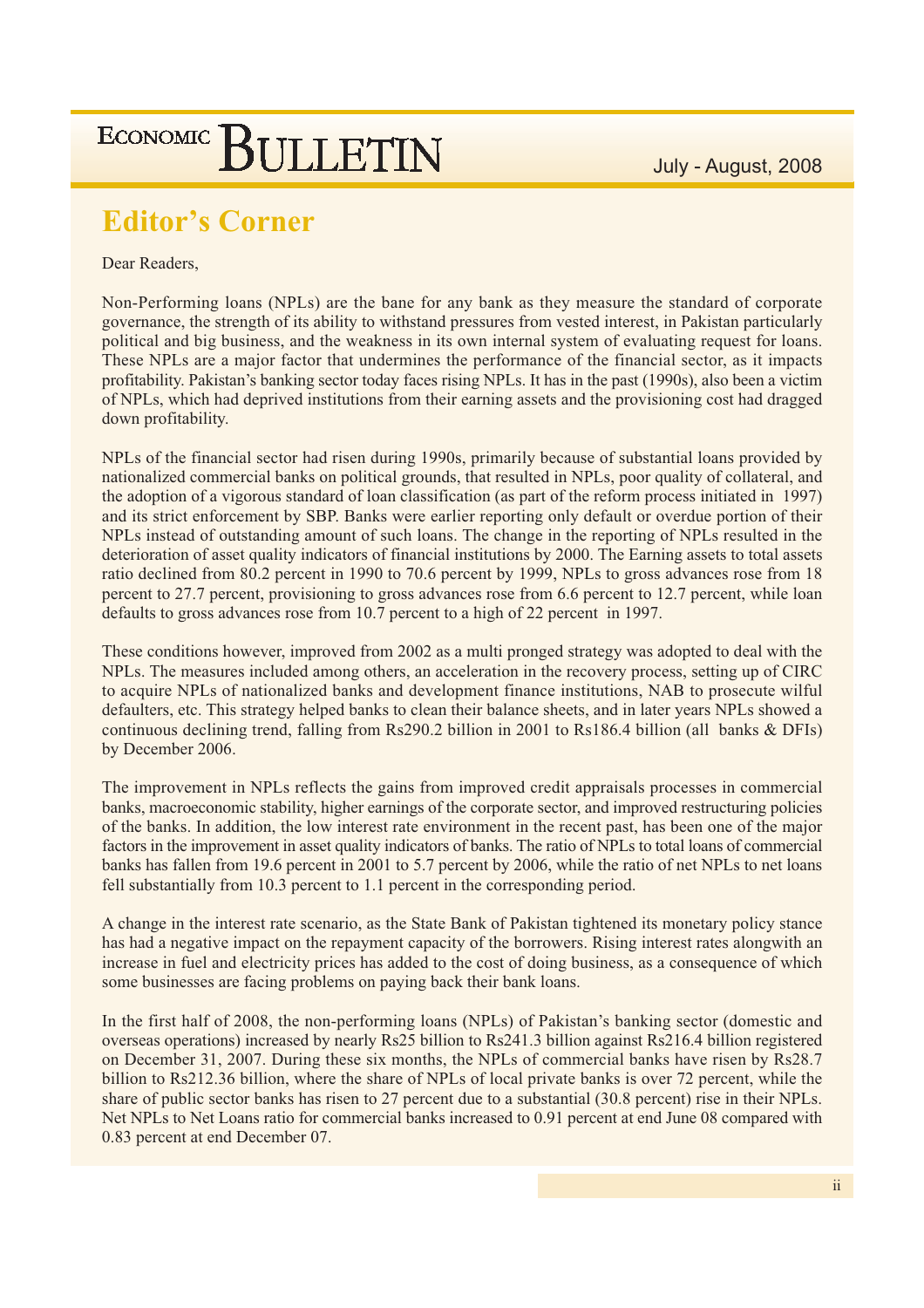There has been an expansion of credit to the private sector, primarily as banks ventured into new areas of financing, like consumer financing, agriculture, SMEs. The aggressive credit growth, alongwith higher interest rates have had an impact on NPLs. The private sector credit grew by 20 percent in the first five months of 2008 to stand at Rs369.8 billion — Rs106.4 billion higher than in the same period of previous year. This acceleration is attributable to an increase in working capital requirements due to higher input cost and higher fixed investment in sectors like textiles, refineries and power.

Of the gross NPLs growth during FY07, the corporate sector had the largest contribution, while the quality of consumer loans appears to have deteriorated most. The gross NPLs in consumer loan category at end FY07 were more than double the same at end FY06. There has been a rising NPLs to loans ratio in almost all categories of consumer loans during March 08 compared to March 07. Overall for consumer loans, the ratio rose to 4.8 percent from 3.2 percent, while for auto loans to 5.9 percent from 2.6 percent, for durables from 3.2 percent to 14.8 percent and for mortgages from 2.3 percent to 4.2 percent.

Rising NPLs have impacted banks profitability. Banks have to make higher level of provisioning because of amendments in the State Bank of Pakistan's Prudential Regulations. The Bank had in October 2007 issued instructions to completely withdraw the benefit of Forced Sale Value against all NPLs for calculating provisioning requirements w. e. f December 31, 2007. As banks set aside more reserves out of the earnings to cover the increase in loans that have become non performing, profits are affected.

Figures available for 2007 show that profit (BT) for all banks declined by Rs15 billion to Rs107 billion against Rs122 billion recorded in 2006. There was a pronounced decline in the profitability of private/provincial banks and of foreign banks. The larger banks also showed a fall, primarily because of a decline in the profitability of one of the large privatized bank.

In the first half of 2008 profits have continued to decline, despite the fact that interest rate on loans has increased. As the banks make larger provisioning for NPLs, it has reduced their profits, affected their asset quality and is a cause of serious concern for the banks.

Ayesha Mahn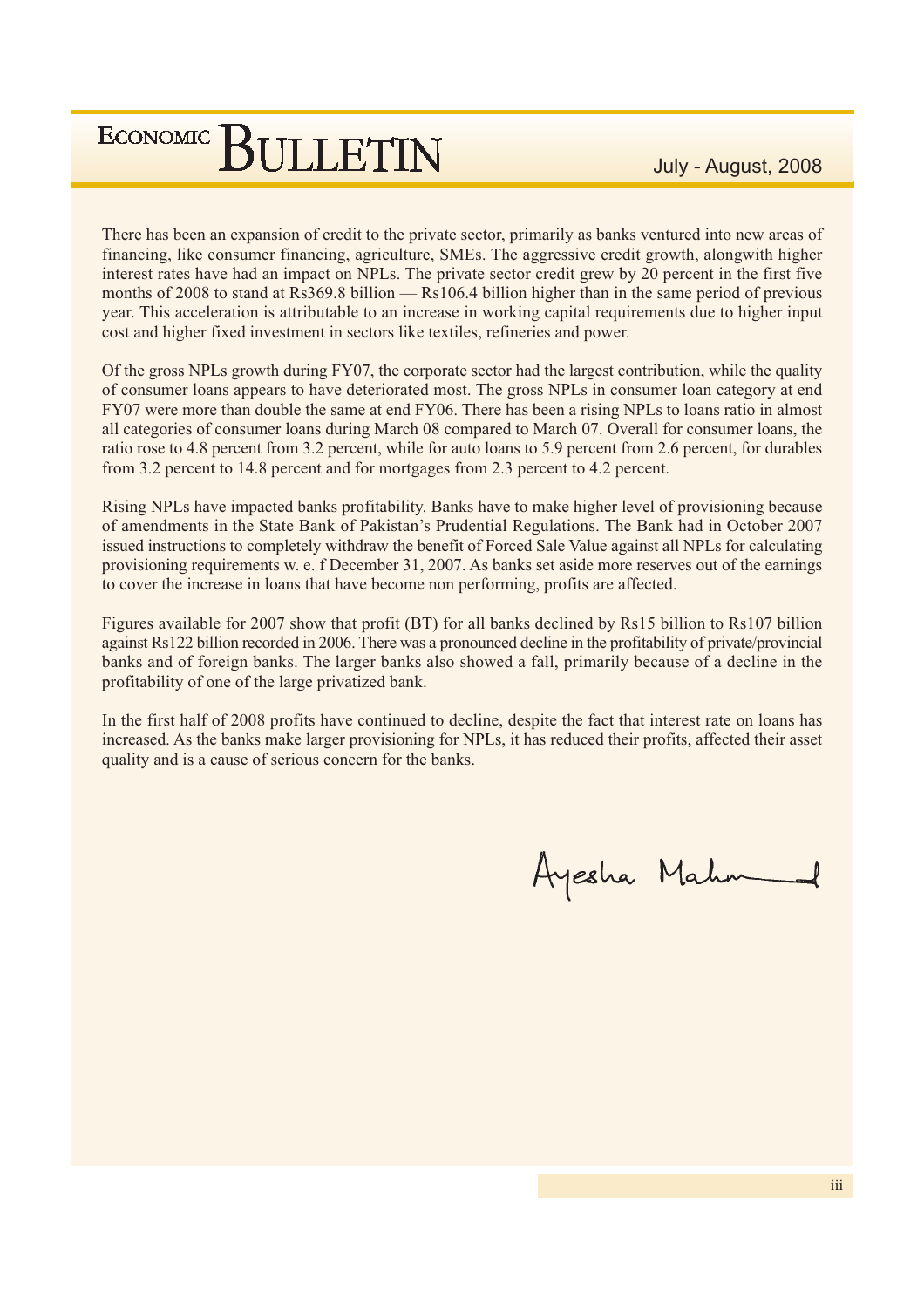### **Performance of Commercial Banks Operating in Pakistan — A Review of 2007**

The banking sector has achieved a remarkable turnaround in the last few years, as a result of the reforms introduced in the 1990s. Among other measures, banks were privatised, the government allowed entry of new banks, State Bank of Pakistan's independence was enhanced, Pakistan Banking Council was abolished, weaker banks were merged with relatively bigger banks, a large number of branches were closed, thousands of lay offs took place from public sector banks through GHS and VHS and a process was initiated for speedy recovery of loans.

Reforms

**Banks** 

focus on more

sectors

**Banks** 

comply with new

standards

The banking sector has witnessed a change in the ownership structure with privatisation of some of the large commercial banks, setting up of private banks and more recently the acquisition of local banks by foreign banks. During the past few years, banks have made significant progress in serving less focused sectors like consumer finance, small & medium enterprises, agriculture and housing. In the recent past, the banking sector has seen an increase in the number of microfinance banks and their outreach.

There has been an encouraging growth in Islamic banking, as the number of full fledged Islamic banks have increased and also the number of conventional banks offering Islamic banking.

The State Bank of Pakistan is encouraging banks to adopt international best practices, in view of changing financial practices internationally and is itself continuously updating its regulations. Banks are now complying with the best practices of Corporate Governance, strengthening the Risk Management structure, adopting Basel II guidelines, having in place an efficient and effective internal control system, upgrading IT infrastructure etc. The State Bank is being strengthened, and the central bank's legislation is being brought in line with the international best practices.

Speaking at the 60th anniversary of SBP on July 1, 2008, the SBP Governor said, 'there is the need to launch comprehensive legislative reforms which would put in place an adequate framework for Consumer Protection, prevention of Financial Crimes, Financial Safety Nets and Lender of Last Resort Functions etc that now have been adopted by most developed and developing countries'.

The State Bank of Pakistan has a broad set of prudential regulations for agriculture financing. Corporate/Commercial Banking, SME Financing, Consumer Financing and for Micro Prudential Finance Banks. The prudential regulatory regime seeks to promote and preserve financial sector stability. The regulatory framework encourages financial sector growth and competition and effective risk management.

> The banking sector is witness to growing Mergers & Acquisitions activity during the last few years. By raising the minimum paid up capital requirement for banks from Rs500 million in 2001 to Rs6 billion by the end of 2009, the SBP encouraged mergers and ensured a strong capital base for banks. Foreign banks have also been part of this process. For example, at the end of August '07, ABN Amro Bank N.V. Pakistan branches merged with Prime Commercial Bank, while a year earlier, Standard Chartered Bank (Pakistan) Ltd had taken over Union Bank Ltd and Rupali Bank Ltd Pakistan was amalgamated with and into Arif Habib Rupali Bank Ltd and American Express Bank Ltd was merged into JS Bank Ltd.

> Besides, M&A, some foreign banks have shown interest to set up branches in Pakistan, more recent instances being Malaysia's Maybank buying a minority stake in MCB and Barclays Bank beginning its operations in Pakistan.

> To encourage further consolidation in the banking sector, the State Bank of Pakistan has

**Mergers** and Acquisitions

Regulations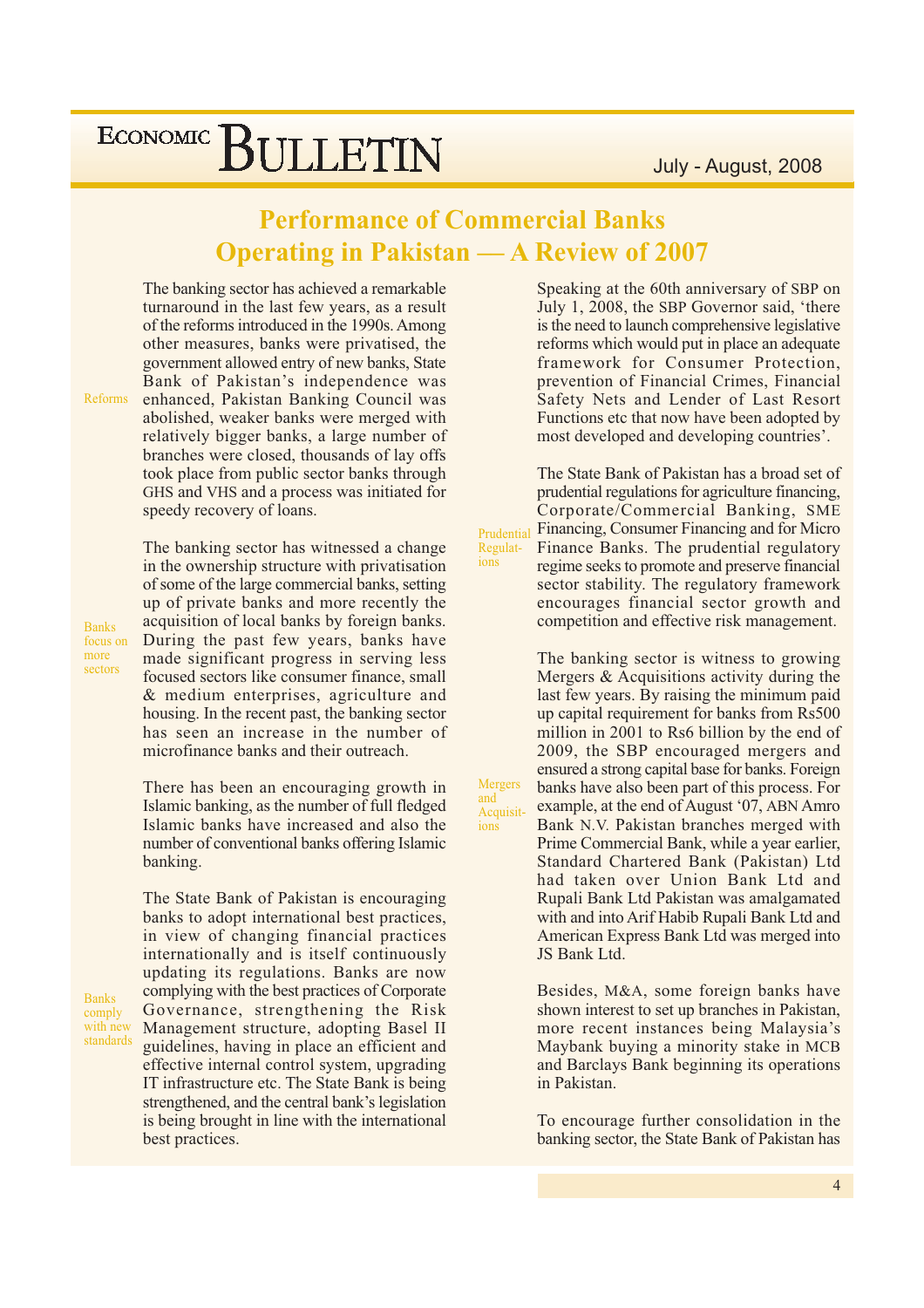MCR & **CAR** raised

**Interest** 

rates rise

portfolio

enlarges

raised the minimum capital requirements for locally incorporated banks to Rs23 billion (net of losses) to be achieved in a phased manner by December 31, 2013. Foreign banks operating in the country are also required to increase their assigned capital to Rs23 billion in the same period, says the SBP.

Banks are also required to have minimum Capital Adequacy Ratio of 10 percent. This is to be achieved by the banks either by fresh capital injection or retention of profits.

The monetary tightening measures by the State Bank of Pakistan have pushed interest rates up. The KIBOR rates have gone up to over 14 percent and as it is used as a benchmark for pricing most of the banks loans, its effect is visible in the Weighted Average Lending Rate. This rose to 12.8 percent in June 2008 from 10.9 percent recorded in April '08. At the same time, the SBP has set a floor on banks savings/PLS deposit rates at 5 percent. The banks now have to give this minimum rate to their depositors with effect from June 2008. As the share of PLS saving deposits in overall banks' deposits is around 56 percent, the introduction of this floor is expected to raise the return on deposits in the range of 2.0-2.2 percent.

As banks have to compete for deposits with the National Savings Centre, where recently a 2 percentage point increase was announced on the various saving schemes, the rise in deposit rate would help in channelizing people's savings towards banks deposits.

Commercial banks operating in Pakistan have been carrying on the broad basing of their loan portfolio, to diversify their credit risk and increase the financial services, besides generating alternative avenues of earnings. Banksloan Besides financing corporate clients, commercial banks are increasingly focusing on the agriculture sector, small and medium enterprises and consumer financing. By December 2007 the portfolio of consumer financing had enlarged to Rs367 billion or 14 percent of the total advances of scheduled banks. In this category, personal loans make

### July - August, 2008

up for the bulk of consumer financing (39%), followed by transport  $(31\%)$ , housebuilding  $(17\%)$  and credit cards  $(13\%).$ 

The policy of monetary tightening being pursued by the State Bank of Pakistan has raised interest rates and restricted the demand for consumer loans. Also banks have become more cautious while extending consumer loans, because of rising NPLs to loans ratio in almost all categories of consumer loans.

Over the last few years the performance of the banking sector has been impressive. The banks (local and foreign) operating in Pakistan have improved their operating performance, strengthened their human resources, improved internal controls, diversified their lending portfolios, undertaken major IT changes and other various initiatives to remain competitive.

The year 2007 has been a rather difficult year for the banking industry. There has been a decline in profitability, as a consequence of the change in SBP's Prudential Regulations. The benefit of forced sales value of collateral was withdrawn by the State Bank of Pakistan against all non-performing loans. The banks are now required to make additional provisioning, which has eroded a portion of the profitability of the banks.

Key performance indicators of all banks shows that besides profits being affected, deposits, equity growth has slowed, while investments, non-interest income, have grown. A review of the key performance indictors shows that profit (BT) of all banks declined in 2007 to Rs107 billion against Rs122 billion a year earlier, while profit (AT) fell to Rs75 billion against Rs83 billion in the same period.

As a consequence of the decline in profits, the key profitability indicators were affected. Return on Assets (RoA) for all banks declined to 1.6 percent from 2.2 percent in 2006. As the foreign banks showed an after tax loss, their RoA was negative. Return on Equity dropped to 17.8 percent from 28.2 percent over the year, with substantial declines being registered for all categories of banks. This

difficult vear

Profits

decline

RoA &

**RoE** falls

 $2007a$ 

Rising

**NPLs**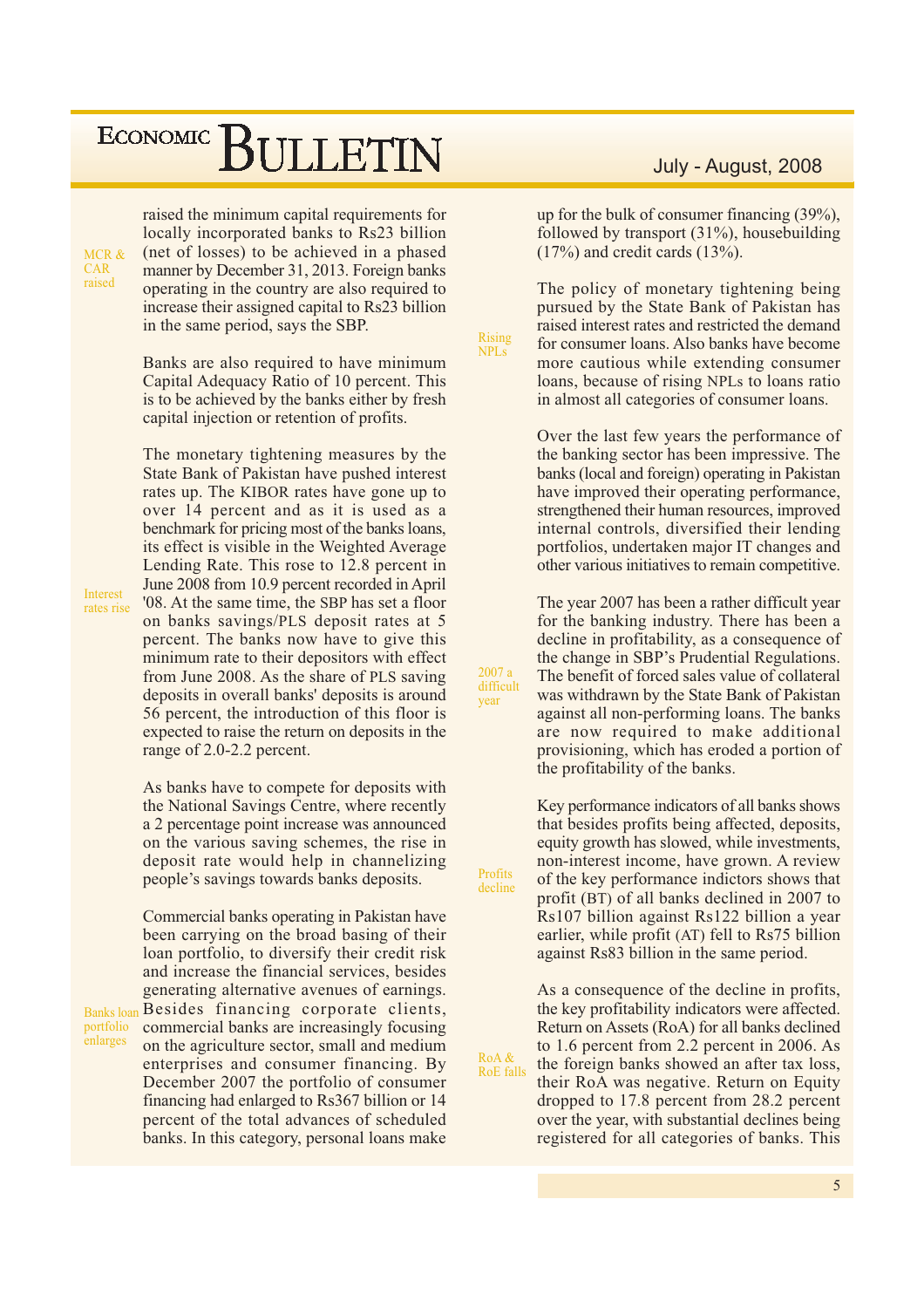was due to slower growth in the banks' equity base and lower profits.

**NBP** record profit

Profits

nicture

Growth in

deposits

present a mixed

In the major banks category, National Bank of Pakistan, registered the highest profit (BT) of Rs28.1 billion. MCB followed at Rs21.3 billion, overtaking Habib Bank Ltd (HBL) whose profit declined by 19.7 percent to Rs15.1 billion. HBL's profitability has been affected by additional provisioning against non-performing loans due to a change in SBP's Prudential Regulations.

In the private/provincial banks category quite a few have registered losses during 2007, some have shown a decline in profits and there are a few like, Bank Al-Habib, Bank of Punjab, Habib Metropolitan, KASB Bank which have shown an increase in profits (BT). The profit (AT) have risen in cases of Askari Commercial Bank, Soneri Bank, Bank Al-Habib, Bank of Punjab and Habib Metropolitan and Meezan Bank.

Similar trend is witnessed with the foreign banks operating in Pakistan. Deutsche Bank and Al-Baraka Islamic Bank have shown an increase with respect to both before and after tax profits.

In 2007, the profitability ratios  $-$  RoA and RoE had been impacted and accompanying tables show a decline for most banks. While for some banks the RoA and RoE has fallen marginally, for others the drop is substantial, and for some of the private banks the ratio is negative.

The growth in deposits of the banking sector in 2007 has remained at preceding year's level. Growing by 18.8 percent, deposits have reached Rs3.86 trillion, with the major banks hare at 65.6 percent, private/provincial banks at 29.0 percent and foreign banks 5.4 percent. NBP surpasses all other banks with a deposit base of Rs592 billion, closely following is HBL at Rs531.3 billion, UBL Rs401.6 billion.

Deposits of Bank of Punjab registered a growth of nearly 40 percent, with the level rising to Rs192 billion, the highest in the private

### July - August, 2008

provincial banks category. NIB Bank's deposits have surged from Rs30.6 billion to Rs116.7 billion in 2007. Though ABN Amro has the highest deposits of Rs90.3 billion in the foreign banks category, these are however, lower by 3.7 percent over the previous year. Deposits of Citibank, HSBC, Deutsche Bank and Al-Baraka Islamic Bank have grown by 8.8 percent, 72.6 percent, 54.2 percent and 22.7 percent respectively.

It maybe noted that the share of savings deposits in total deposits has declined from 46.1 percent in 2001 to nearly 36 percent in 2007, while the share of fixed deposits have grown from 23 percent to 29 percent and the share of current account deposits from 22 percent to 31 percent during this period. With enhanced rates of return now being offered by the banks, the share of fixed deposits may show a further rise.

In 2007, the cost of funds ratio increased. In the major banks category, while the ratio for NBP was 3.0 percent, for Bank Al-Falah it was as high as 6.1 percent. This ratio was substantially higher for private/provincial banks, ranging between 3.7 percent for Arif Habib Rupali Bank to 8.9 percent for Crescent Bank, and in the foreign banks category it ranged between 4.4 percent for Deutsche Bank to 9.2 percent for Bank of Tokyo. Some banks are offering better returns on their long term deposits.

Growth in advances slowed down to 11.4 percent for all banks in 2007, against a growth of 26.6 percent in 2006. The growth rate declined for banks like, Bank Al-Falah (registered a growth of  $14.1\%$  in 2007) against 26.2% in 2006. National Bank of Pakistan (7.8% against 17.1%), ABL (17.0% Growth in against 29.5%), Askari Commercial (1% against 15.3%), Bank Al-Habib (11.5% against 28.4%), Bank of Punjab (32.2% compared with  $59.3\%$ ) and Deutsche Bank (11.6% against 120%). Advances declined in 2007 for banks like ABN Amro (-10.3%), Citibank  $(-4.3\%)$ , Saudi Pak  $(-10.7\%)$ ; Advances have growth faster in 2007 compared to 2006 for banks like NIB (164%) and few others.

Cost of

increase

advances

slows

down

**funds** 

6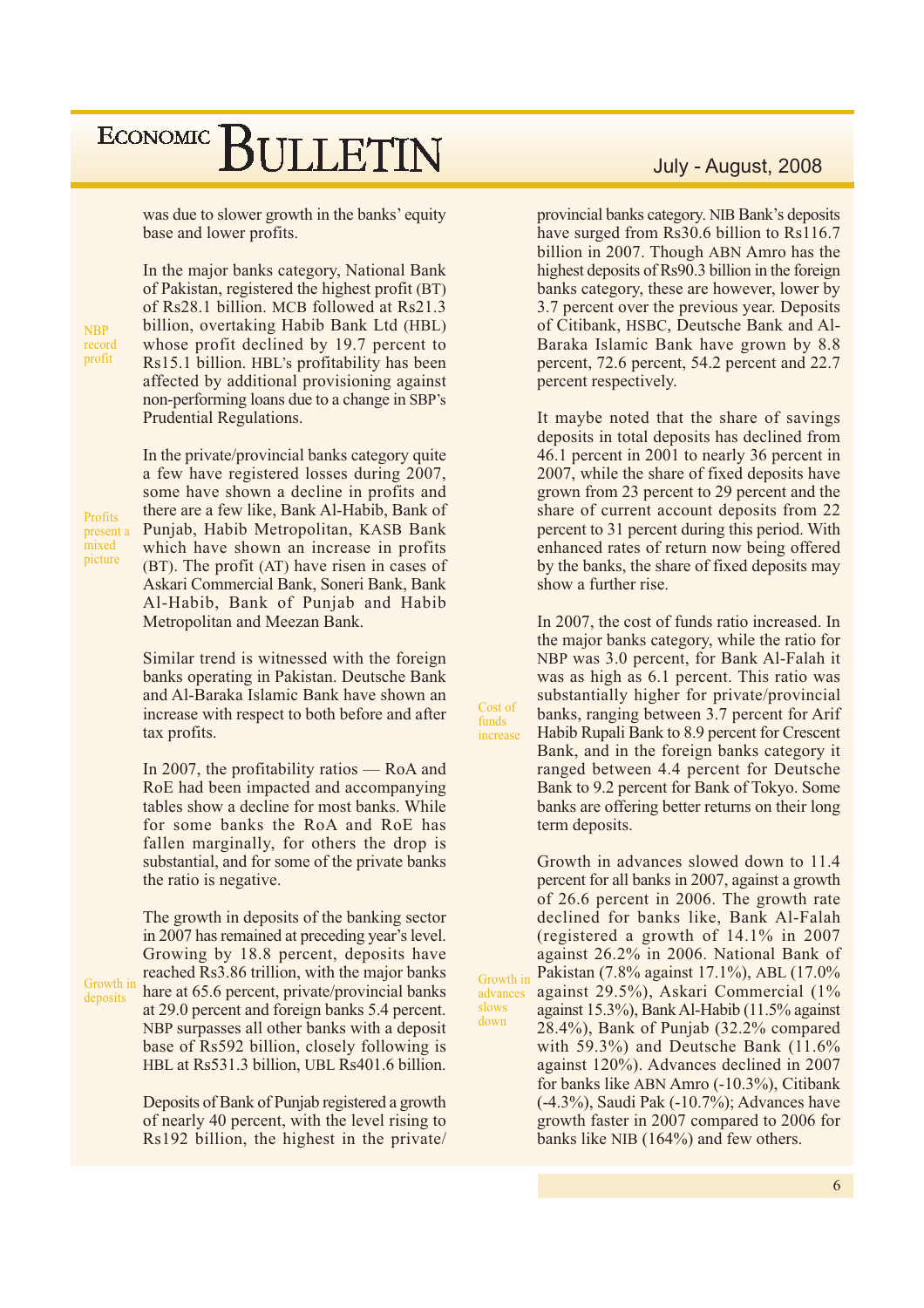Advances deposit ratio lower

Advances deposit ratio for all banks is marginally lower at 70.4 percent in 2007 against 70.6 percent a year earlier. This ratio has risen among others for UBL, Bank Al-Falah, KASB Bank, Saudi Pak Commercial, Arif Habib Rupali, JS Bank, First Women Bank, Deutsche Bank, Oman International.

Cost to income ratio slightly higher

The cost to income ratio for all banks shows a slight increase to 40.3 percent against 39.6 percent in 2006. While this ratio declined for the major banks, an increase was seen for the other two categories of banks. In the major banks category, MCB tightened its operating expense with a cost to income ratio of 16.8 percent, one of the lowest in the industry, while Bank Al-Falah in this group had a higher ratio of 54.4 percent. In the private/provincial banks category, Crescent Commercial Bank, Atlas Bank, Dubai Islamic Bank had high cost/income ratios, while Bank of Punjab, Habib Metropolitan and Faysal Bank had relatively lower ratios.

Interest income continued to be the major contributor towards Banks' total income. Its growth however, slowed in 2007, except for foreign banks category which registered a substantial growth.

Income expense ratio declines All Banks income/expense ratio has declined over the last three years, implying higher expenses incurred over the income earned. The ratio fell from 1.6 percent to 1.2 percent for the larger banks, from 1.3 percent to 1.1 percent for the private banks and from 1.4 to 1.3 percent for the foreign banks operating in Pakistan.

Interest spread falls marginally

Interest spread showed a marginal fall for all banks in 2007 to 4.3 percent from 4.7 percent in 2006. Major banks had a ratio of 6 percent, foreign banks 5.9 percent and much lower ratio of 2.7 percent for private/ provincial banks.

Among the larger banks the ratio varied between 3.9 percent for Bank Al-Falah to 9.3 percent for Standard Chartered. The ratio was much smaller for a large number of private banks, around 2 - 4 percent, except First

#### July - August, 2008

Women Bank where it was 6.5 percent. In the foreign banks category, the ratio varied between 0.2 percent for Bank of Tokyo to 7.0 percent for Citibank.

The Debt Management Ratios, liabilities/assets and liabilities/equity have decreased in the last two years, giving a positive signal. The decline in the liabilities/asset ratio is pronounced for major banks where the ratio has fallen from 81.2 percent to 72.2 percent. This implies that there was Re 0.812 liability on every Re 1 asset, which has reduced to Re 0.722 on every Re 1 asset.

**Debt** 

ment

Ratios

Admn

rise

Staff

strength

manage-

The administrative expenses witnessed an increase of nearly 24 percent to Rs119 billion against Rs96 billion in 2006. The intermediation cost ratio rose to 3.0 percent from 2.8 percent for all banks. The ratio increased for Standard Chartered from 3.8 percent to 6.7 percent, for Bank Al-Falah from 2.5 percent to 3.1 percent, but declined for NBP from 2.7 percent to 2.5 percent and for expenses MCB from 2.4 percent to 1.6 percent. Some of the private/provincial banks like Bank of Punjab, Habib Metropolitan Bank have low intermediation cost ratios, while Dubai Islamic Bank has an intermediation cost ratio of 13.8 percent, Crescent Bank 9.5 percent, Deutsche Bank 6.6 percent, Bank Islami 8.3 percent.

> For all banks, staff strength has increased by 7.7 percent, with the private/provincial banks hiring more people compared with the other categories of banks. Among the private banks, staff strength rose substantially for Askari Commercial, Meezan Bank, NIB, Atlas Bank, Bank Islami Pakistan, JS Bank among others, as the business operations of these banks increased with the opening of more branches.

> Staff per branch ratio has remained stagnant for all banks. Profit per branch ratio declined for all banks. However, the ratio had risen for some banks the NBP, MCB, Bank Al-Falah, Bank of Punjab, Habib Metropolitan etc. The details of other ratios for all banks is given in the accompanying tables.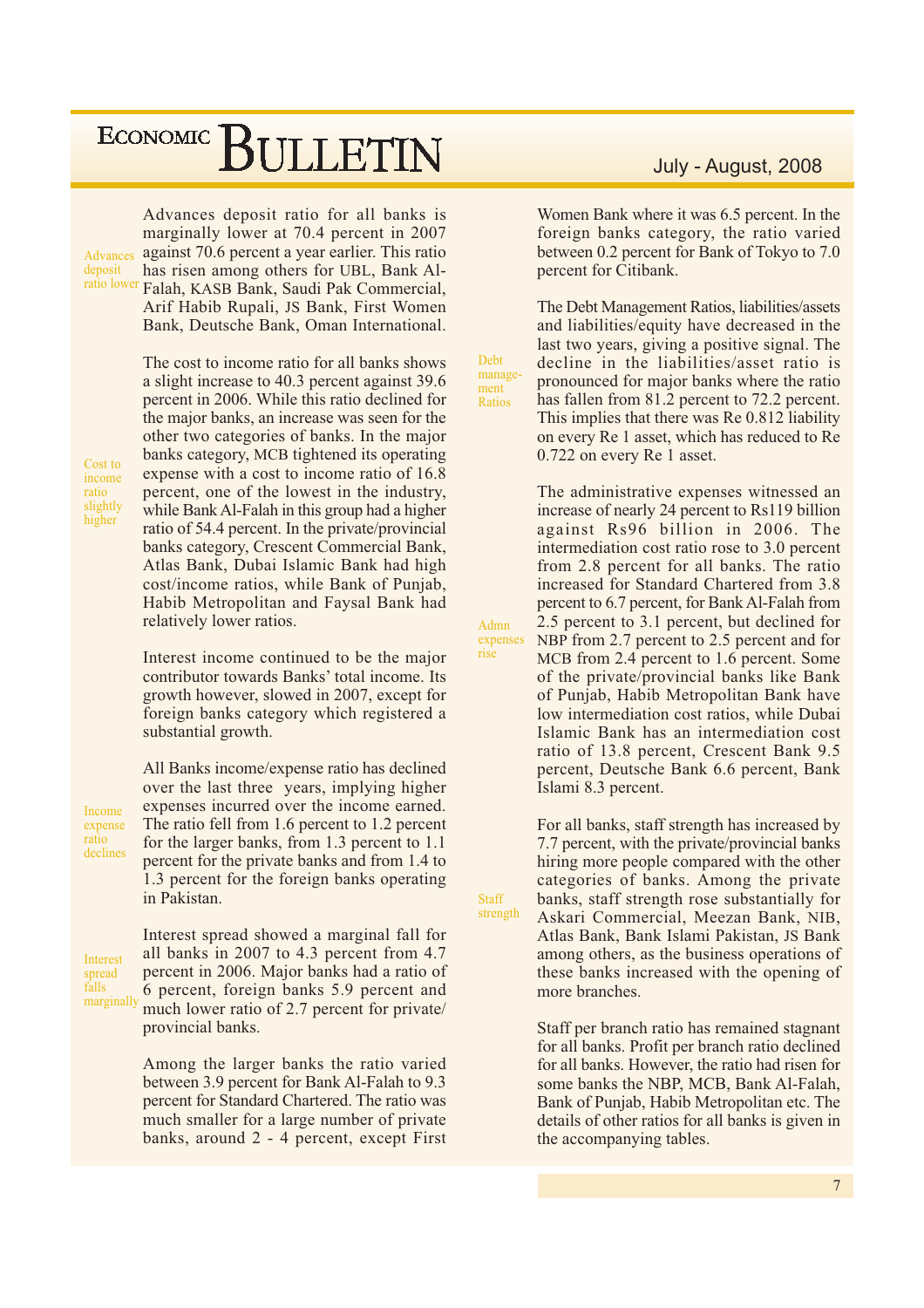July - August, 2008

|                             |       |             |       |       |                            |       |              |               |        |       |           | 110.11 |
|-----------------------------|-------|-------------|-------|-------|----------------------------|-------|--------------|---------------|--------|-------|-----------|--------|
|                             |       | Major Banks |       |       | Private & Provincial Banks |       |              | Foreign Banks |        |       | All Banks |        |
|                             | 2005  | 2006        | 2007  | 2005  | 2006                       | 2007  | 2005         | 2006          | 2007   | 2005  | 2006      | 2007   |
| <b>Assets Net</b>           | 2193  | 2772        | 3303  | 920   | 1203                       | 1494  | 343          | 276           | 280    | 3456  | 4251      | 5077   |
| Equity                      | 127   | 229         | 279   | 64    | 100                        | 145   | 33           | 26            | 24     | 224   | 355       | 449    |
| Deposits                    | 1798  | 2156        | 2531  | 698   | 902                        | 1121  | 245          | 191           | 208    | 2741  | 3248      | 3860   |
| Advances(Net)               | 1201  | 1538        | 1704  | 498   | 676                        | 779   | 170          | 152           | 153    | 1869  | 2366      | 2635   |
| Investments                 | 499   | 528         | 831   | 197   | 240                        | 390   | 67           | 50            | 43     | 763   | 819       | 1263   |
| Gross Advances              | 1348  | 1603        | 1779  | 579   | 692                        | 813   | 173          | 155           | 159    | 2101  | 2450      | 2751   |
| Non Performing Loans (NPLs) | 115   | 113         | 126   | 25    | 28                         | 45    |              |               | 3      | 142   | 147       | 174    |
| Interest Income             | 126   | 200         | 244   | 52    | 83                         | 104   | 22           | 23            | 28     | 200   | 305       | 376    |
| <b>Interest Expense</b>     | 36    | 70          | 94    | 27    | 52                         | 71    | $\mathbf{Q}$ | 11            | 15     | 71    | 133       | 180    |
| Net Interest Income         | 90    | 129         | 150   | 26    | 31                         | 33    | 14           | 12            | 13     | 130   | 172       | 196    |
| Non Interest Income         | 32    | 42          | 55    | 11    | 17                         | 27    | 8            | 6             |        | 52    | 65        | 89     |
| Revenue                     | 122   | 171         | 204   | 37    | 48                         | 60    | 22           | 18            | 20     | 181   | 237       | 285    |
| Admn Expense                | 48    | 64          | 77    | 16    | 22                         | 29    | $\mathbf Q$  | 9             | 12     | 73    | 96        | 119    |
| Profit/(Loss)B.T            | 63    | 94          | 92    | 18    | 21                         | 14    | 12           |               |        | 92    | 122       | 107    |
| Profit/(Loss)A.T            | 42    | 63          | 63    | 13    | 15                         | 12    | $\mathbf{8}$ |               | $-0.4$ | 63    | 83        | 75     |
| Employees (Nos)             | 61332 | 64356       | 66914 | 20827 | 23974                      | 27997 | 3591         | 4013          | 4508   | 85750 | 92343     | 99419  |
| Branches (Nos)              | 5610  | 5834        | 6002  | 1161  | 1347                       | 1590  | 105          | 120           | 141    | 6876  | 7301      | 7733   |

#### Key Performance Indicators - All Banks

#### Growth Rates - All Banks

 $(\text{In } \% )$ Major Banks Private & Provincial Banks Foreign Banks All Banks 2005 2006 2007 2005 2006 2007 2005 2006 2007 2005 2006 2007  $\frac{26.3}{ }$  $\frac{26.4}{ }$  $\frac{19.1}{x}$  $\overline{0.1}$  $\frac{1}{30.8}$  $\frac{24.2}{ }$  $\frac{12.8}{2}$  $-19.5$  $\frac{16.8}{ }$  $\frac{23.0}{ }$  $\frac{19.4}{x}$ Assets Net  $\overline{15}$  $19.1$ <br>  $22.2$ <br>  $17.4$ <br>  $10.8$ <br>  $57.2$ <br>  $22.2$ <br>  $34.2$  $\frac{20.3}{54.9}$ <br>23.4 Equity  $80.0$  $19.0$  $56.5$  $45.0$  $20.9$  $-20.4$  $-5.9$  $37.1$  $58.6$  $26.6$  $-1.8$ <br> $-7.2$  $29.2$ <br>35.7  $24.3$ <br>15.2  $7.9$ <br> $7.2$  $\frac{8.9}{0.4}$  $\frac{14.5}{23.1}$  $\frac{18.8}{11.4}$ Deposits 19.9  $-221$ 18.5  $-22.1$  $46.1$ Advances 28.1 26.6  $7.2$ <br> $7.2$ <br> $52.7$ <br> $86.5$ Investments  $6.9$  $5.9$  $10.0$  $21.8$  $62.5$  $117.1$  $-25.6$  $-14.4$  $12.8$ 54.4  $\frac{0.9}{100.2}$  $23.2$ <br>35.5  $\frac{26.0}{37.6}$  $\frac{58.2}{96.4}$  $\frac{41.7}{87.9}$  $60.0$ <br>91.1  $84.2$ <br>183.3  $4.5$ <br>30.6  $22.1$ <br> $34.2$  $\frac{80.1}{115.8}$ Interest Income Interest Expense Net Interest Income<br>Non Interest Income  $\frac{92.3}{11.0}$  $\frac{42.9}{30.1}$  $\frac{15.8}{30.1}$  $\frac{17.6}{-9.0}$  $20.0$ <br>47.4  $6.4$ <br> $61.3$  $\frac{70.0}{40.0}$  $\frac{8.3}{18.3}$  $\frac{32.6}{24.4}$  $\frac{13.6}{37.1}$  $-11.8$ 68.8  $-286$  $8<sup>2</sup>$ Revenue  $60.8$  $40.0$  $19.5$  $5.9$  $31.3$  $^{01.5}_{24.5}$  $56.4$  $-20.0$  $\frac{18.5}{13.3}$  $44.6$  $31.3$  $^{27.1}_{20.0}$ Admn Expense<br>Profit/(Loss)B.T<br>Profit(Loss)A.T  $\frac{12.6}{77.6}$ <br>75.7  $-3.5$ <br>12.5  $\frac{3.3}{-42.0}$ 17.6 33.4  $20.4$ 39.4 31.8 28.6 29.0 31.0 23.9  $50.4$ <br> $51.2$  $-2.5$ <br> $-0.3$  $-83.6$ 116.6 16.7  $-333$  $65.1$  $323$  $-12.3$  $120.0$  $19.5$  $11.9$  $-20.0$  $33.9$  $-37.8$  $-107.9$  $31.6$  $-10.3$ 

|  | Selected Ratios – All Banks |  |
|--|-----------------------------|--|
|  |                             |  |

 $(\text{In } \% )$ 

|                                       |       | Major Banks |       |       | Private & Provincial Banks |       |       | Foreign Banks |        |       | All Banks |       |
|---------------------------------------|-------|-------------|-------|-------|----------------------------|-------|-------|---------------|--------|-------|-----------|-------|
|                                       | 2005  | 2006        | 2007  | 2005  | 2006                       | 2007  | 2005  | 2006          | 2007   | 2005  | 2006      | 2007  |
| Cost of Funds                         | 2.0   | 3.2         | 3.7   | 3.8   | 5.3                        | 6.2   | 3.1   | 4.3           | 6.4    | 2.6   | 3.9       | 4.5   |
| <b>Intermediation Cost</b>            | 2.7   | 2.9         | 3.0   | 2.4   | 2.3                        | 2.5   | 3.3   | 3.6           | 5.4    | 2.7   | 2.8       | 3.0   |
| Pre Tax Margin                        | 39.7  | 39.1        | 33.1  | 29.2  | 20.9                       | 10.9  | 38.3  | 23.5          | 3.2    | 37.2  | 33.0      | 24.8  |
| Non Interest Income Ratio             | 26.6  | 24.4        | 26.7  | 31.7  | 35.0                       | 44.6  | 37.4  | 33.5          | 34.8   | 29.1  | 27.3      | 33.4  |
| Gross Spread Ratio                    | 71.9  | 64.8        | 61.4  | 50.0  | 37.7                       | 31.7  | 61.4  | 51.8          | 47.2   | 64.7  | 56.5      | 52.1  |
| Cost/Income Ratio                     | 38.8  | 36.5        | 36.1  | 42.6  | 46.2                       | 48.1  | 41.3  | 51.6          | 61.2   | 39.9  | 39.6      | 40.3  |
| Income/Expense Ratio                  | 1.7   | 1.6         | 1.2   | 1.4   | 1.2                        | 1.1   | 1.7   | 1.4           | 1.3    | 1.6   | 1.5       | 1.1   |
| Return on Equity                      | 41.7  | 35.5        | 24.7  | 25.6  | 18.6                       | 10.1  | 26.9  | 15.7          | $-1.6$ | 34.3  | 28.2      | 17.8  |
| <b>Return on Assets</b>               | 2.1   | 2.5         | 2.1   | 1.7   | 1.4                        | 0.9   | 2.5   | 1.5           | $-0.1$ | 2.1   | 2.2       | 1.6   |
| <b>Return on Deposits</b>             | 2.7   | 3.1         | 2.7   | 2.2   | 1.8                        | 1.2   | 3.4   | 2.1           | $-0.2$ | 2.6   | 2.8       | 2.1   |
| Earning Assets/Deposits               | 102.5 | 105.6       | 106.9 | 129.5 | 115.4                      | 114.9 | 111.6 | 116.6         | 115.4  | 110.4 | 109.3     | 109.6 |
| <b>Capital Ratio</b>                  | 5.3   | 7.2         | 8.4   | 6.6   | 7.5                        | 8.9   | 9.3   | 11.5          | 11.3   | 6.1   | 7.5       | 8.6   |
| Deposits Time Capital                 | 15.2  | 8.6         | 7.4   | 9.4   | 10.8                       | 8.4   | 7.9   | 5.9           | 5.9    | 12.2  | 13.0      | 9.9   |
| Equity Multiplier (Time)              | 18.9  | 13.9        | 12.0  | 15.2  | 13.3                       | 11.2  | 10.8  | 8.7           | 8.8    | 16.4  | 13.4      | 11.7  |
| Capital to Risk Assets (CRA)          | 10.2  | 13.1        | 15.7  | 11.7  | 13.5                       | 16.5  | 18.2  | 21.9          | 20.9   | 11.4  | 13.6      | 16.0  |
| Advances+Investment/Assets            | 76.1  | 75.7        | 75.7  | 76.2  | 76.0                       | 77.5  | 66.2  | 71.1          | 71.6   | 76.6  | 75.4      | 76.0  |
| Earning Assets/Assets                 | 84.8  | 86.0        | 82.5  | 98.6  | 87.5                       | 86.3  | 81.4  | 82.0          | 82.7   | 88.2  | 84.9      | 83.6  |
| Advances/Deposits(CDR)                | 62.2  | 69.1        | 69.2  | 73.8  | 73.5                       | 72.0  | 69.8  | 74.1          | 76.6   | 67.0  | 70.6      | 70.4  |
| Liabilities/Assets                    | 94.5  | 81.2        | 72.2  | 91.9  | 93.0                       | 91.1  | 90.7  | 90.4          | 90.3   | 93.5  | 94.0      | 92.3  |
| Liabilities/Equity (Time)             | 17.9  | 12.7        | 10.7  | 13.9  | 12.4                       | 10.2  | 9.8   | 10.6          | 10.3   | 15.3  | 12.6      | 10.8  |
| Net Profit Margin                     | 35.4  | 36.8        | 29.3  | 34.5  | 32.4                       | 20.2  | 37.1  | 25.8          | $-1.9$ | 35.3  | 35.1      | 25.3  |
| Net Interest Margin (NIM)             | 5.4   | 6.1         | 6.0   | 3.4   | 3.2                        | 2.8   | 5.2   | 4.7           | 5.8    | 4.8   | 5.1       | 5.0   |
| <b>Cost of Funding Earning Assets</b> | 2.1   | 3.3         | 3.8   | 3.4   | 5.3                        | 6.1   | 3.2   | 4.4           | 6.5    | 2.5   | 3.9       | 4.6   |
| <b>Yield on Earning Assets</b>        | 7.5   | 9.4         | 9.7   | 6.8   | 8.4                        | 9.0   | 8.4   | 9.1           | 12.3   | 7.4   | 9.1       | 9.7   |
| <b>Interest Spread</b>                | 5.4   | 6.1         | 6.0   | 3.0   | 3.1                        | 2.7   | 5.3   | 4.8           | 5.9    | 4.2   | 4.7       | 4.3   |
| NPLs/Gross Advances                   | 8.5   | 7.1         | 7.1   | 4.4   | 4.1                        | 6.1   | 1.2   | 4.5           | 2.2    | 6.8   | 6.0       | 6.3   |
| <b>NPLs Provisions/Net Advances</b>   | 7.8   | 5.5         | 5.6   | 2.7   | 2.7                        | 5.1   | 1.8   | 1.9           | 3.9    | 5.8   | 4.6       | 5.4   |
| Admn Expenses/Employee (Rs.Mn)        | 0.8   | 1.0         | 1.2   | 0.9   | 0.9                        | 1.0   | 2.5   | 2.3           | 2.8    | 0.9   | 1.0       | 1.2   |
| Staff/Branch (Nos)                    | 11    | 11          | 11    | 18    | 18                         | 18    | 34    | 33            | 32     | 13    | 13        | 13    |
| Profit After Tax/Branch (Rs.Mn)       | 8.2   | 10.8        | 10.5  | 13.2  | 11.6                       | 7.6   | 77.2  | 33.4          | $-2.8$ | 10.1  | 11.4      | 9.6   |

### $(Rs \space Rn)$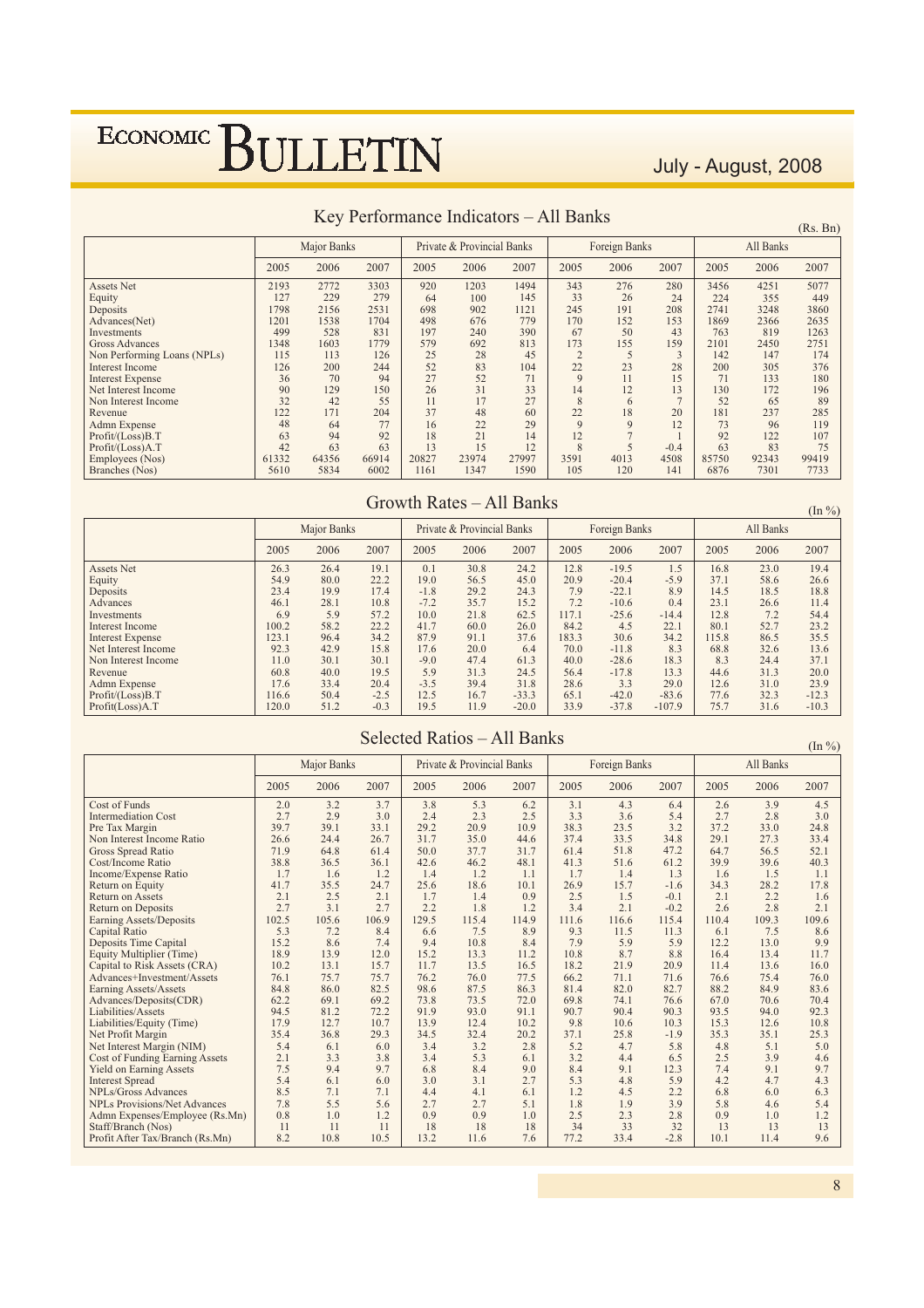July - August, 2008

### Key Performance Indicators - Major Banks

| Equity<br>Deposits<br>Advances<br>Assets<br>Investments<br><b>Banks</b><br>2007<br>2007<br>2007<br>2007<br>2007<br>2005<br>2006<br>2005<br>2006<br>2006<br>2005<br>2006<br>2005<br>2005<br>2006<br>762.2<br>69.3<br>591.9<br><b>NBP</b><br>53.0<br>501.9<br>340.7<br>210.8<br>635.1<br>37.6<br>316.1<br>139.9<br>577.7<br>463.4<br>268.8<br>157.0<br><b>HBL</b><br>692.0<br>531.3<br>382.2<br>45.2<br>55.1<br>432.5<br>349.4<br>177.9<br>528.9<br>594.1<br>32.7<br>459.1<br>316.9<br>107.4<br>119.6<br>530.3<br>27.2<br><b>UBL</b><br>423.3<br>18.8<br>34.0<br>289.2<br>335.1<br>401.6<br>247.3<br>299.4<br>67.3<br>347.0<br>204.8<br>63.0<br>115.6 | (Rs. Bn) |
|-----------------------------------------------------------------------------------------------------------------------------------------------------------------------------------------------------------------------------------------------------------------------------------------------------------------------------------------------------------------------------------------------------------------------------------------------------------------------------------------------------------------------------------------------------------------------------------------------------------------------------------------------------|----------|
|                                                                                                                                                                                                                                                                                                                                                                                                                                                                                                                                                                                                                                                     |          |
|                                                                                                                                                                                                                                                                                                                                                                                                                                                                                                                                                                                                                                                     |          |
|                                                                                                                                                                                                                                                                                                                                                                                                                                                                                                                                                                                                                                                     |          |
|                                                                                                                                                                                                                                                                                                                                                                                                                                                                                                                                                                                                                                                     |          |
|                                                                                                                                                                                                                                                                                                                                                                                                                                                                                                                                                                                                                                                     |          |
| <b>MCB</b><br>410.5<br>35.7<br>45.4<br>292.1<br>298.8<br>18.3<br>229.3<br>257.5<br>180.3<br>198.2<br>219.0<br>69.5<br>113.1<br>342.1<br>63.5                                                                                                                                                                                                                                                                                                                                                                                                                                                                                                        |          |
| 320.1<br>16.2<br>18.4<br>264.0<br>ABL<br>252.0<br>12.9<br>206.0<br>111.2<br>168.4<br>44.9<br>47.0<br>84.0<br>161.4<br>144.0<br>192.6                                                                                                                                                                                                                                                                                                                                                                                                                                                                                                                |          |
| 329.0<br>273.2<br>6.7<br>13.8<br>118.9<br>57.4<br>Bank Al Falah<br>248.3<br>275.7<br>10.6<br>222.3<br>239.5<br>150.0<br>88.5<br>171.2<br>56.5                                                                                                                                                                                                                                                                                                                                                                                                                                                                                                       |          |
| 259.1<br>43.5<br>177.0<br>40.7<br>122.8<br>40.7<br><b>Standard Chartered Bank</b><br>249.9<br>132.5<br>34.7<br>156.6<br>$\overline{\phantom{0}}$<br>$\overline{\phantom{0}}$<br>$\overline{\phantom{a}}$<br>$\overline{\phantom{a}}$<br>$\overline{\phantom{0}}$                                                                                                                                                                                                                                                                                                                                                                                    |          |
| <b>Total</b><br>228.6<br>279.5<br>2155.7 2531.1<br>830.6<br>2772.2 3303.2<br>1798.2<br>1537.5<br>499.2<br>528.5<br>127.0<br>1200.9<br>1703.7<br>$ 2193.3\rangle$                                                                                                                                                                                                                                                                                                                                                                                                                                                                                    |          |

| <b>Banks</b>                   |                          | Interest Income |       | Interest Expense         |      |      |                          | Net Interest Income |       |                          | Non Interest Income |      | Revenue        |       |       |
|--------------------------------|--------------------------|-----------------|-------|--------------------------|------|------|--------------------------|---------------------|-------|--------------------------|---------------------|------|----------------|-------|-------|
|                                | 2005                     | 2006            | 2007  | 2005                     | 2006 | 2007 | 2005                     | 2006                | 2007  | 2005                     | 2006                | 2007 | 2005           | 2006  | 2007  |
| <b>NBP</b>                     | 33.7                     | 44.1            | 50.6  | 10.3                     | 13.9 | 16.9 | 23.4                     | 30.2                | 33.6  | 9.4                      | 12.2                | 13.5 | 32.7           | 42.4  | 47.1  |
| <b>HBL</b>                     | 32.3                     | 43.7            | 50.5  | 7.3                      | 13.2 | 19.2 | 25.0                     | 30.5                | 31.3  | 7.9                      | 8.5                 | 10.0 | 32.9           | 39.0  | 41.6  |
| <b>UBL</b>                     | 20.2                     | 33.0            | 41.0  | 6.0                      | 12.1 | 16.9 | 14.1                     | 20.9                | 24.1  | 5.0                      | 6.9                 | 9.0  | 19.1           | 27.8  | 33.1  |
| <b>MCB</b>                     | 17.8                     | 25.8            | 31.8  | 2.8                      | 4.5  | 7.9  | 15.0                     | 21.2                | 23.9  | 5.7                      | 5.0                 | 6.0  | 20.4           | 26.2  | 29.9  |
| <b>ABL</b>                     | 9.9                      | 17.2            | 21.2  | 2.0                      | 6.8  | 10.0 | 7.9                      | 10.4                | 11.2  | 1.9                      | 2.4                 | 3.9  | 9.8            | 12.8  | 15.1  |
| Bank Al Falah                  | 12.2                     | 21.2            | 25.8  | 7.2                      | 15.2 | 16.6 | 5.0                      | 6.0                 | 9.2   | 2.3                      | 3.2                 | 6.0  | 7.3            | 9.2   | 15.2  |
| <b>Standard Chartered Bank</b> | $\overline{\phantom{0}}$ | 14.9            | 22.9  | $\overline{\phantom{0}}$ | 4.4  | 6.6  | $\overline{\phantom{a}}$ | 10.4                | 16.3  | $\overline{\phantom{0}}$ | 3.7                 | 6.1  | $\overline{a}$ | 14.1  | 22.4  |
| <b>Total</b>                   | 126.1                    | 199.9           | 243.8 | 35.7                     | 70.1 | 94.1 | 90.4                     | 129.6               | 149.6 | 32.2                     | 41.9                | 54.5 | 122.2          | 171.5 | 204.4 |

|                                |                          | Provisions/Other Expenses<br>Admn Expense<br><b>Operating Profit</b> |      |                          |       |       | Profit / Loss (B.T)      |      | Profit/Loss $(A.T)$ |                          |      |      |                          |      |      |
|--------------------------------|--------------------------|----------------------------------------------------------------------|------|--------------------------|-------|-------|--------------------------|------|---------------------|--------------------------|------|------|--------------------------|------|------|
| <b>Banks</b>                   | 2005                     | 2006                                                                 | 2007 | 2005                     | 2006  | 2007  | 2005                     | 2006 | 2007                | 2005                     | 2006 | 2007 | 2005                     | 2006 | 2007 |
| <b>NBP</b>                     | 11.2                     | 13.4                                                                 | 14.2 | 21.5                     | 29.0  | 32.9  | 2.4                      | 2.6  | 4.9                 | 19.1                     | 26.3 | 28.1 | 12.7                     | 17.0 | 19.0 |
| <b>HBL</b>                     | 14.1                     | 17.1                                                                 | 18.3 | 18.8                     | 21.9  | 23.3  | 4.9                      | 3.0  | 8.1                 | 13.8                     | 18.8 | 15.1 | 9.6                      | 12.7 | 10.1 |
| <b>UBL</b>                     | 7.9                      | 10.9                                                                 | 13.4 | 11.3                     | 16.9  | 19.7  | 1.8                      | 2.6  | 6.7                 | 9.5                      | 14.3 | 13.0 | 5.9                      | 9.5  | 8.4  |
| <b>MCB</b>                     | 6.5                      | 6.5                                                                  | 5.0  | 14.3                     | 19.7  | 24.9  | $\overline{3}$           | 1.3  | 3.6                 | 13.0                     | 18.5 | 21.3 | 8.9                      | 12.1 | 15.3 |
| <b>ABL</b>                     | 4.3                      | 5.3                                                                  | 6.0  | 5.5                      | 7.5   | 9.1   | 0.7                      | 0.9  | 3.1                 | 4.8                      | 6.7  | 6.0  | 3.0                      | 4.4  | 4.1  |
| Bank Al Falah                  | 4.3                      | 5.9                                                                  | 8.3  | 3.0                      | 3.3   | 6.9   | 0.4                      | 0.7  | 2.4                 | 2.6                      | 2.6  | 4.5  | 1.7                      | 1.8  | 3.1  |
| <b>Standard Chartered Bank</b> | $\overline{\phantom{0}}$ | 5.2                                                                  | 12.2 | $\overline{\phantom{0}}$ | 8.9   | 10.2  | $\overline{\phantom{m}}$ | 1.7  | 6.2                 | $\overline{\phantom{0}}$ | 7.3  | 4.1  | $\overline{\phantom{0}}$ | 5.7  | 2.8  |
| <b>Total</b>                   | 48.2                     | 64.3                                                                 | 77.4 | 74.3                     | 107.2 | 127.0 | 11.5                     | 12.8 | 35.0                | 62.8                     | 94.5 | 92.1 | 41.8                     | 63.2 | 62.8 |

NBP National Bank of Pakistan

HBL Habib Bank Limited<br>UBL United Bank Limited

ABL Allied Bank Limited

Source: Annual Reports of the Banks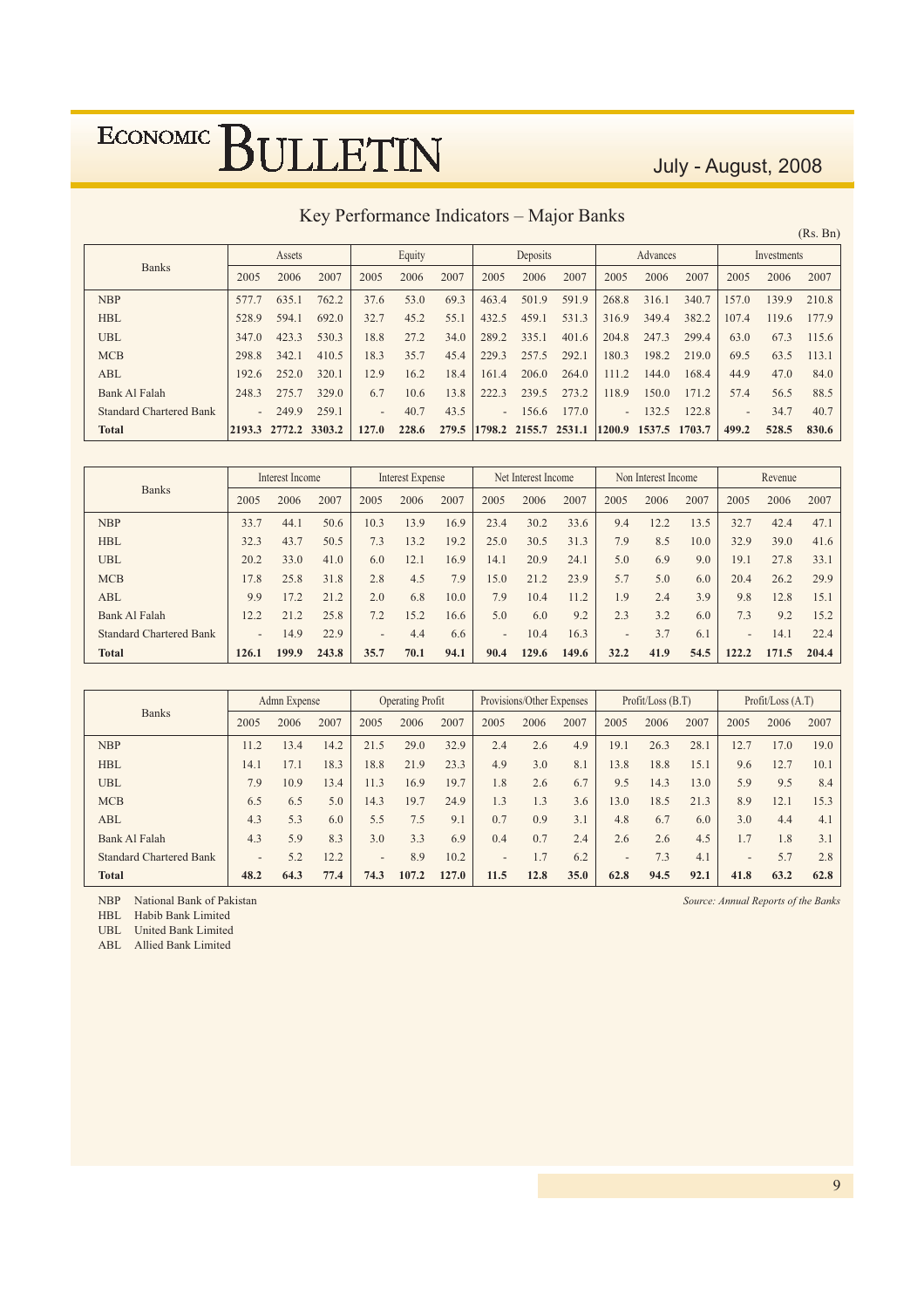July - August, 2008

|                                                                                                                                  |                                                            |                                                                     |                                                                      |                                                                           |                                                              |                                                              |                                                                           |                                                              |                                                              |                                                                                  |                                                              |                                                              |                                                                             |                                                              | $(In \%)$                                                    |
|----------------------------------------------------------------------------------------------------------------------------------|------------------------------------------------------------|---------------------------------------------------------------------|----------------------------------------------------------------------|---------------------------------------------------------------------------|--------------------------------------------------------------|--------------------------------------------------------------|---------------------------------------------------------------------------|--------------------------------------------------------------|--------------------------------------------------------------|----------------------------------------------------------------------------------|--------------------------------------------------------------|--------------------------------------------------------------|-----------------------------------------------------------------------------|--------------------------------------------------------------|--------------------------------------------------------------|
| <b>Banks</b>                                                                                                                     |                                                            | Cost of Fund                                                        |                                                                      |                                                                           | <b>Intermediation Cost</b>                                   |                                                              |                                                                           | Pre-Tax Margin                                               |                                                              |                                                                                  |                                                              | Non Interest Income Ratio (NIIR)                             |                                                                             | Gross Spread Ratio (GSR)                                     |                                                              |
|                                                                                                                                  | 2005                                                       | 2006                                                                | 2007                                                                 | 2005                                                                      | 2006                                                         | 2007                                                         | 2005                                                                      | 2006                                                         | 2007                                                         | 2005                                                                             | 2006                                                         | 2007                                                         | 2005                                                                        | 2006                                                         | 2007                                                         |
| <b>NBP</b><br><b>HBL</b><br><b>UBL</b><br><b>MCB</b><br><b>ABL</b><br>Bank Al-Falah<br><b>Standard Chartered</b><br><b>Total</b> | 2.2<br>1.6<br>2.2<br>1.1<br>1.3<br>3.9<br>2.0              | 2.8<br>2.7<br>3.5<br>1.7<br>3.4<br>6.4<br>3.3<br>3.2                | 3.0<br>3.5<br>4.1<br>2.6<br>3.9<br>6.1<br>3.6<br>3.7                 | 2.4<br>3.1<br>2.8<br>2.7<br>2.7<br>2.3<br>÷,<br>2.8                       | 2.7<br>3.1<br>3.2<br>2.4<br>2.7<br>2.5<br>3.8<br>2.9         | 2.5<br>3.3<br>3.2<br>1.6<br>2.4<br>3.1<br>6.7<br>3.0         | 44.2<br>34.4<br>37.7<br>55.4<br>40.9<br>17.7<br>40.7                      | 46.8<br>36.1<br>35.8<br>60.1<br>33.9<br>10.5<br>39.4<br>39.1 | 43.8<br>25.0<br>26.0<br>56.4<br>23.7<br>14.3<br>36.1<br>33.1 | 28.7<br>23.9<br>26.2<br>27.8<br>19.8<br>31.0<br>$\overline{\phantom{a}}$<br>26.6 | 28.7<br>21.8<br>25.0<br>19.0<br>19.0<br>35.1<br>26.0<br>24.4 | 28.7<br>24.1<br>27.2<br>20.1<br>26.0<br>39.7<br>49.7<br>26.7 | 69.4<br>77.3<br>70.0<br>84.3<br>79.5<br>41.2<br>71.9                        | 68.4<br>69.8<br>63.2<br>82.4<br>60.5<br>28.1<br>70.3<br>64.8 | 66.5<br>62.1<br>58.7<br>75.3<br>52.7<br>35.5<br>71.2<br>61.4 |
| <b>Banks</b>                                                                                                                     |                                                            | Cost / Income Ratio                                                 |                                                                      |                                                                           | Income Expense Ratio                                         |                                                              |                                                                           | <b>ROE</b>                                                   |                                                              |                                                                                  | <b>ROA</b>                                                   |                                                              |                                                                             | <b>ROD</b>                                                   |                                                              |
|                                                                                                                                  | 2005                                                       | 2006                                                                | 2007                                                                 | 2005                                                                      | 2006                                                         | 2007                                                         | 2005                                                                      | 2006                                                         | 2007                                                         | 2005                                                                             | 2006                                                         | 2007                                                         | 2005                                                                        | 2006                                                         | 2007                                                         |
| <b>NBP</b><br><b>HBL</b><br><b>UBL</b><br><b>MCB</b><br>ABL<br>Bank Al-Falah<br><b>Standard Chartered</b><br><b>Total</b>        | 34.3<br>42.9<br>41.2<br>31.2<br>43.4<br>59.0<br>38.8       | 31.8<br>39.6<br>39.4<br>24.7<br>41.1<br>64.0<br>36.5<br>36.5        | 30.1<br>44.0<br>40.5<br>16.8<br>39.8<br>54.4<br>37.5<br>36.1         | 1.8<br>1.5<br>1.6<br>2.2<br>1.7<br>1.2<br>$\overline{\phantom{a}}$<br>1.7 | 1.9<br>1.6<br>1.6<br>2.5<br>1.5<br>1.1<br>1.7<br>1.6         | 1.6<br>1.1<br>1.1<br>1.9<br>1.0<br>0.9<br>0.7<br>1.2         | 40.6<br>34.6<br>35.9<br>64.9<br>27.6<br>30.6<br>41.7                      | 37.5<br>32.5<br>41.2<br>45.0<br>30.2<br>20.4<br>28.0<br>34.7 | 31.1<br>20.1<br>27.5<br>37.7<br>23.5<br>25.7<br>6.7<br>24.7  | 2.2<br>1.9<br>1.9<br>3.2<br>1.8<br>0.8<br>2.2                                    | 2.8<br>2.3<br>2.5<br>3.8<br>2.0<br>0.8<br>3.2<br>2.5         | 2.7<br>1.6<br>1.8<br>4.1<br>1.4<br>1.0<br>1.1<br>2.1         | 2.7<br>2.3<br>2.3<br>4.0<br>2.1<br>1.0<br>2.7                               | 3.5<br>2.8<br>3.0<br>5.0<br>2.4<br>0.8<br>4.7<br>3.1         | 3.5<br>2.0<br>2.3<br>5.6<br>1.7<br>1.2<br>1.7<br>2.7         |
|                                                                                                                                  |                                                            |                                                                     |                                                                      |                                                                           | <b>Solvency Ratios</b>                                       |                                                              |                                                                           |                                                              |                                                              |                                                                                  |                                                              |                                                              |                                                                             |                                                              |                                                              |
| <b>Banks</b>                                                                                                                     |                                                            | Earning Assets/Deposits                                             |                                                                      |                                                                           | Capital Ratio                                                |                                                              |                                                                           | Deposit Time Capital                                         |                                                              |                                                                                  | Equity Multiplier (Time)                                     |                                                              |                                                                             |                                                              | Capital Risk Assets Ratio (CRA)                              |
|                                                                                                                                  | 2005                                                       | 2006                                                                | 2007                                                                 | 2005                                                                      | 2006                                                         | 2007                                                         | 2005                                                                      | 2006                                                         | 2007                                                         | 2005                                                                             | 2006                                                         | 2007                                                         | 2005                                                                        | 2006                                                         | 2007                                                         |
| <b>NBP</b><br><b>HBL</b><br><b>UBL</b><br>MCB<br>ABL<br>Bank Al-Falah<br><b>Standard Chartered</b><br><b>Total</b>               | 97.3<br>107.4<br>102.7<br>107.1<br>104.1<br>96.8<br>102.5  | 102.9<br>109.9<br>105.2<br>113.1<br>102.6<br>96.3<br>110.9<br>105.6 | 103.3<br>111.1<br>108.9<br>114.0<br>102.8<br>100.1<br>106.5<br>106.9 | 5.5<br>5.5<br>5.3<br>4.9<br>6.4<br>2.8<br>5.3                             | 7.5<br>6.9<br>6.0<br>8.4<br>6.6<br>3.3<br>13.7<br>7.2        | 8.8<br>7.8<br>6.4<br>10.8<br>6.1<br>4.0<br>16.5<br>8.4       | 7.7<br>11.4<br>13.3<br>11.8<br>11.6<br>27.7<br>15.2                       | 6.2<br>9.4<br>12.1<br>7.5<br>11.4<br>23.4<br>5.0<br>8.6      | 5.5<br>8.5<br>10.2<br>5.7<br>12.5<br>18.0<br>3.9<br>7.4      | 18.1<br>18.2<br>18.7<br>20.3<br>15.5<br>36.3<br>÷.<br>18.9                       | 13.4<br>14.4<br>16.8<br>11.9<br>15.3<br>30.3<br>7.3<br>13.9  | 11.4<br>12.8<br>15.6<br>9.3<br>16.5<br>24.8<br>6.0<br>12.0   | 12.8<br>9.7<br>9.5<br>8.7<br>13.1<br>5.3<br>10.2                            | 15.5<br>11.7<br>10.2<br>14.3<br>11.4<br>6.4<br>27.1<br>13.1  | 18.6<br>13.7<br>11.2<br>19.4<br>11.1<br>7.6<br>33.0<br>15.7  |
|                                                                                                                                  |                                                            |                                                                     |                                                                      |                                                                           |                                                              |                                                              |                                                                           |                                                              |                                                              |                                                                                  |                                                              |                                                              |                                                                             |                                                              |                                                              |
| <b>Banks</b>                                                                                                                     |                                                            | Advances+Inv./Assets                                                |                                                                      |                                                                           | <b>Liquidity Ratio</b><br>Earning Assets/Assets              |                                                              |                                                                           | Advances/Deposits (CDR)                                      |                                                              |                                                                                  | Liabilities/Assets                                           |                                                              | Debt Management Ratio (DMR)                                                 | Liabilities/Equity (Time)                                    |                                                              |
|                                                                                                                                  | 2005                                                       | 2006                                                                | 2007                                                                 | 2005                                                                      | 2006                                                         | 2007                                                         | 2005                                                                      | 2006                                                         | 2007                                                         | 2005                                                                             | 2006                                                         | 2007                                                         | 2005                                                                        | 2006                                                         | 2007                                                         |
| <b>NBP</b><br><b>HBL</b><br><b>UBL</b><br>MCB<br>ABL<br>Bank Al-Falah<br><b>Standard Chartered</b><br><b>Total</b>               | 70.4<br>80.4<br>75.4<br>81.4<br>78.5<br>74.6<br>76.1       | 72.7<br>79.5<br>75.6<br>79.8<br>78.1<br>73.1<br>67.1<br>75.7        | 72.1<br>80.0<br>76.5<br>78.9<br>77.5<br>77.1<br>65.0<br>75.7         | 79.9<br>88.4<br>86.1<br>86.5<br>86.2<br>84.5<br>84.8                      | 81.9<br>87.3<br>85.2<br>85.9<br>84.8<br>84.9<br>73.7<br>84.1 | 80.9<br>85.6<br>84.1<br>83.2<br>84.5<br>84.9<br>69.8<br>82.5 | 52.7<br>68.8<br>67.3<br>70.5<br>59.3<br>53.5<br>62.2                      | 60.6<br>74.7<br>72.4<br>77.8<br>69.5<br>58.2<br>76.1<br>69.1 | 60.0<br>73.9<br>74.2<br>75.9<br>66.5<br>62.7<br>76.5<br>69.2 | 89.3<br>92.8<br>93.7<br>93.1<br>92.9<br>96.8<br>94.5                             | 87.1<br>48.2<br>93.3<br>89.9<br>92.7<br>96.2<br>86.6<br>81.2 | 85.8<br>90.9<br>92.4<br>87.2<br>93.4<br>95.3<br>83.3<br>72.2 | 16.2<br>16.9<br>17.5<br>18.9<br>14.4<br>35.2<br>17.9                        | 11.7<br>13.2<br>15.6<br>10.7<br>14.1<br>29.1<br>6.3<br>12.7  | 9.8<br>11.7<br>14.4<br>8.1<br>15.4<br>23.7<br>5.0<br>10.7    |
| <b>Banks</b>                                                                                                                     |                                                            | Net Profit Margin                                                   |                                                                      |                                                                           | Net Interest Margin (NIM)                                    |                                                              |                                                                           | Cost of Fund Earning Assets                                  |                                                              |                                                                                  | <b>Yield on Earning Assets</b>                               |                                                              |                                                                             | <b>Interest Spread</b>                                       |                                                              |
|                                                                                                                                  | 2005                                                       | 2006                                                                | 2007                                                                 | 2005                                                                      | 2006                                                         | 2007                                                         | 2005                                                                      | 2006                                                         | 2007                                                         | 2005                                                                             | 2006                                                         | 2007                                                         | 2005                                                                        | 2006                                                         | 2007                                                         |
| <b>NBP</b><br><b>HBL</b><br><b>UBL</b><br><b>MCB</b><br>ABL<br>Bank Al-Falah<br><b>Standard Chartered</b><br><b>Total</b>        | 38.8<br>29.3<br>31.1<br>43.0<br>31.5<br>23.3<br>35.4       | 40.2<br>32.6<br>34.0<br>46.3<br>34.2<br>19.2<br>40.4<br>36.8        | 40.3<br>24.2<br>25.4<br>51.0<br>27.0<br>20.6<br>8.7<br>29.3          | 5.2<br>5.6<br>5.3<br>6.2<br>5.3<br>3.0<br>$\overline{\phantom{a}}$<br>5.4 | 6.1<br>6.2<br>6.4<br>7.7<br>5.5<br>2.7<br>7.8<br>6.1         | 6.0<br>5.7<br>6.0<br>7.6<br>4.6<br>3.6<br>9.2<br>6.0         | 2.3<br>1.6<br>2.3<br>1.2<br>1.4<br>4.2<br>$\overline{\phantom{a}}$<br>2.1 | 2.8<br>2.7<br>3.7<br>1.6<br>3.6<br>6.9<br>3.3<br>3.3         | 3.0<br>3.5<br>4.2<br>2.5<br>4.1<br>6.5<br>3.7<br>3.8         | 7.5<br>7.2<br>7.6<br>7.4<br>6.6<br>7.2<br>$\overline{\phantom{a}}$<br>7.5        | 8.9<br>8.9<br>10.0<br>9.4<br>9.1<br>9.5<br>11.1<br>9.4       | 8.9<br>9.2<br>10.2<br>10.2<br>8.8<br>10.0<br>12.9<br>9.7     | 5.3<br>5.6<br>5.4<br>6.2<br>5.3<br>3.3<br>$\overline{\phantom{a}}$<br>5.4   | 6.1<br>6.2<br>6.5<br>7.7<br>5.7<br>3.1<br>7.9<br>6.1         | 5.9<br>5.7<br>6.2<br>7.6<br>4.9<br>3.9<br>9.3<br>6.0         |
| <b>Banks</b>                                                                                                                     |                                                            | NPLs/Gross Advances                                                 |                                                                      |                                                                           |                                                              | <b>NPLs</b> Provisons/Net Advances.                          |                                                                           | Admn Exp./Employee (Rs.Mn)                                   |                                                              |                                                                                  | Staff/Banch                                                  |                                                              |                                                                             |                                                              | Profit (A.T)/Branch (Rs.Mn)                                  |
|                                                                                                                                  | 2005                                                       | 2006                                                                | 2007                                                                 | 2005                                                                      | 2006                                                         | 2007                                                         | 2005                                                                      | 2006                                                         | 2007                                                         | 2005                                                                             | 2006                                                         | 2007                                                         | 2005                                                                        | 2006                                                         | 2007                                                         |
| <b>NBP</b><br><b>HBL</b><br><b>UBL</b><br><b>MCB</b><br>ABL<br>Bank Al-Falah<br><b>Standard Chartered</b><br><b>Total</b>        | 11.3<br>11.8<br>7.7<br>4.5<br>10.6<br>0.9<br>$\sim$<br>8.5 | 10.4<br>8.6<br>6.7<br>4.1<br>6.9<br>1.5<br>6.3<br>7.1               | 10.2<br>7.2<br>7.4<br>4.7<br>6.4<br>2.7<br>8.2<br>7.1                | 11.4<br>10.6<br>7.1<br>4.3<br>7.8<br>1.3<br>1.2<br>7.8                    | 10.2<br>6.7<br>0.6<br>4.3<br>5.3<br>1.5<br>7.4<br>5.5        | 10.1<br>5.9<br>0.5<br>4.9<br>6.0<br>2.6<br>9.7<br>5.6        | 0.8<br>0.9<br>0.8<br>0.7<br>0.6<br>0.8<br>0.8                             | 1.0<br>1.1<br>1.1<br>0.7<br>0.7<br>0.9<br>1.7<br>1.0         | 1.0<br>1.3<br>1.4<br>0.5<br>0.7<br>1.1<br>3.4<br>1.2         | 11<br>11<br>9<br>10<br>9<br>35<br>÷,<br>11                                       | 11<br>10<br>9<br>9<br>10<br>34<br>27<br>11                   | 11<br>10<br>9<br>10<br>11<br>32<br>25<br>11                  | 10.2<br>6.6<br>5.6<br>9.4<br>4.2<br>11.6<br>$\overline{\phantom{a}}$<br>8.2 | 13.6<br>8.6<br>8.9<br>12.2<br>5.9<br>9.0<br>48.7<br>10.8     | 15.1<br>6.8<br>7.7<br>14.9<br>5.4<br>13.6<br>19.8<br>10.5    |

### Major Banks - Selected Ratios

Source : Annual Reports of the Banks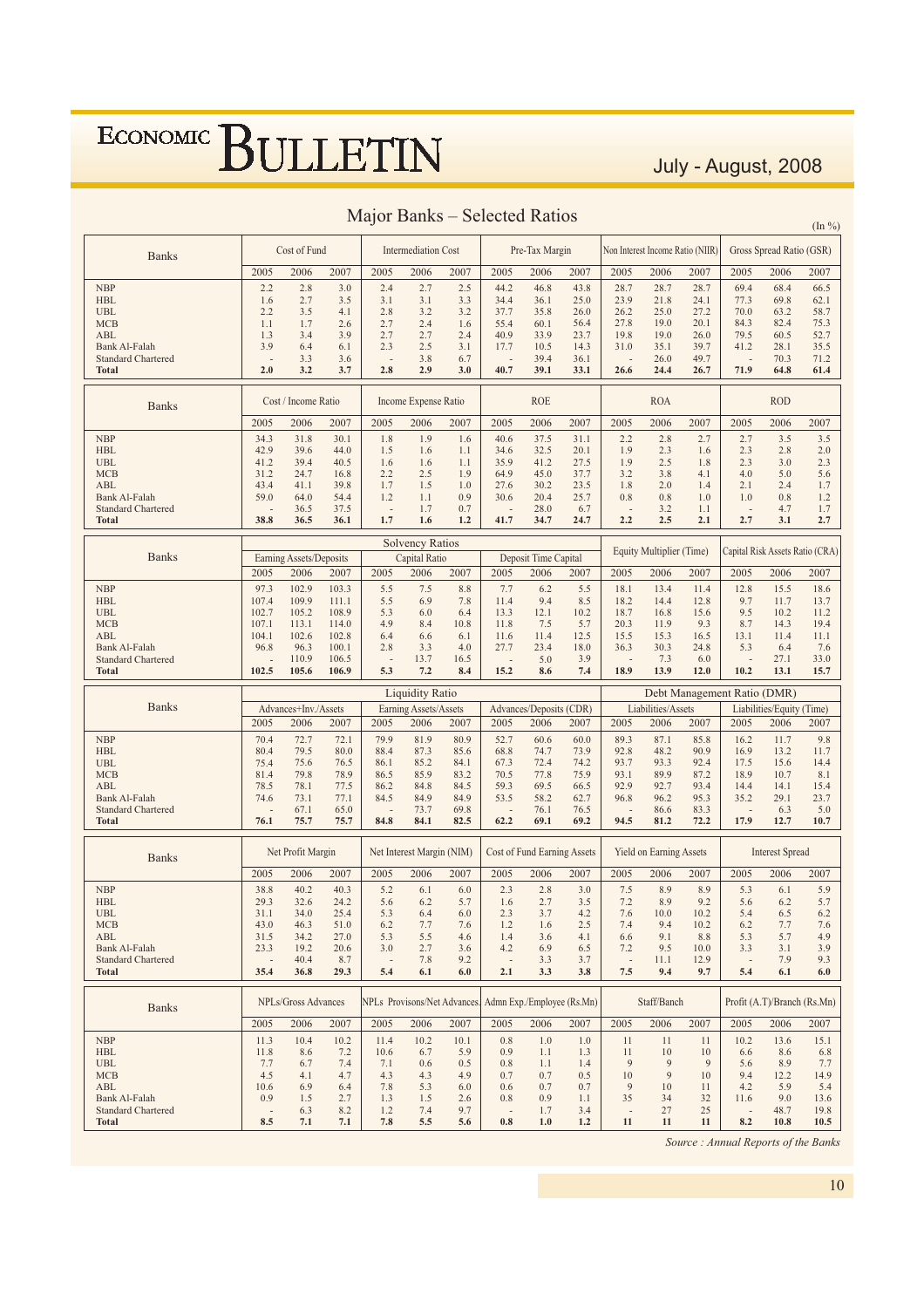July - August, 2008

|                                 |                          |        |        |                |        | $\alpha$ $\alpha$ , $\alpha$ $\beta$ $\alpha$ $\beta$ $\alpha$ $\beta$ $\beta$ $\gamma$ |                          |                | $\mathbf{u}$ . The state is the state of $\mathbf{u}$ |       |          |                          |       |             | (Rs.Bn) |
|---------------------------------|--------------------------|--------|--------|----------------|--------|-----------------------------------------------------------------------------------------|--------------------------|----------------|-------------------------------------------------------|-------|----------|--------------------------|-------|-------------|---------|
| <b>Banks</b>                    |                          | Assets |        |                | Equity |                                                                                         |                          | Deposits       |                                                       |       | Advances |                          |       | Investments |         |
|                                 | 2005                     | 2006   | 2007   | 2005           | 2006   | 2007                                                                                    | 2005                     | 2006           | 2007                                                  | 2005  | 2006     | 2007                     | 2005  | 2006        | 2007    |
| Askari Commercial Bank          | 145.1                    | 166.0  | 182.2  | 7.6            | 9.6    | 12.1                                                                                    | 118.8                    | 131.8          | 143.0                                                 | 86.0  | 99.2     | 100.8                    | 25.7  | 28.6        | 39.4    |
| Soneri Bank                     | 63.3                     | 70.7   | 76.9   | 3.8            | 5.2    | 6.2                                                                                     | 47.6                     | 53.0           | 60.1                                                  | 32.1  | 35.4     | 40.2                     | 16.4  | 16.7        | 19.2    |
| <b>Bank Al-Habib</b>            | 91.5                     | 115.0  | 141.2  | 4.7            | 6.2    | 8.0                                                                                     | 75.8                     | 91.4           | 114.8                                                 | 55.3  | 71.0     | 79.2                     | 19.8  | 21.0        | 35.3    |
| <b>Bank of Khyber</b>           | 25.0                     | 27.2   | 29.7   | 2.0            | 2.8    | 5.6                                                                                     | 17.5                     | 19.1           | 21.4                                                  | 10.6  | 9.2      | 10.1                     | 7.7   | 8.6         | 8.9     |
| <b>Bank of Punjab</b>           | 111.2                    | 164.9  | 235.0  | 6.8            | 10.7   | 15.1                                                                                    | 88.5                     | 137.7          | 192.0                                                 | 63.6  | 101.3    | 133.9                    | 18.0  | 28.2        | 73.5    |
| <b>KASB Bank</b>                | 19.1                     | 26.5   | 40.9   | 1.7            | 2.2    | 4.2                                                                                     | 14.8                     | 21.3           | 33.1                                                  | 10.7  | 14.1     | 25.1                     | 3.8   | 5.1         | 7.3     |
| Habib Metropolitan Bank Ltd     | 79.6                     | 148.7  | 172.9  | 5.0            | 10.7   | 13.5                                                                                    | 56.7                     | 102.5          | 121.1                                                 | 43.5  | 83.3     | 89.8                     | 22.8  | 39.6        | 61.7    |
| Faysal Bank                     | 110.3                    | 115.5  | 141.3  | 8.1            | 9.1    | 10.3                                                                                    | 74.7                     | 74.4           | 102.1                                                 | 62.3  | 74.5     | 87.3                     | 24.4  | 22.5        | 31.6    |
| mybank                          | 17.2                     | 26.3   | 40.6   | 2.5            | 3.9    | 5.1                                                                                     | 12.9                     | 19.2           | 30.2                                                  | 9.3   | 13.5     | 20.8                     | 3.3   | 2.7         | 11.6    |
| Prime Commercial Bank           | 53.8                     | 52.3   | ۰      | 3.4            | 3.8    | $\sim$                                                                                  | 38.9                     | 40.7           | $\overline{a}$                                        | 25.5  | 32.1     | $\sim$                   | 13.4  | 11.6        |         |
| PICIC Commercial Bank           | 65.1                     | 70.3   | ٠      | 4.2            | 4.5    | $\overline{\phantom{a}}$                                                                | 53.5                     | 59.5           |                                                       | 33.2  | 34.9     | $\overline{\phantom{a}}$ | 13.7  | 15.7        |         |
| Saudi Pak Commercial Bank       | 47.7                     | 59.2   | 53.7   | 3.2            | 3.0    | 1.1                                                                                     | 37.1                     | 49.0           | 42.4                                                  | 19.5  | 29.0     | 25.9                     | 12.5  | 15.8        | 17.9    |
| Meezan Bank                     | 30.7                     | 46.4   | 67.2   | 3.0            | 4.8    | 5.7                                                                                     | 22.8                     | 34.4           | 54.6                                                  | 19.7  | 27.0     | 34.6                     | 1.6   | 2.9         | 10.5    |
| <b>Crescent Commercial Bank</b> | 9.6                      | 8.2    | 20.7   | 1.6            | 1.6    | 6.2                                                                                     | 6.0                      | 5.6            | 12.6                                                  | 3.7   | 2.4      | 4.7                      | 2.2   | 2.2         | 3.9     |
| <b>NIB</b>                      | 32.0                     | 46.4   | 176.7  | 4.3            | 4.4    | 22.6                                                                                    | 21.1                     | 30.6           | 116.7                                                 | 19.6  | 31.1     | 82.2                     | 5.1   | 6.6         | 40.5    |
| Atlas Bank                      | 8.0                      | 17.0   | 23.0   | 1.5            | 3.1    | 5.3                                                                                     | 2.2                      | 8.8            | 15.3                                                  | 0.8   | 7.8      | 9.2                      | 1.7   | 3.6         | 5.6     |
| Dubai Islamic Bank              | 0.5                      | 8.4    | 21.3   | 0.4            | 3.5    | 4.3                                                                                     | ٠                        | 4.3            | 16.1                                                  |       | 3.3      | 11.3                     |       | 0.8         | 3.0     |
| Bank Islami                     | $\overline{\phantom{a}}$ | 4.0    | 14.4   | $\blacksquare$ | 2.0    | 3.8                                                                                     | $\blacksquare$           | 1.8            | 9.9                                                   | ٠     | 0.9      | 4.0                      |       | 0.5         | 3.9     |
| Arif Habib Rupali Bank          | $\overline{\phantom{a}}$ | 5.7    | 18.1   | $\sim$         | 3.1    | 6.3                                                                                     | $\overline{\phantom{a}}$ | 2.5            | 9.5                                                   |       | 1.4      | 8.0                      |       | 1.7         | 5.4     |
| JS Bank                         | $\overline{\phantom{a}}$ | 12.5   | 20.3   | $\sim$         | 3.0    | 5.1                                                                                     | $\overline{\phantom{a}}$ | 7.2            | 13.7                                                  |       | 1.7      | 6.5                      |       | 2.6         | 6.1     |
| Emirates Global Islamic Bank    | $\overline{\phantom{a}}$ | 2.4    | 8.9    | $\sim$         | 2.4    | 3.8                                                                                     | $\sim$                   | $\overline{a}$ | 4.6                                                   | ۰     | 0.03     | 2.6                      |       | <b>1999</b> | 2.3     |
| <b>FWB</b>                      | 10.5                     | 9.0    | 9.0    | 0.7            | 0.9    | 1.0                                                                                     | 8.7                      | 7.0            | 7.6                                                   | 2.5   | 3.1      | 3.1                      | 5.4   | 3.1         | 3.2     |
| <b>All Private/Prov. Banks</b>  | 920.3                    | 1202.6 | 1494.0 | 64.6           | 100.5  | 145.3                                                                                   | 697.5                    | 901.8          | 1120.8                                                | 498.0 | 676.2    | 779.3                    | 197.4 | 240.1       | 390.8   |

#### Private/Provincial/Government Banks

|                                       |                |                      |                          |                                            |                                 |                |                          |                                 |             |              |                     |              |                |                   | (Rs.Mn)                  |
|---------------------------------------|----------------|----------------------|--------------------------|--------------------------------------------|---------------------------------|----------------|--------------------------|---------------------------------|-------------|--------------|---------------------|--------------|----------------|-------------------|--------------------------|
| <b>Banks</b>                          |                | Interest Income      |                          |                                            | <b>Interest Expense</b>         |                |                          | Net Interest Income             |             |              | Non Interest Income |              |                | Revenue           |                          |
|                                       | 2005           | 2006                 | 2007                     | 2005                                       | 2006                            | 2007           | 2005                     | 2006                            | 2007        | 2005         | 2006                | 2007         | 2005           | 2006              | 2007                     |
| Askari Commercial Bank                | 8781           | 12597                | 15143                    | 4278                                       | 6977                            | 8686           | 4502                     | 5620                            | 6457        | 1553         | 2139                | 4565         | 6055           | 7759              | 11022                    |
| Soneri Bank                           | 3681           | 5536                 | 6272                     | 2014                                       | 3768                            | 4334           | 1667                     | 1768                            | 1937        | 611          | 755                 | 1068         | 2278           | 2523              | 3005                     |
| Bank Al-Habib                         | 4936           | 7858                 | 9946                     | 2143                                       | 4078                            | 5765           | 2792                     | 3779                            | 4181        | 1036         | 1363                | 2131         | 3828           | 5142              | 6312                     |
| Bank of Khyber                        | 1416           | 1924                 | 2380                     | 908                                        | 1305                            | 1845           | 508                      | 619                             | 535         | 302          | 307                 | 746          | 828            | 938               | 1295                     |
| <b>Bank of Punjab</b>                 | 6125           | 11579                | 17539                    | 2669                                       | 7509                            | 13939          | 3456                     | 4070                            | 3600        | 1331         | 2954                | 5423         | 4787           | 7024              | 9023                     |
| <b>KASB Bank</b>                      | 1074           | 1790                 | 2917                     | 664                                        | 1429                            | 2285           | 409                      | 361                             | 632         | 206          | 593                 | 821          | 615            | 954               | 1453                     |
| Habib Metropolitan Bank Ltd           | 4359           | 7289                 | 11984                    | 2225                                       | 4416                            | 8259           | 2134                     | 2873                            | 3724        | 993          | 1729                | 3176         | 3127           | 4602              | 6900                     |
| Faysal Bank<br>mybank                 | 6338<br>1026   | 9728<br>1686         | 11610<br>2907            | 3312<br>323                                | 6089<br>866                     | 7459<br>2208   | 3026<br>703              | 3639<br>820                     | 4151<br>699 | 2063<br>249  | 2753<br>452         | 3441<br>911  | 5089<br>952    | 6392<br>1272      | 7592<br>1610             |
| Prime Commercial Bank                 | 3089           | 4536                 | $\overline{\phantom{a}}$ | 1436                                       | 2782                            |                | 1652                     | 1754                            |             | 467          | 699                 | ÷,           | 2119           | 2453              | ÷                        |
| PICIC Commercial Bank                 | 4172           | 5796                 |                          | 2062                                       | 3530                            |                | 2110                     | 2266                            |             | 959          | 857                 | ÷,           | 3069           | 3123              | $\overline{\phantom{a}}$ |
| Saudi Pak Commercial Bank             | 2633           | 3712                 | 4800                     | 1849                                       | 3261                            | 4440           | 783                      | 451                             | 360         | 660          | 706                 | 777          | 1388           | 1342              | 1137                     |
| Meezan Bank                           | 1459           | 2704                 | 4574                     | 690                                        | 1464                            | 2452           | 769                      | 1240                            | 2122        | 622          | 691                 | 1348         | 1391           | 1931              | 3470                     |
| <b>Crescent Commercial Bank</b>       | 469.0          | 483                  | 1183                     | 403                                        | 552                             | 838            | 66                       | $-69$                           | 345         | 117          | 84                  | 128          | 183            | 15                | 473                      |
| <b>NIB</b>                            | 1717           | 3473                 | 7000                     | 1119                                       | 2452                            | 4996           | 598                      | 1021                            | 2004        | 236          | 494                 | 599          | 834            | 1523              | 2931                     |
| Atlas Bank                            | 380            | 893                  | 1338                     | 242                                        | 763                             | 1294           | 138                      | 130                             | 44          | 11           | 97                  | 347          | 149            | 227               | 391                      |
| Dubai Islamic Bank                    | ÷.             | 156                  | 1120                     | ÷.                                         | 30                              | 469            | $\overline{\phantom{a}}$ | 126                             | 650         | i.           | 34                  | 336          | ÷,             | 160               | 986                      |
| Bank Islami                           | $\overline{a}$ | 100                  | 602                      | $\overline{\phantom{a}}$                   | 19                              | 304            | $\overline{\phantom{a}}$ | 81                              | 298         | ä,           | 44                  | 140          | ÷,             | 125               | 438                      |
| Arif Habib Rupali Bank                |                | 143                  | 618                      |                                            | 23                              | 252            |                          | 119                             | 365         |              | 21                  | 346          |                | 140               | 711                      |
| JS Bank                               |                | $\overline{2}$       | 1130                     |                                            | $\overline{2}$                  | 864            |                          | 0.5                             | 266         |              | 0.1                 | 418          |                | -1                | 684                      |
| Emirates Global Islamic Bank          | ÷.             | 17                   | 381                      | $\overline{a}$                             | ÷.                              | 125            | $\overline{a}$           | 17                              | 256         | ٠            | ÷                   | 64           | ÷.             | 17                | 320                      |
| <b>FWB</b>                            | 655            | 722                  | 685                      | 218                                        | 238                             | 172            | 437                      | 484.0                           | 514.0       | 54           | 62.0                | 82           | 491            | 546               | 596                      |
| <b>All Private/Prov. Banks</b>        | 52309          |                      | 82724 104129             | 26556                                      | 51553                           | 70986          | 25751                    | 31170                           | 33140       | 11470        | 16834               | 26867        | 37183          | 48209             | 60349                    |
|                                       |                |                      |                          |                                            |                                 |                |                          |                                 |             |              |                     |              |                |                   |                          |
|                                       |                |                      |                          |                                            |                                 |                |                          | Provision/Other Expenses        |             |              | Profit/Loss (B.T)   |              |                | Profit/Loss (A.T) |                          |
| <b>Banks</b>                          | 2005           | Admn Expense<br>2006 | 2007                     | 2005                                       | <b>Operating Profit</b><br>2006 | 2007           | 2005                     | 2006                            | 2007        | 2005         | 2006                | 2007         | 2005           | 2006              | 2007                     |
|                                       |                |                      |                          |                                            |                                 |                |                          |                                 |             |              |                     |              |                |                   |                          |
| Askari Commercial Bank<br>Soneri Bank | 2592<br>792    | 3277<br>1029         | 4789<br>1279             | 3463<br>1486                               | 4482<br>1494                    | 6233<br>1726   | 604<br>86                | 1135<br>45                      | 3934<br>249 | 2859<br>1400 | 3347<br>1449        | 2300<br>1477 | 2022<br>920    | 2250<br>985       | 2681<br>1000             |
| Bank Al-Habib                         | 1728           | 2432                 | 3166                     | 2100                                       | 2710                            | 3146           | 78                       | 21                              | 94          | 2022         | 2689                | 3052         | 1464           | 1761              | 2211                     |
| <b>Bank of Khyber</b>                 | 362            | 372                  | 523                      | 466                                        | 566                             | 772            | 232                      | 363                             | 680         | 235          | 203                 | 91           | 219            | 203               | 219                      |
| Bank of Punjab                        | 1275           | 1752                 | 2251                     | 3512                                       | 5272                            | 6772           | 347                      | 504                             | 1926        | 3165         | 4769                | 4846         | 2353           | 3804              | 4446                     |
| <b>KASB Bank</b>                      | 622            | 854                  | 1154                     | $-7$                                       | 101                             | 299            | 504                      | 48                              | 234         | $-511$       | 53                  | 66           | $-273$         | 137               | 198                      |
| Habib Metropolitan Bank Ltd           | 971            | 1349                 | 2254                     | 2156                                       | 3253                            | 4646           | 58                       | 110                             | 443         | 2098         | 3143                | 4204         | 1506           | 2096              | 2797                     |
| Faysal Bank                           | 1428           | 1867                 | 2800                     | 3661                                       | 4525                            | 4792           | $-308$                   | 655                             | 2095        | 3969         | 3870                | 2698         | 3069           | 2817              | 2272                     |
| mybank                                | 531            | 587                  | 723                      | 421                                        | 685                             | 887            | 212                      | 62                              | 662         | 211          | 623                 | 225          | 274            | 499               | 340                      |
| Prime Commercial Bank                 | 1155           | 1570                 | ÷                        | 964                                        | 883                             |                | 199                      | 356                             |             | 765          | 527                 | ٠            | 495            | 360               | $\overline{a}$           |
| PICIC Commercial Bank                 | 1148           | 1351                 |                          | 1921                                       | 1773                            |                | 16                       | 494                             |             | 1906         | 1279                |              | 1504           | 969               |                          |
| Saudi Pak Commercial Bank             | 733            | 1262                 | 1270                     | 655                                        | 80                              | $-133$         | 515                      | 490                             | 3187        | 140          | $-409$              | $-3320$      | 65             | $-304$            | $-3041$                  |
| Meezan Bank                           | 718            | 1023                 | 1756                     | 673                                        | 908                             | 1714           | 40                       | 128                             | 445         | 633          | 780                 | 1269         | 419            | 604               | 963                      |
| <b>Crescent Commercial Bank</b>       | 493.0          | 647                  | 892                      | $-310$                                     | $-632$                          | $-419$         | 430                      | 217                             | 954         | $-740$       | $-848$              | $-1373$      | $-744$         | $-588$            | $-1323$                  |
| <b>NIB</b>                            | 712            | 1221                 | 2002                     | 122                                        | 302                             | 929            | 95                       | 272                             | 1500        | 27           | 22                  | $-571$       | 104            | 118               | $-351$                   |
| Atlas Bank                            | 131            | 308                  | 665                      | 18                                         | $-81$                           | $-274$         | 8                        | 59                              | 275         | 10           | $-141$              | $-550$       | $\overline{4}$ | 9                 | $-309$                   |
| Dubai Islamic Bank                    | $\overline{a}$ | 764                  | 1411                     | $\overline{a}$<br>$\overline{\phantom{a}}$ | $-604$                          | $-425$         | $\overline{a}$           | 29                              | 143         | ÷,           | $-633$              | $-568$       |                | $-411$            | $-369$                   |
| Bank Islami                           |                | 145<br>90            | 491                      |                                            | $-20$<br>50                     | $-53$          |                          | 14                              | 47          |              | $-34$               | $-100$       |                | $-8$<br>94        | $-37$                    |
| Arif Habib Rupali Bank<br>JS Bank     |                | 1                    | 383<br>736               | $\overline{a}$                             | $-0.4$                          | 328<br>$-52.0$ | $\blacksquare$           | 0.2<br>$\overline{\phantom{a}}$ | 0.1<br>10   |              | 50<br>$-0.4$        | 327<br>$-62$ |                | $-0.4$            | 230<br>35                |
| Emirates Global Islamic Bank          |                | 159                  | 395                      | $\overline{a}$                             | $-142$                          | $-75$          | $\overline{a}$           | 25                              | 8           |              | $-167$              | $-84$        |                | $-109$            | $-57$                    |
| <b>FWB</b>                            | 256            | 284                  | 332                      | 235                                        | 262                             | 264            | 15                       | 6                               | 25          | 221          | 256                 | 238          | 134            | 166               | 158                      |

Source : Annual Reports of the Banks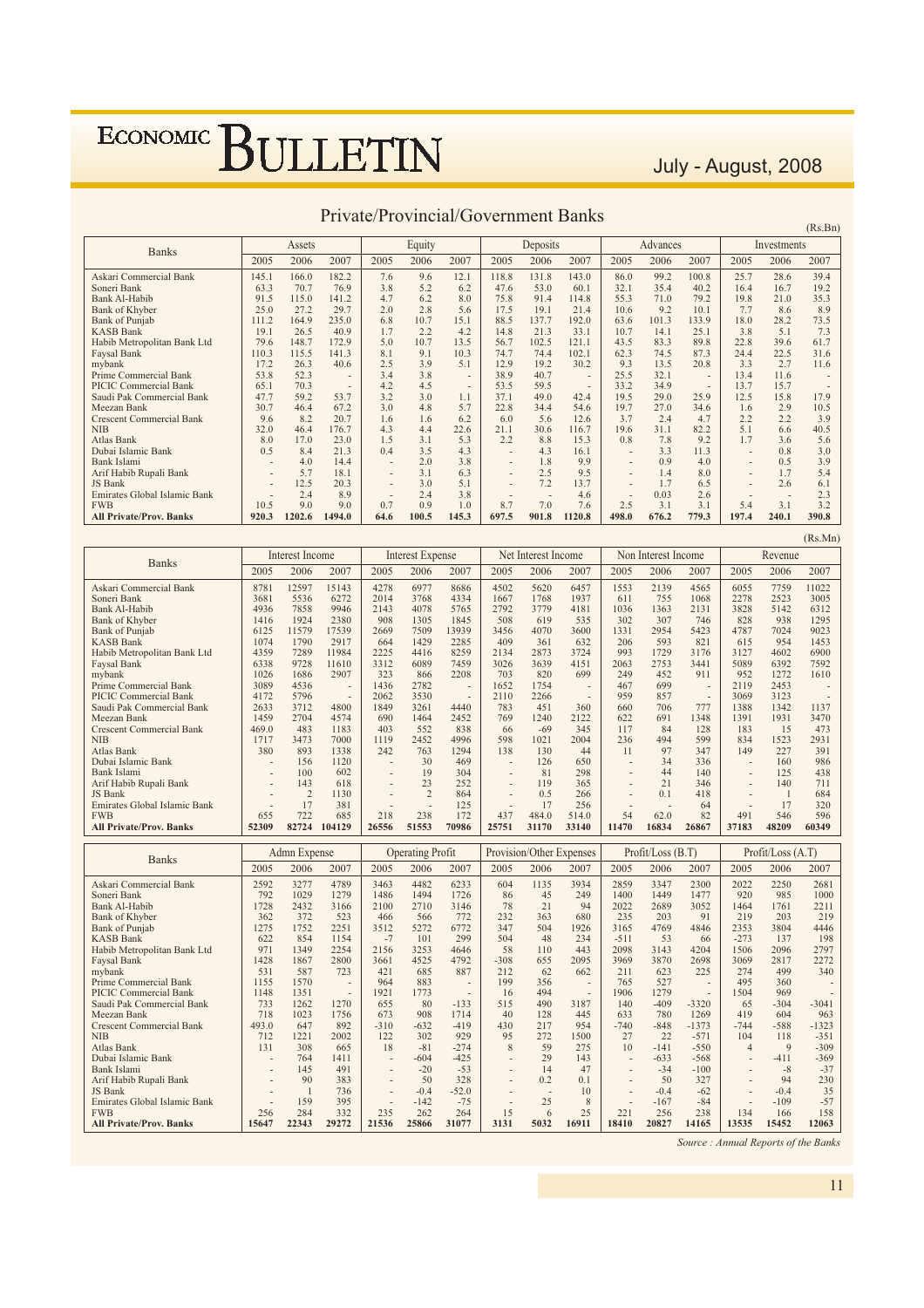#### Gross Spread Ratio(GSR) Cost of Fund Intermediation Cost Pre-Tax Margin Non Interest Income Ratio(NIR) **Banks** 2005 2006 2007 2005 2006 2007 2005  $\frac{1}{2006}$ 2007 2005 2006 2007 2005 2006 2007 Askari Comm. Bank  $\overline{5.1}$  $\overline{2.3}$  $\overline{2.4}$  $\overline{22}$  $\frac{25.6}{ }$  $\overline{27.6}$  $41.4$  $51.3$  $44.6$  $42.6$  $3.8$  $3.1$  $\overline{27}$  $11.7$  $5.7$ Soneri Rank  $40$ 64 68  $1<sub>6</sub>$  $1<sub>7</sub>$  $20$  $326$  $230$  $201$  $268$  $299$  $355$  $453$  $319$  $30Q$  $\frac{2.8}{2.3}$  $33.8$ <br> $57.6$ Bank Al-Habib  $4.4$  $2.6$  $33.9$  $29.2$  $25.3$  $27.1$ 26.5 56.6 48.1  $42.0$ 2.8  $5.1$  $2.3$  $58$  $\frac{1.6}{1.5}$  $\frac{36.5}{27.8}$ Bank of Khyber  $43$ 8.0  $1.7$  $137$  $Q<sub>1</sub>$  $29$  $327$  $359$  $322$  $225$  $6.3$ <br>7.1<br>4.3  $\frac{2}{1.3}$  $42.4$  $32.7$  $21.1$  $42.1$  $60.1$  $56.4$  $rac{35.2}{35.1}$  $7.9$ <br> $7.8$ <br> $5.8$  $\frac{1}{20.5}$ **Bank** of Puniab  $3.5$ 1.7  $4.1$ <br> $1.5$  $4.2$ <br> $1.3$  $4.0$ <br> $1.6$  $\frac{1.8}{27.7}$  $62.2$ <br>37.6 **KASB Bank**  $4.4$  $-39.9$  $22$ 33.5  $565$  $381$  $202$  $21.7$  $\frac{1}{3.4}$  $39.2$  $34.9$  $31.8$  $46.0$  $49.0$  $39.4$  $\frac{1}{31.1}$ Habib Metropolitan Bank  $\frac{4.3}{2.5}$  $6.8$ <br>4.9  $7.4$ <br>8.2  $2.1$ <br>3.4  $2.8$ <br>2.7  $\frac{47.2}{16.5}$  $\frac{31.0}{29.1}$  $\frac{17.9}{5.9}$  $\frac{40.5}{26.2}$  $43.1$ <br> $35.5$  $47.7$ <br> $68.5$  $37.4$ <br> $48.6$ **Faysal Bank**  $18$  $453$  $358$  $4.1$  $56.6$  $^{29.0}_{24.0}$ mybank  $2.8$ <br>3.6<br>2.2 Prime Commercial Bank  $3.4$ 5.9  $3.3$  $21.5$  $10<sub>1</sub>$  $220$  $285$  $535$  $387$  $\frac{25.5}{25.9}$  $55.1$  $4.1$ 36.5 **Union Bank**  $2.\overline{2}$  $5\overline{7}$  $27\overline{A}$ Picic Commercial Bank  $102$  $301$  $3<sup>o</sup>$  $371$  $312$  $506$  $\frac{2.2}{2.6}$ Saudi Pak Commercial Bank  $4.5$ 6.8 8.7  $1.8$  $2.5$  $4.3$  $-59.5$ 47.6 61.6 68.3 29.8  $12.1$  $-13.7$ 7.5  $4.5$  $\frac{5.3}{8.9}$  $3.2$ <br>9.8  $3.8$ <br>9.5  $21.4$ -104.7  $38.8$ <br>27.1 Meezan Bank  $3<sup>3</sup>$  $34$  $304$  $230$  $44<sup>2</sup>$  $358$  $52.7$  $45.9$  $464$  $\frac{25.0}{149.6}$  $63.9$ 556.3  $\frac{32}{14.1}$  $-14.3$ **Crescent Commercial Bank**  $\frac{8.3}{7.5}$ 6.9 29.2 6.0  $-126.3$  $5.8$ <br>8.8  $3.7$ <br> $3.2$  $2.3$ <br>4.5  $\frac{1.4}{2.6}$  $0.1$ <br>-14.2  $28.3$ <br>7.4  $31.3$ <br> $42.7$  $34.8$ <br> $36.3$  $29.4$ <br>14.6 **NIB**  $55$  $\frac{1}{2}$  $-7.5$ <br> $-32.6$  $20.4$ 28.6 Atlas Bank Limited  $5.6$  $\frac{7.5}{8.0}$  $\frac{3.5}{3.0}$  $887$  $3<sup>3</sup>$ Dubai Islamic Bank  $1.4$ <br> $2.1$  $4.6$ <br>5.1  $35.3$ <br>15.9  $13.8$  $-333.2$  $-39.0$  $21.3$  $34.1$  $80.8$  $58.0$  $-23.5$  $32.0$ 81.0 49.5 Bank Islami 8.3  $-13.5$ 35.6 Arif Habib Rupali Bank  $7.1$ <br>0.0  $1.8$  $3.7$  $5.6$  $30.5$  $339$  $149$  $487$ 83.7 59.1 JS Bank  $0.0$  $7.8$ 6.6  $-19.0$  $-4.0$ 16.7 61.1  $25.0$ 23.5  $\frac{1}{2}$  $FWR$  $24$  $\frac{1}{2}$  $28$  $\frac{1}{3}$  $4.3$  $114.5$  $327$  $310$  $111$  $\frac{1}{1}$   $\frac{1}{3}$  $13.8$ 667  $67.1$  $750$  $\frac{2.2}{6.2}$ Total  $53$  $2.5$ 20.9 37.7 3.8  $2.4$  $2.3$ 29.2 10.9  $31.7$ 35.0 44.6 50.0 31.7 Cost/Income Ratio **ROE ROA ROD** Income/Expense Ratio **Banks** 2005 2006 2007 2005 2006 2007 2005 2006 2007 2006 2007 2006 2007 2005 2005 Askari Comm. Bank  $42.8$  $\frac{1}{42}$ 43.4  $\overline{14}$  $1.3$  $\overline{1.1}$  $30.7$  $26.1$  $23.7$  $1.6$  $1.4$  $\overline{1.5}$  $\overline{2.0}$  $\overline{1.8}$  $\overline{2.0}$ Soneri Bank<br>Bank Al-Habib  $42.6$ <br> $50.2$  $\frac{1.5}{1.7}$  $\frac{1.4}{1.7}$  $\frac{1.8}{2.1}$  $348$  $40.8$  $1<sup>5</sup>$  $1<sup>3</sup>$  $1.3$  $275$  $219$  $17<sup>5</sup>$ 1.6  $2.2$  $2.0$  $45.1$  $\frac{1}{1.5}$  $rac{21}{32.2}$  $\frac{2.2}{2.1}$  $\frac{2.0}{2.1}$  $47.3$  $1.4$  $\frac{2}{36.5}$  $31.1$  $1.3$  $1.7$  $\frac{1.3}{3.3}$ <br>-2.1  $39.7$ <br> $24.9$  $\frac{40.4}{24.9}$  $\frac{0.8}{2.8}$  $0.8$ <br>2.2  $\frac{1.1}{3.4}$  $\frac{1.1}{2.7}$ Bank of Khyber 43.7  $1.1\,$  $1.1$  $1<sub>0</sub>$  $113$  $84$  $52$  $0<sub>q</sub>$  $\frac{43.6}{7.0}$  $34.5$  $42.0$  $2.7$  $1.3$ Bank of Puniab 26.6  $1.7$  $1.5$  $6.3$ <br>23.2  $\frac{0.7}{2.5}$ KASR Bank  $1011$  $894$  $794$  $0.7$  $\overline{10}$  $\frac{1}{1}$  0  $-158$  $-16$  $06$  $0.6$  $0.8$  $2.9$ Habib Metropolitan Bank 29.3 32.7 34.8 26.6  $31.1$ 1.6 1.5  $2.0$ 1.7 2.6  $\frac{1.4}{1.2}$  $\frac{1.8}{2.5}$ Faysal Bank  $281$  $292$  $369$  $1.9$  $1.4$  $42.7$ <br> $13.1$  $32.7$ <br> $15.5$  $23.3$  $3.3$  $18$  $4.7$ <br>2.3  $38$  $2.6$  $1.8$  $\frac{2.5}{2.3}$ 55.8  $46.1$  $1.2$  $1.4$  $1.1$  $7.6$  $1.4$ mybank 44.9 1.0  $3.1$  $\frac{1.1}{1.8}$  $\frac{1.4}{2.3}$ Prime Commercial Bank  $54.5$  $64.0$  $1<sup>2</sup>$  $1.1$  $15.5$  $10.0$  $0.7$  $0.9$  $45.3$  $\frac{1}{1.3}$  $41.5$ Union Bank Picic Commercial Bank<br>Saudi Pak Commercial Bank  $\frac{37.4}{52.8}$  $39.2$ <br>2.8  $2.6$ <br>0.1  $\frac{3.1}{0.2}$  $433$  $1.6$  $1<sub>2</sub>$  $224$  $0.0$  $1\,4$  $1.7$  $0.0\,$ 111.7  $-0.7$  $110.0$  $0.9$  $0.6$  $-9.8$  $-0.6$  $-5.4$  $-148.8$  $1.1$  $-6.7$  $\frac{50.6}{188.6}$  $\frac{0.5}{1.3}$  $\frac{1.7}{-9.2}$  $2.1$ <br>-10.2 Meezan Bank  $51.6$  $1.4$  $1.3$  $17.3$  $156$  $184$  $\overline{1}$  $2.\overline{3}$  $2.2$ 53.0 1.6 **Crescent Commercial Bank**  $-36.7$ <br>2.7<br>0.4 4284.8  $0.5$  $-33.9$  $-7.4$  $-13.4$  $-14.5$ 269.4  $0.4$  $-37.6$  $-6.6$ **NIR**  $854$  $816$  $683$  $\overline{1}$  0  $\overline{10}$  $0.9$  $3.7$ <br> $0.3$  $-2.6$ <br> $-7.4$  $0.4$  $0.3$  $-0.3$  $0.7$  $0.5$  $-0.5$ <br> $-2.6$ Atlas Bank Limited 170.1 0.9  $0.8$ <br>0.7  $0.1$  $0.2$ 88.5 135.7 1.0  $0.1$  $-1.5$  $0.3$ Dubai Islamic Bank  $477.5$  $143.1$  $0.2$  $0.0$  $-20.6$  $-9.4$  $0.0$  $-9.2$  $-2.5$  $-190$  $-3.6$ Bank Islami 116.0 112.1  $0.8$  $0.9$  $-0.8$  $-1.4$  $-0.4$  $-0.4$  $-0.9$  $-0.6$ Arif Habib Rupali Bank<br>JS Bank  $53.9$ <br> $107.6$  $1.4$ <br>0.8  $4.9$ <br>0.9  $3.3$ <br>0.0  $7.4$ <br>0.0  $3.8$ <br>0.3  $6.1$ <br>0.0  $\frac{1.9}{0.2}$ 64.1  $1.5$  $1<sub>0</sub>$ 1667  $52.0$  $2.2$ <br>1.2  $21.1$  $1.5$ **FWB**  $521$ 55.8  $1.5$  $1.5$  $1.5$  $21.1$ 16.6  $1.3$  $1.7$  $2.1$ **Total**  $42.6$  $46.2$ 48.1  $14$  $13$  $11$ 25.6 18.6  $10.1$  $17$  $14$  $0.9$  $2.2$  $18$ Solvency Ratio Capital Risk Assets Ratio (CRA) **Equity Multiplier (Time)** Capital Ratio Earning Assets/Deposits Deposit Time Capital **Banks** 2005 2006 2007 2005 2006 2007 2005 2006 2007 2005 2006 2007 2005 2006 2007  $\frac{5.2}{5.9}$ Askari Comm. Bank 109.7 108.1 109.8  $55$  $6.5$ <br>7.7  $136$  $126$ 11.8  $192$ 181  $154$ 84  $93$  $113$  $\frac{11.5}{15.1}$ Soneri Bank  $118.2$  $6.7$  $\frac{15.0}{11.7}$  $\frac{12.0}{10.2}$  $\frac{11.8}{9.3}$  $\frac{1}{16.9}$  $14.9$  $\frac{15}{12.9}$  $11.8$  $13.3$ 117.0 113.8  $4.7$ <br> $7.9$ <br> $6.3$  $\frac{15.2}{7.1}$ <br>6.7  $\frac{13.9}{4.6}$ Bank Al-Habib 107.3  $1071$ 106.1  $\frac{5.3}{9.3}$  $5.5$ <br>14.7 14.2  $211$ 189  $180$  $78$  $8.7$ <br>24.5  $6.6$ <br>7.6  $701.0$  $122.6$  $6.8$ <br>15.5  $19.8$  $43.4$ **Bank** of Khyber 126.9 12.6  $10.8$  $15.9$  $10.9$ Bank of Puniab 109.9 107.8 108.2 6.3 6.4 15.8 10.6  $11.0$ 9.9  $9.4$ <br>7.5  $7.6$  $\frac{9.3}{9.7}$  $\frac{8.5}{9.2}$  $\frac{15.7}{12.4}$ KASB Bank 115.0 107.4 105.3 8.6  $10.1$ 11.7 10.6 18.2 16.1 Habib Metropolitan Bank  $1283$  $130.4$  $1314$  $5Q$ 6.9  $107$  $170$  $145$  $133$  $104$  $13Q$  $\frac{17.0}{7.3}$ <br>14.7  $\frac{5.4}{5.7}$  $5.9$ Faysal Bank 129.9 136.8 132.7  $7.6$  $7.6$ 7.6  $5.3$  $13.1$  $13.2$  $12.6$  $12.6$  $12.0$ mybank  $1066$  $113.0$ 113.4  $136$  $14.8$ 13.4  $43$  $46$  $6.8$ <br>14.7  $7.4$  $252$  $282$  $262$ Prime Commercial Bank  $121.4$  $\frac{115.8}{117.5}$  $6.8$  $10.3$  $11.1$  $\frac{25.2}{13.6}$  $\frac{20.2}{12.6}$ 68 **Hinion** Bank  $1109$  $4.3$ 18.2  $232$  $70$ Picic Commercial Bank 105.4 104.3  $6.5$  $6.4$  $6.4$  $12.9$ 13.9 14.7  $\frac{25.2}{15.3}$ 15.6 15.7  $13.0$  $12.7$  $106.2$ 12.8  $\frac{12.7}{7.1}$ <br>2.8  $\frac{11.0}{7.3}$ <br>3.6  $14.8$ <br> $1.2$ <br> $2.3$  $\frac{5.2}{9.6}$  $\frac{3.6}{9.2}$  $27.6$ <br>10.8 Saudi Pak Commercial Bank  $1105$ 106.7 103.9 5.8 194 17.3 10.4 12.8  $7.4$ <br>17.0 Meezan Bank  $108.3$  $107.2$  $10.0$  $\frac{1}{10.4}$  $10.0$  $15.1$  $\frac{12.8}{16.5}$ 108.7 Crescent Commercial Bank  $271$  $1281$  $104.6$  $1236$  $196$  $180$  $51$ 5.6  $3<sub>7</sub>$  $511$  $523$  $1102$  $\frac{27.1}{12.1}$  $5.7$  $\frac{9.0}{9.1}$  $\frac{52.5}{17.0}$  $NIB$ 138.6  $136.5$ 115.7  $11.6$  $11.0$  $\frac{1}{3.6}$  $8.6$  $8.3$ 18.0 23.8  $6.1$ <br>2.4 Atlas Bank Limited  $4513$  $204.8$  $1433$  $21.9$  $186$  $20.9$  $0.9$  $3.0$  $46$  $54$  $4.8$  $2977$  $53.7$  $491$  $2.6$ <br> $2.0$ Dubai Islamic Bank 97.9  $\frac{26.4}{27.9}$  $3.8$ <br> $3.6$ <br> $2.5$ 121.9 98.9 97.6 44.7  $1.1$ 1.0  $2.2$ 53.7  $\frac{116.8}{177.0}$  $\frac{1}{2}$  $\frac{207.7}{217.6}$ Bank Islami  $1493$  $49<sup>5</sup>$  $0.9$ 104.6  $\frac{2}{39.6}$ Arif Habib Rupali Bank  $54.4$  $\frac{2.8}{1.3}$  $99.7$ 193.2  $0.8$  $\frac{1}{1.8}$ JS Bank<br>FWB  $\frac{2.5}{7.2}$  $4.2$ <br>12.4  $\frac{177.4}{28.4}$  $1100$  $119.8$  $23.9$  $248$  $24$  $\overline{40}$ 99.7  $104.9$  $\frac{11}{2}$  $108.6$  $6.3$  $\frac{2}{10.6}$  $13.\overline{2}$  $^{2.7}_{9.4}$  $15.9$  $\frac{4.0}{9.5}$  $30.9$  $\frac{30.7}{30.9}$  $8.1$

8.9

 $0<sub>4</sub>$ 

10 S

114.9

115.4

129.5

**Total** 

#### Private & Provincial Banks – Selected Ratios

 $(\text{In } \% )$ 

July - August, 2008

 $16.5$ 

 $11.7$ 

 $135$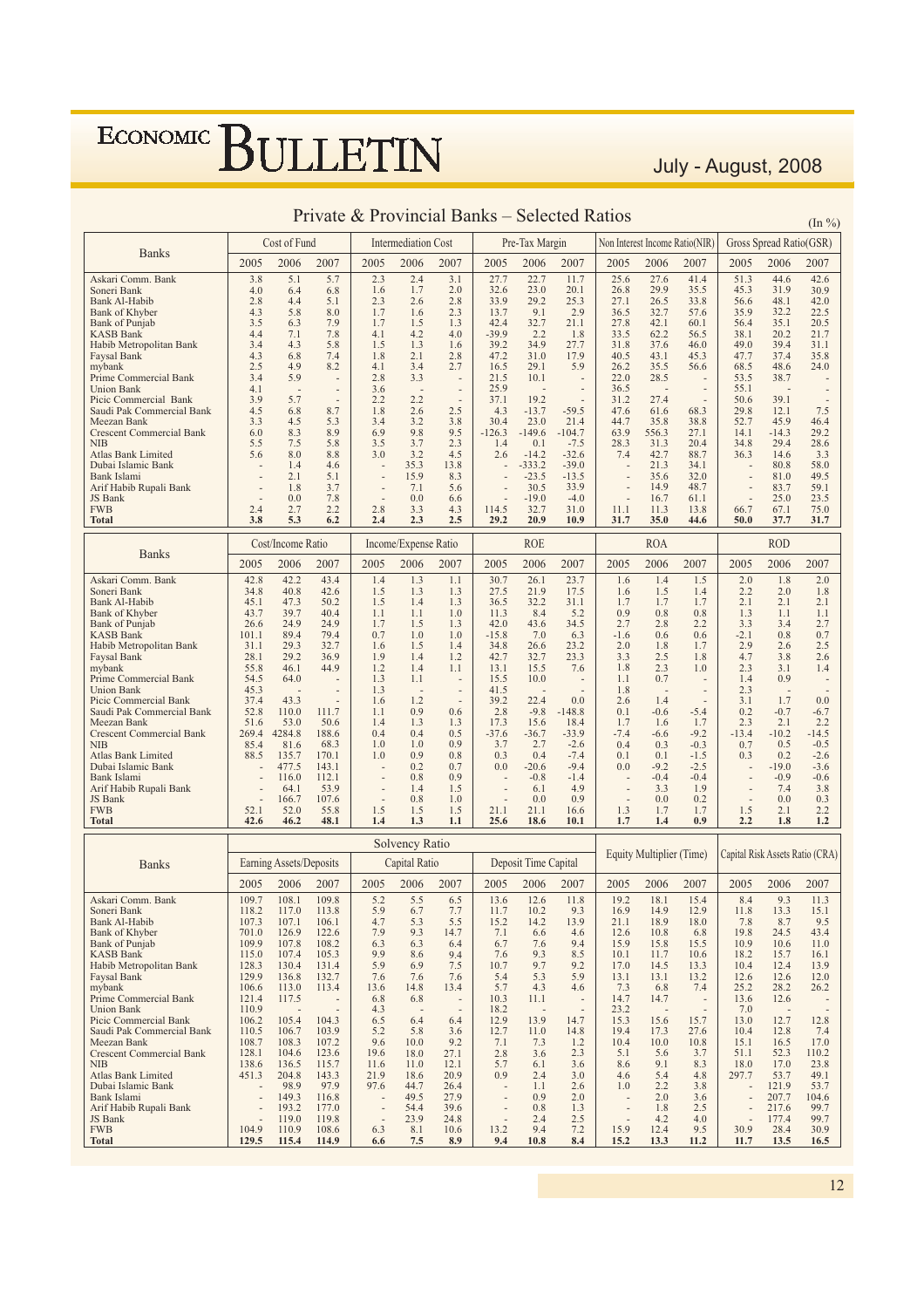July - August, 2008

|                                                    |                  |                                  | Private & Provincial Banks – Selected Ratios |               |                                    |                                  |                          |                                    |                               |                |                                |                          |                       |                           | $(\ln \frac{9}{6})$                        |
|----------------------------------------------------|------------------|----------------------------------|----------------------------------------------|---------------|------------------------------------|----------------------------------|--------------------------|------------------------------------|-------------------------------|----------------|--------------------------------|--------------------------|-----------------------|---------------------------|--------------------------------------------|
|                                                    |                  |                                  |                                              |               | <b>Liquidity Ratio</b>             |                                  |                          |                                    |                               |                |                                |                          | Debt Management Ratio |                           |                                            |
| <b>Banks</b>                                       |                  |                                  | Advances+Investment/Assets                   |               | Earning Assets/Assets              |                                  |                          | Advances/Deposits (CDR)            |                               |                | Liabilities/Assets             |                          |                       | Liabilities/Equity (Time) |                                            |
|                                                    | 2005             | 2006                             | 2007                                         | 2005          | 2006                               | 2007                             | 2005                     | 2006                               | 2007                          | 2005           | 2006                           | 2007                     | 2005                  | 2006                      | 2007                                       |
| Askari Comm. Bank                                  | 78.8             | 77.0                             | 77.0                                         | 87.9          | 87.1                               | 86.6                             | 77.1                     | 73.9                               | 72.7                          | 94.1           | 93.6                           | 93.3                     | 18.0                  | 16.9                      | 14.4                                       |
| Soneri Bank                                        | 76.7             | 75.0                             | 75.5                                         | 88.8          | 87.8                               | 87.3                             | 66.4                     | 67.1                               | 66.8                          | 93.6           | 92.7                           | 91.7                     | 15.9                  | 13.8                      | 11.8                                       |
| Bank Al-Habib                                      | 81.0             | 80.8                             | 80.5                                         | 87.6          | 86.7                               | 85.4                             | 74.4                     | 75.4                               | 72.7                          | 94.6           | 94.3                           | 94.2                     | 19.9                  | 17.8                      | 17.0                                       |
| Bank of Khyber<br><b>Bank of Punjab</b>            | 70.0<br>77.4     | 69.0<br>76.5                     | 64.6<br>84.3                                 | 477.2<br>88.7 | 88.7<br>88.3                       | 87.2<br>89.3                     | 58.9<br>72.0             | 54.1<br>72.9                       | 47.6<br>71.3                  | 90.4<br>87.9   | 89.5<br>89.2                   | 84.4<br>91.2             | 11.4<br>13.9          | 9.7<br>14.1               | 5.7<br>14.2                                |
| KASB Bank                                          | 73.1             | 74.0                             | 76.6                                         | 85.6          | 84.9                               | 85.0                             | 73.1                     | 68.8                               | 72.2                          | 90.2           | 91.5                           | 90.5                     | 9.1                   | 10.7                      | 9.6                                        |
| Habib Metropolitan Bank                            | 82.7             | 82.9                             | 85.4                                         | 91.6          | 90.9                               | 91.4                             | 79.4                     | 79.7                               | 77.5                          | 93.3           | 92.8                           | 92.4                     | 15.9                  | 13.4                      | 12.3                                       |
| Faysal Bank                                        | 79.2             | 81.4                             | 84.1                                         | 90.2          | 90.4                               | 91.2                             | 86.7                     | 91.7                               | 91.7                          | 87.0           | 87.6                           | 88.3                     | 11.4                  | 11.5                      | 11.6                                       |
| mybank                                             | 70.9             | 66.1                             | 72.6                                         | 82.7          | 83.2                               | 83.6                             | 69.6                     | 71.1                               | 69.5                          | 86.3           | 83.1                           | 83.9                     | 6.3                   | 5.6                       | 6.2                                        |
| Prime Commercial Bank<br><b>Union Bank</b>         | 70.7<br>74.9     | 77.9<br>$\overline{\phantom{a}}$ | $\centerdot$<br>$\overline{a}$               | 89.0<br>87.8  | 88.1<br>$\overline{\phantom{a}}$   | $\overline{a}$<br>$\overline{a}$ | 67.8                     | 72.5<br>×,                         | $\overline{a}$                | 92.9<br>95.6   | 93.3                           | $\overline{\phantom{a}}$ | 13.7<br>22.2          | 13.7                      | $\overline{\phantom{a}}$<br>$\overline{a}$ |
| Picic Commercial Bank                              | 73.3             | 71.9                             | 71.9                                         | 88.5          | 88.0                               |                                  | 77.7<br>60.5             | 60.3                               | 58.7                          | 93.5           | 94.0                           | 94.2                     | 14.3                  | 14.7                      | 14.8                                       |
| Saudi Pak Commercial Bank                          | 74.2             | 71.8                             | 78.5                                         | 85.9          | 86.0                               | 84.1                             | 63.9                     | 56.3                               | 60.1                          | 93.9           | 92.7                           | 94.5                     | 18.2                  | 16.0                      | 26.1                                       |
| Meezan Bank                                        | 69.7             | 66.5                             | 66.0                                         | 78.9          | 80.3                               | 84.0                             | 87.8                     | 81.7                               | 69.2                          | 89.8           | 89.9                           | 36.7                     | 9.4                   | 9.0                       | 4.0                                        |
| <b>Crescent Commercial Bank</b>                    | 61.8             | 59.0                             | 46.0                                         | 70.2          | 67.9                               | 78.1                             | 69.9                     | 52.9                               | 38.9                          | 80.3           | 82.0                           | 73.0                     | 4.1                   | 4.6                       | 2.7                                        |
| NIB                                                | 77.6<br>30.9     | 79.5<br>56.1                     | 71.8                                         | 90.7<br>93.8  | 90.0<br>90.4                       | 76.4<br>86.5                     | 98.7                     | 98.0                               | 76.9<br>70.7                  | 88.5           | 89.1<br>81.9                   | 81.7<br>79.5             | 7.6<br>3.6            | 8.1<br>4.4                | 6.8                                        |
| Atlas Bank Limited<br>Dubai Islamic Bank           |                  | 46.0                             | 65.7<br>62.0                                 |               | 47.9                               | 67.3                             | 35.4                     | 78.3<br>75.7                       | 71.5                          | 77.9           | 54.9                           | 73.5                     |                       | 1.2                       | 3.8<br>2.8                                 |
| Bank Islami                                        |                  | 36.1                             | 50.2                                         |               | 66.0                               | 74.1                             |                          | 53.9                               | 42.0                          |                | 50.2                           | 68.3                     |                       | 1.0                       | 2.5                                        |
| Arif Habib Rupali Bank                             |                  | 55.4                             | 69.7                                         |               | 85.7                               | 89.1                             | $\overline{a}$           | 56.4                               | 78.8                          |                | 46.1                           | 60.6                     |                       | 0.8                       | 1.5                                        |
| JS Bank                                            |                  | 34.1                             | 51.3                                         |               | 68.3                               | 76.1                             |                          | 23.5                               | 39.1                          |                | 76.1                           | 75.1                     |                       | 3.2                       | 3.0                                        |
| <b>FWB</b>                                         | 65.2             | 71.9                             | 69.1                                         | 90.6          | 89.2                               | 87.8                             | 23.6                     | 35.3                               | 42.2                          | 93.5           | 91.5                           | 88.7                     | 14.8                  | 11.4                      | 8.4                                        |
| <b>Total</b>                                       | 76.2             | 76.0                             | 77.5                                         | 98.6          | 87.5                               | 86.3                             | 73.8                     | 73.5                               | 72.0                          | 91.9           | 93.0                           | 91.1                     | 13.9                  | 12.4                      | 10.2                                       |
| <b>Banks</b>                                       |                  | Net Profit Margin                |                                              |               | Net Interest Margin (NIM)          |                                  |                          | <b>Cost of Fund Earning Assets</b> |                               |                | <b>Yield on Earning Assets</b> |                          |                       | <b>Interest Spread</b>    |                                            |
|                                                    | 2005             | 2006                             | 2007                                         | 2005          | 2006                               | 2007                             | 2005                     | 2006                               | 2007                          | 2005           | 2006                           | 2007                     | 2005                  | 2006                      | 2007                                       |
| Askari Comm. Bank<br>Soneri Bank                   | 33.4<br>40.4     | 29.0<br>39.0                     | 24.3<br>33.3                                 | 4.1<br>3.3    | 4.1<br>3.0                         | 4.3<br>3.0                       | 3.9<br>4.0               | 5.2<br>6.4                         | 5.8<br>6.7                    | 7.9<br>7.3     | 9.3<br>9.4                     | 10.0<br>9.7              | 4.1<br>3.3            | 4.2<br>3.0                | 4.4<br>3.0                                 |
| Bank Al-Habib                                      | 38.2             | 34.2                             | 35.0                                         | 3.8           | 4.2                                | 3.8                              | 2.9                      | 4.6                                | 5.3                           | 6.7            | 8.8                            | 9.1                      | 3.9                   | 4.3                       | 4.0                                        |
| Bank of Khyber                                     | 26.4             | 21.6                             | 16.9                                         | 0.4           | 2.7                                | 2.2                              | 0.8                      | 5.6                                | 7.4                           | 1.2            | 8.3                            | 9.6                      | $-3.1$                | 2.5                       | 1.6                                        |
| <b>Bank of Punjab</b>                              | 49.2             | 54.2                             | 49.3                                         | 4.4           | 3.3                                | 2.0                              | 3.4                      | 6.2                                | 7.8                           | 7.8            | 9.6                            | 9.8                      | 4.3                   | 3.2                       | 2.0                                        |
| <b>KASB Bank</b>                                   | $-44.4$          | 14.4                             | 13.6                                         | 2.7           | 1.9                                | 2.2                              | 4.4                      | 7.4                                | 8.0                           | 7.2            | 9.2                            | 10.2                     | 2.8                   | 2.1                       | 2.3                                        |
| Habib Metropolitan Bank                            | 48.2             | 45.5<br>44.1                     | 40.5<br>29.9                                 | 3.2           | 2.8<br>3.6                         | 2.5<br>3.5                       | 3.3<br>3.9               | 4.3<br>6.0                         | 5.6<br>6.4                    | 6.5<br>7.4     | 7.0<br>9.5                     | 8.2<br>9.9               | 3.1<br>3.2            | 2.7<br>2.7                | 2.3<br>2.5                                 |
| Faysal Bank<br>mybank                              | 60.3<br>28.8     | 39.2                             | 21.1                                         | 3.6<br>5.5    | 4.5                                | 2.5                              | 2.5                      | 4.8                                | 7.9                           | 8.1            | 9.3                            | 10.4                     | 5.6                   | 4.4                       | 2.2                                        |
| Prime Commercial Bank                              | 23.4             | 14.7                             |                                              | 3.9           | 3.8                                |                                  | 3.4                      | 6.0                                |                               | 7.4            | 9.7                            |                          | 3.9                   | 3.8                       |                                            |
| <b>Union Bank</b>                                  | 24.7             | ÷,                               |                                              | 5.2           | $\overline{a}$                     |                                  | 4.3                      | $\sim$                             |                               | 9.5            | $\overline{\phantom{a}}$       | ÷                        | 5.4                   | $\sim$                    |                                            |
| Picic Commercial Bank                              | 49.0             | 31.0                             | $\overline{a}$                               | 4.1           | 3.8                                | 0.0                              | 4.0                      | 5.9                                |                               | 8.1            | 9.7                            |                          | 4.2                   | 4.0                       | 0.0                                        |
| Saudi Pak Commercial Bank                          | 4.7              | $-26.5$                          | $-267.5$                                     | 2.0           | 1.0                                | 0.8                              | 4.8                      | 7.1                                | 9.4                           | 6.8            | 8.1                            | 10.1                     | 2.3                   | 1.3                       | 1.5                                        |
| Meezan Bank<br><b>Crescent Commercial Bank</b>     | 30.1<br>$-406.6$ | 31.3<br>$-3894.0$                | 27.8<br>$-279.7$                             | 3.9<br>0.9    | 4.0<br>$-1.1$                      | 4.4<br>3.1                       | 3.5<br>6.1               | 4.7<br>9.1                         | 5.1<br>7.4                    | 7.3<br>6.6     | 8.7<br>8.0                     | 9.6<br>10.5              | 4.1<br>0.6            | 4.2<br>$-0.3$             | 4.3<br>1.6                                 |
| <b>NIB</b>                                         | 12.5             | 7.9                              | $-12.0$                                      | 2.7           | 2.9                                | 2.4                              | 5.1                      | 7.0                                | 5.9                           | 7.8            | 9.8                            | 8.2                      | 2.3                   | 2.3                       | 2.4                                        |
| Atlas Bank Limited                                 | 2.7              | 4.0                              | $-79.0$                                      | 2.5           | 1.2                                | 0.3                              | 4.4                      | 6.8                                | 7.5                           | 7.0            | 7.9                            | 7.7                      | 1.4                   | $-0.1$                    | $-1.0$                                     |
| Dubai Islamic Bank                                 |                  | $-256.9$                         | $-37.4$                                      |               | 5.9                                | 6.5                              |                          | 1.4                                | 4.7                           |                | 7.3                            | 11.2                     |                       | 5.9                       | 6.6                                        |
| Bank Islami                                        |                  | $-6.4$                           | $-8.4$                                       |               | 6.1                                | 4.4                              |                          | 1.4                                | 4.4                           |                | 7.5                            | 8.8                      |                       | 5.5                       | 3.7                                        |
| Arif Habib Rupali Bank<br>JS Bank                  |                  | 66.9<br>$-66.7$                  | 32.3<br>5.1                                  |               | 4.9<br>0.0                         | 3.4<br>2.1                       | $\overline{a}$           | 1.0<br>0.0                         | 2.4<br>6.9                    | $\overline{a}$ | 5.9<br>0.0                     | 5.8<br>9.0               | ÷,                    | 4.0<br>0.0                | 2.2<br>1.2                                 |
| <b>FWB</b>                                         | 27.3             | 30.4                             | 26.3                                         | 4.8           | 5.6                                | 6.5                              | 2.4                      | 2.7                                | 2.2                           | 7.2            | 8.3                            | 8.7                      | 4.8                   | 5.6                       | 6.5                                        |
| Total                                              | 34.5             | 32.4                             | 20.2                                         | 3.4           | 3.2                                | 2.8                              | 3.4                      | 5.3                                | 6.1                           | 6.8            | 8.5                            | 9.0                      | 3.0                   | 3.1                       | 2.7                                        |
|                                                    |                  | <b>NPLs/Gross Advances</b>       |                                              |               | <b>NPLs Provision/Net Advances</b> |                                  |                          |                                    | Admn Expenses/Employee(Rs.Mn) |                | Staff/Branch (Nos)             |                          |                       | Profit(A.T)/Branch(Rs.Mn) |                                            |
| <b>Banks</b>                                       | 2005             | 2006                             | 2007                                         | 2005          | 2006                               | 2007                             | 2005                     | 2006                               | 2007                          | 2005           | 2006                           | 2007                     | 2005                  | 2006                      | 2007                                       |
| Askari Comm. Bank                                  | 2.7              | 3.6                              | 6.4                                          | 2.8           | 3.6                                | 7.4                              | 0.9                      | 1.0                                | 1.2                           | 28             | 27                             | 26                       | 20.4                  | 18.4                      | 17.9                                       |
| Soneri Bank                                        | 1.1              | 1.0                              | 3.1                                          | 1.2           | 1.2                                | 1.6                              | 0.7                      | 0.8                                | 0.9                           | 20             | 19                             | $\frac{1}{2}$            | 15.1                  | 13.7                      | 11.2                                       |
| Bank Al-Habib                                      | 0.7              | 0.5                              | 0.3                                          | 0.4           | 0.3                                | 0.3                              | 1.0                      | 1.0                                | 1.2                           | 18             | 16                             | 15                       | 14.6                  | 11.6                      | 12.6                                       |
| <b>Bank of Khyber</b>                              | 23.6             | 28.7                             | 18.9                                         | 14.6          | 20.9                               | 20.7                             | 0.8                      | 0.8                                | 1.1                           | 15             | 16                             | 15                       | 7.6                   | 7.0                       | 6.4                                        |
| Bank of Punjab                                     | 2.1              | 2.3                              | 2.5                                          | 1.2           | 1.0                                | 2.0                              | 0.4                      | 0.5                                | 0.6                           | 13             | 14                             | 14                       | 8.8                   | 14.3                      | 16.3                                       |
| <b>KASB Bank</b><br>Habib Metropolitan Bank        | 9.4<br>0.2       | 6.9<br>0.5                       | 4.1<br>0.9                                   | 6.1<br>1.2    | 4.9<br>1.0                         | 3.6<br>1.4                       | 0.9<br>1.1               | 1.2<br>0.9                         | 1.3<br>1.3                    | 20<br>18       | 20<br>19                       | 25<br>18                 | $-7.8$<br>29.5        | 3.9<br>25.6               | 5.7<br>28.0                                |
| Faysal Bank                                        | 4.0              | 4.7                              | 5.4                                          | 1.7           | 2.2                                | 4.0                              | 1.3                      | 1.3                                | 1.6                           | 19             | 20                             | 17                       | 54.8                  | 37.6                      | 21.6                                       |
| mybank                                             | 13.5             | 7.3                              | 5.4                                          | 4.5           | 3.0                                | 4.7                              | 0.5                      | 0.6                                | 0.9                           | 20             | 19                             | 14                       | 5.5                   | 10.0                      | 5.7                                        |
| Prime Commercial Bank                              | 3.0              | 5.1                              | $\overline{\phantom{a}}$                     | 1.7           | 1.8                                | ÷                                | 0.7                      | 0.9                                | $\overline{\phantom{a}}$      | 25             | 25                             | $\sim$                   | 8.0                   | 5.2                       |                                            |
| <b>Union Bank</b>                                  | 5.7              | ÷,                               | $\frac{1}{2}$                                | 2.8           |                                    |                                  | 2.0                      | $\overline{\phantom{a}}$           |                               | 25             | $\overline{\phantom{a}}$       |                          | 26.8                  | $\sim$                    |                                            |
| Picic Commercial Bank<br>Saudi Pak Commercial Bank | 1.8<br>23.0      | 4.9<br>14.9                      | 19.5                                         | 0.8<br>10.7   | 2.0<br>8.5                         | 21.3                             | 1.0<br>0.8               | 1.1<br>1.2                         | 1.4                           | 10<br>17       | 10<br>20                       | 16                       | 13.1<br>1.3           | 7.5<br>$-6.1$             | $-55.3$                                    |
| Meezan Bank                                        | 0.9              | 1.5                              | 1.6                                          | 0.6           | 0.9                                | 1.9                              | 0.9                      | 0.8                                | 0.9                           | 28             | 20                             | 20                       | 15.0                  | 9.7                       |                                            |
| <b>Crescent Commercial Bank</b>                    | 38.9             | 49.5                             | 26.3                                         | 43.2          | 67.6                               | 51.4                             | 1.8                      | 1.7                                | 1.7                           | 16             | 21                             | 19                       | $-41.3$               | $-32.7$                   | $-47.3$                                    |
| <b>NIB</b>                                         | 3.5              | 3.2                              | 14.3                                         | 2.8           | 2.7                                | 12.7                             | 1.2                      | 1.3                                | 0.5                           | 22             | 22                             | 15                       | 3.9                   | 2.9                       | $-1.5$                                     |
| Atlas Bank Limited                                 | 1.6              | 6.0                              | 8.0                                          | 1.6           | 4.7                                | 5.2                              | 0.9                      | 1.2                                | 0.9                           | 14             | 12                             | 31                       | 0.4                   | 0.5                       | $-12.4$                                    |
| Dubai Islamic Bank<br>Bank Islami                  |                  | $\centerdot$                     | 0.2<br>2.0                                   | ÷,            | 0.1                                | 0.9<br>0.7                       | $\overline{\phantom{a}}$ | 2.1<br>0.6                         | 2.6<br>0.9                    | $\sim$         | 36<br>23                       | 33<br>16                 |                       | $-41.1$<br>$-0.8$         | $-21.7$<br>$-1.0$                          |
| Arif Habib Rupali Bank                             |                  | 8.9                              | 1.6                                          |               | 9.8                                | 1.6                              |                          | 0.6                                | 1.2                           |                | 21                             | 27                       |                       | 13.4                      | 19.2                                       |
| JS Bank                                            |                  | 6.1                              | 2.2                                          |               | 6.4                                | 1.8                              |                          | 0.1                                | 2.6                           |                | 5                              | 31                       |                       | $-0.1$                    | 3.9                                        |
| <b>FWB</b>                                         | 2.0              | 1.5                              | 2.7                                          | 1.7           | 1.6                                | 2.2                              | 0.5                      | 0.5                                | 0.6                           | 14             | 14                             | 14                       | 3.5                   | 4.4                       | 4.1                                        |
| <b>Total</b>                                       | 4.4              | 4.1                              | 6.1                                          | 2.7           | 2.7                                | 5.1                              | 0.9                      | 0.9                                | 1.0                           | 18             | 18                             | 18                       | 13.2                  | 11.6                      | 7.6                                        |

 $\overline{13}$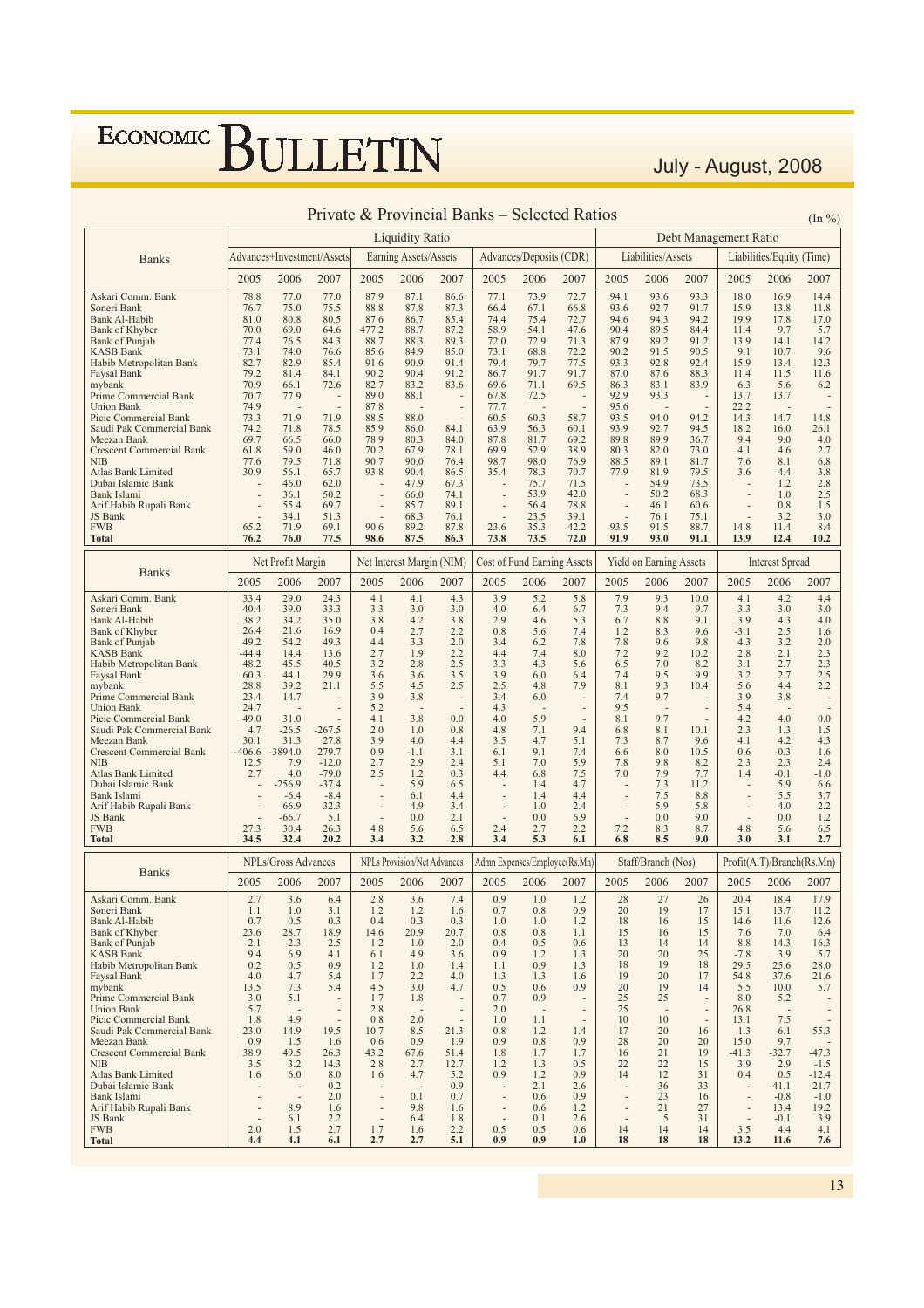July - August, 2008

Key Performance Indicators - Foreign Banks

| (Rs, Mn) |  |
|----------|--|
|          |  |

| <b>Banks</b>                   |        | Assets                   |                          |       | Equity                   |                          |        | Deposits                 |                          |       | Advances                 |                          |                          | Investments              |                          |
|--------------------------------|--------|--------------------------|--------------------------|-------|--------------------------|--------------------------|--------|--------------------------|--------------------------|-------|--------------------------|--------------------------|--------------------------|--------------------------|--------------------------|
|                                | 2005   | 2006                     | 2007                     | 2005  | 2006                     | 2007                     | 2005   | 2006                     | 2007                     | 2005  | 2006                     | 2007                     | 2005                     | 2006                     | 2007                     |
| <b>ABN</b> Amro                | 59584  |                          | 123773 107536            | 4129  | 8699                     | 5089                     | 47005  | 93742                    | 90289                    | 32927 | 71843                    | 64468                    | 13027                    | 25609                    | 16438                    |
| <b>Standard Chartered</b>      | 113558 |                          |                          | 8882  | $\overline{\phantom{0}}$ | $\overline{\phantom{0}}$ | 83589  |                          |                          | 52185 |                          | $\overline{\phantom{0}}$ | 25273                    |                          |                          |
| Citibank                       | 76474  | 91288                    | 92469                    | 5751  | 6069                     | 6379                     | 53115  | 63104                    | 68628                    | 39163 | 51289                    | 49068                    | 19845                    | 21937                    | 21276                    |
| Habib Bank AG Zurich           | 44910  |                          | $\qquad \qquad$          | 2814  | $\overline{\phantom{0}}$ | $\overline{\phantom{0}}$ | 33436  |                          | $\overline{\phantom{0}}$ | 27728 |                          | $\overline{a}$           | 6076                     |                          |                          |
| American Express               | 8242   | $\overline{\phantom{a}}$ | $\overline{\phantom{a}}$ | 1422  | $\overline{\phantom{0}}$ | $\overline{\phantom{a}}$ | 5726   | $\overline{\phantom{a}}$ | $\overline{\phantom{a}}$ | 695   | $\overline{a}$           | $\overline{\phantom{0}}$ | 1922                     | $\overline{\phantom{0}}$ | $\overline{\phantom{0}}$ |
| <b>HSBC</b>                    | 13272  | 23387                    | 32386                    | 2215  | 2416                     | 2549                     | 8604   | 14714                    | 25401                    | 5744  | 1202                     | 19260                    | 570                      | 197                      | 301                      |
| Deutsche Bank                  | 5597   | 9312                     | 17585                    | 2221  | 2768                     | 3557                     | 1505   | 3326                     | 5129                     | 1898  | 4175                     | 4699                     | 184                      | 1159                     | 3696                     |
| <b>Oman International Bank</b> | 1814   | 2763                     | 2694                     | 1030  | 2025                     | 2034                     | 493    | 618                      | 460                      | 519   | 368                      | 220                      | $\overline{\phantom{0}}$ |                          |                          |
| Bank of Tokyo                  | 4215   | 6717                     | 5481                     | 1750  | 2366                     | 2454                     | 984    | 1459                     | 979                      | 2122  | 3776                     | 2621                     | $\overline{a}$           |                          |                          |
| Al Baraka Islamic Bank         | 14769  | 18868                    | 22077                    | 2352  | 2191                     | 2446                     | 10312  | 13821                    | 16965                    | 7418  | 9693                     | 12585                    | 92                       | 1167                     | 1154                     |
| Rupali Bank                    | 567    | $\overline{\phantom{0}}$ | $\overline{\phantom{0}}$ | 82    | $\overline{\phantom{0}}$ | $\overline{\phantom{0}}$ | 128    |                          |                          | 10    | $\overline{\phantom{0}}$ |                          | 309                      |                          |                          |
| <b>All Foreign Banks</b>       |        | 343002 276108            | 280228                   | 32648 | 26534                    | 24508                    | 244897 | 190784                   | 207851                   |       | 170409 152346 152921     |                          | 67298                    | 50069                    | 42865                    |

| <b>Banks</b>                   |       | Interest Income |                          |      | <b>Interest Expense</b>  |                          |       | Net Interest Income      |                          |       | Non Interest Income      |                          |          | Revenue                  |                          |
|--------------------------------|-------|-----------------|--------------------------|------|--------------------------|--------------------------|-------|--------------------------|--------------------------|-------|--------------------------|--------------------------|----------|--------------------------|--------------------------|
|                                | 2005  | 2006            | 2007                     | 2005 | 2006                     | 2007                     | 2005  | 2006                     | 2007                     | 2005  | 2006                     | 2007                     | 2005     | 2006                     | 2007                     |
| <b>ABN</b> Amro                | 4417  | 11108           | 13004                    | 1587 | 5169                     | 6779                     | 2830  | 5939                     | 6225                     | 1501  | 2421                     | 2202                     | 4331     | 8360                     | 8427                     |
| <b>Standard Chartered</b>      | 7210  |                 | $\overline{\phantom{a}}$ | 1830 |                          | $\overline{\phantom{a}}$ | 5380  | $\overline{a}$           | $\overline{\phantom{0}}$ | 2445  | $\overline{\phantom{a}}$ | $\overline{\phantom{a}}$ | 7825     |                          | $\overline{\phantom{a}}$ |
| Citibank                       | 5635  | 9017            | 10554                    | 2036 | 4113                     | 5071                     | 3599  | 4904                     | 5482                     | 2593  | 2675                     | 3134                     | 6192     | 7579                     | 8616                     |
| Habib Bank AG Zurich           | 2692  | ٠               | $\overline{\phantom{a}}$ | 1773 |                          | $\overline{\phantom{a}}$ | 919   | $\qquad \qquad -$        | $\overline{\phantom{a}}$ | 499   | $\overline{\phantom{a}}$ | $\overline{\phantom{a}}$ | 1418     |                          | $\overline{\phantom{0}}$ |
| American Express               | 347   | $\qquad \qquad$ | $\overline{\phantom{a}}$ | 247  | $\overline{\phantom{0}}$ | $\overline{\phantom{a}}$ | 100   | $\overline{\phantom{a}}$ | $\overline{\phantom{a}}$ | 343   | $\overline{\phantom{a}}$ | $\overline{\phantom{0}}$ | 443      | $\overline{\phantom{0}}$ |                          |
| <b>HSBC</b>                    | 657   | 1151            | 2151                     | 374  | 648                      | 1310                     | 283   | 503                      | 841                      | 205   | 217                      | 396                      | 488      | 720                      | 1237                     |
| Deutsche Bank                  | 200   | 375             | 679                      | 88   | 139                      | 383                      | 112   | 236                      | 296                      | 271   | 483                      | 1062                     | 383      | 719                      | 1358                     |
| <b>Oman International Bank</b> | 42    | 47              | 38                       | 31   | 41                       | 48                       | 11    | 6                        | $-9$                     | 10    | 6                        | $\overline{4}$           | 21       | 12                       | $-5$                     |
| <b>Bank of Tokyo</b>           | 191   | 332             | 331                      | 98   | 211                      | 243                      | 93    | 121                      | 87                       | 105   | 83                       | 61                       | 198      | 204                      | 148                      |
| Al Baraka Islamic Bank         | 662   | 1112            | 1493                     | 440  | 824                      | 1090                     | 222   | 288                      | 403                      | 454   | 146                      | 264                      | 676      | 434                      | 667                      |
| Rupali Bank                    | 31    | $\overline{a}$  | $\qquad \qquad$          | 13   | $\overline{\phantom{0}}$ | $\overline{\phantom{a}}$ | 18    | $\overline{\phantom{0}}$ | $\overline{\phantom{a}}$ | $-18$ | $\overline{\phantom{a}}$ | $\overline{\phantom{a}}$ | $\theta$ | $\overline{\phantom{0}}$ | $\overline{\phantom{a}}$ |
| <b>All Foreign Banks</b>       | 22083 | 23142           | 28250                    | 8516 | 11145                    | 14924                    | 13567 | 11997                    | 13325                    | 8407  | 6031                     | 7123                     | 21974    | 18028                    | 20448                    |

| <b>Banks</b>                   |      | Admn Expense             |                          |                | <b>Operating Profit</b>  |                          |                | Provisions/Other Expenses |                          |        | Profit/Loss(BT)          |                          |       | Profit/Loss (A.T) |         |
|--------------------------------|------|--------------------------|--------------------------|----------------|--------------------------|--------------------------|----------------|---------------------------|--------------------------|--------|--------------------------|--------------------------|-------|-------------------|---------|
|                                | 2005 | 2006                     | 2007                     | 2005           | 2006                     | 2007                     | 2005           | 2006                      | 2007                     | 2005   | 2006                     | 2007                     | 2005  | 2006              | 2007    |
| <b>ABN</b> Amro                | 1666 | 3873                     | 5772                     | 2665           | 4487                     | 2655                     | 474            | 917                       | 4022                     | 2190   | 3570                     | $-1367$                  | 1308  | 2394              | $-1565$ |
| <b>Standard Chartered</b>      | 2380 |                          | $\overline{\phantom{0}}$ | 5445           | $\overline{a}$           | $\overline{\phantom{0}}$ | $-55$          | $\overline{\phantom{0}}$  | $\overline{\phantom{a}}$ | 5500   |                          | $\overline{\phantom{a}}$ | 4125  |                   |         |
| Citibank                       | 2963 | 4053                     | 4735                     | 3229           | 3526                     | 3881                     | 636            | 956                       | 2678                     | 2594   | 2570                     | 1203                     | 1508  | 1645              | 306     |
| Habib Bank AG Zurich           | 613  |                          | $\overline{\phantom{a}}$ | 805            | $\overline{\phantom{0}}$ | $\overline{\phantom{0}}$ | 17             | $\overline{\phantom{a}}$  | $\overline{\phantom{a}}$ | 788    | $\overline{\phantom{a}}$ | $\overline{\phantom{a}}$ | 554   |                   |         |
| American Express               | 472  | $\overline{\phantom{a}}$ | $\overline{\phantom{a}}$ | $-29$          | $\overline{\phantom{a}}$ | $\overline{\phantom{0}}$ | $-2$           | $\overline{\phantom{0}}$  | $\overline{\phantom{a}}$ | $-27$  | $\overline{\phantom{a}}$ | $\overline{\phantom{0}}$ | 56    |                   |         |
| <b>HSBC</b>                    | 256  | 480                      | 994                      | 232            | 240                      | 243                      | 6              | $-8$                      | 17                       | 227    | 248                      | 226                      | 176   | 167               | 126     |
| Deutsche Bank                  | 381  | 528                      | 573                      | $\overline{2}$ | 191                      | 785                      | 128            | 19                        | 10                       | $-126$ | 172                      | 776                      | $-59$ | 199               | 504     |
| <b>Oman International Bank</b> | 30   | 35                       | 44                       | $-10$          | $-24$                    | $-49$                    | $\overline{2}$ |                           | 42                       | $-12$  | $-25$                    | $-92$                    | $-12$ | $-2.5$            | $-92$   |
| <b>Bank of Tokyo</b>           | 65   | 65                       | 68                       | 133            | 139                      | 80                       | $\Omega$       | 0.1                       | 0.3                      | 133    | 138                      | 80                       | 113   | 122               | 79      |
| Al Baraka Islamic Bank         | 222  | 261                      | 335                      | 454            | 173                      | 332                      | 67             | $\overline{3}$            | 18                       | 388    | 170                      | 314                      | 346   | 144               | 245     |
| Rupali Bank                    | 23   | $\overline{\phantom{m}}$ | $\overline{\phantom{0}}$ | $-23$          | $\overline{\phantom{0}}$ | $\overline{\phantom{0}}$ | $-1$           | $\qquad \qquad -$         | $\overline{\phantom{a}}$ | $-22$  | $\overline{\phantom{a}}$ | $\overline{\phantom{a}}$ | $-13$ |                   |         |
| <b>All Foreign Banks</b>       | 9071 | 9295                     | 12521                    | 12903          | 8733                     | 7927                     | 1278           | 1888                      | 6787                     | 11558  | 6843                     | 1140                     | 8102  | 4646              | $-397$  |

Source: Annual Reports of the Banks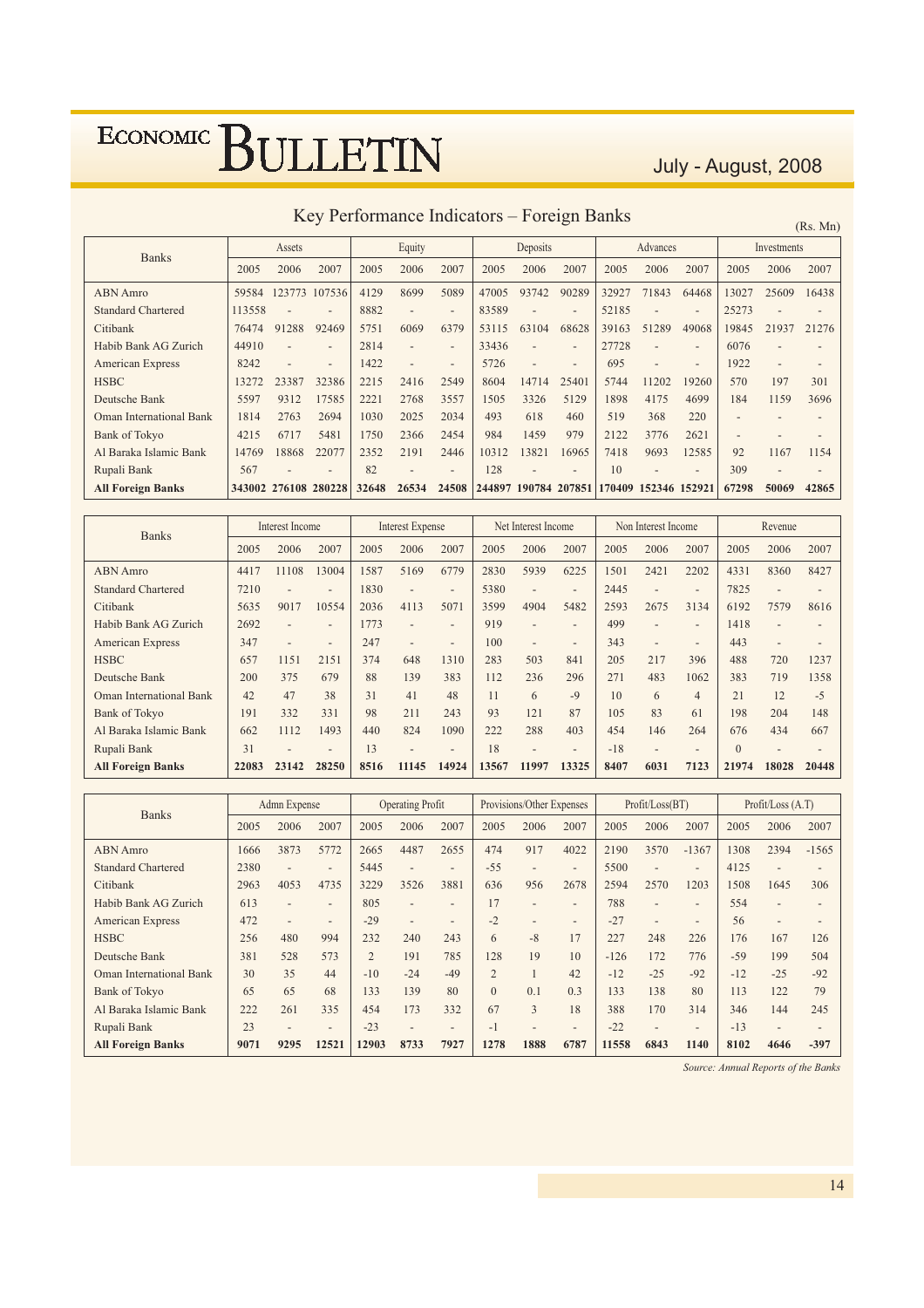### July - August, 2008

| <b>Banks</b>                   |      | Cost of Fund             |                          |      | <b>Intermediation Cost</b> |                          |         | Pre-Tax Margin           |                          | Non Interest Income Ratio(NIR) |                |                          |      | Gross Spread Ratio(GSR) |         |
|--------------------------------|------|--------------------------|--------------------------|------|----------------------------|--------------------------|---------|--------------------------|--------------------------|--------------------------------|----------------|--------------------------|------|-------------------------|---------|
|                                | 2005 | 2006                     | 2007                     | 2005 | 2006                       | 2007                     | 2005    | 2006                     | 2007                     | 2005                           | 2006           | 2007                     | 2005 | 2006                    | 2007    |
| <b>ABN</b> Amro                | 3.0  | 6.3                      | 6.6                      | 3.1  | 4.7                        | 5.6                      | 37.0    | 26.4                     | $-9.0$                   | 34.7                           | 29.0           | 26.1                     | 64.1 | 53.5                    | 47.9    |
| <b>Standard Chartered</b>      | 2.1  | $\overline{\phantom{a}}$ |                          | 2.7  | ٠                          | $\overline{\phantom{a}}$ | 57.0    | $\overline{\phantom{a}}$ | $\overline{\phantom{a}}$ | 31.2                           |                | $\overline{\phantom{a}}$ | 74.6 |                         |         |
| Citibank                       | 3.3  | 5.7                      | 6.6                      | 4.8  | 5.6                        | 6.2                      | 31.5    | 22.0                     | 8.8                      | 41.9                           | 35.3           | 36.4                     | 63.9 | 54.4                    | 51.9    |
| Habib Bank AG Zurich           | 4.6  | $\overline{\phantom{a}}$ | $\overline{\phantom{0}}$ | 1.6  | $\overline{\phantom{0}}$   | $\overline{\phantom{0}}$ | 24.7    | $\overline{\phantom{a}}$ | $\overline{\phantom{a}}$ | 35.2                           | $\overline{a}$ | $\overline{\phantom{a}}$ | 34.1 | $\overline{a}$          |         |
| <b>American Express</b>        | 4.0  | $\overline{\phantom{a}}$ | $\overline{\phantom{0}}$ | 7.6  | ۰                          | $\overline{a}$           | $-7.8$  |                          | $\overline{\phantom{0}}$ | 0.0                            | $\overline{a}$ | $\overline{\phantom{a}}$ | 28.8 | $\qquad \qquad$         |         |
| <b>HSBC</b>                    | 3.6  | 4.2                      | 5.4                      | 2.5  | 3.1                        | 4.1                      | 26.4    | 18.1                     | 8.9                      | 42.0                           | 30.1           | 32.0                     | 43.1 | 43.7                    | 39.1    |
| Deutsche Bank                  | 3.9  | 3.9                      | 4.4                      | 16.9 | 14.7                       | 6.6                      | $-26.8$ | 20.0                     | 44.0                     | 70.8                           | 67.2           | 78.2                     | 56.0 | 62.9                    | 43.6    |
| <b>Oman International Bank</b> | 4.0  | 5.5                      | 7.1                      | 3.9  | 4.8                        | 6.5                      | $-23.2$ | $-46.4$                  | $-219.0$                 | 46.2                           | 50.0           | $-80.0$                  | 26.2 | 12.8                    | $-23.7$ |
| <b>Bank of Tokyo</b>           | 3.9  | 6.3                      | 9.2                      | 2.6  | 2.0                        | 2.6                      | 45.1    | 33.3                     | 20.3                     | 53.3                           | 40.7           | 41.2                     | 48.9 | 36.4                    | 26.3    |
| Al Baraka Islamic Bank         | 4.1  | 6.0                      | 6.4                      | 2.1  | 1.9                        | 2.0                      | 34.8    | 13.5                     | 17.9                     | 67.2                           | 33.6           | 39.6                     | 33.6 | 25.9                    | 27.0    |
| Rupali Bank                    | 4.1  | $\overline{\phantom{a}}$ | $\overline{\phantom{a}}$ | 7.3  | $\overline{\phantom{a}}$   | $\overline{\phantom{a}}$ | $-71.0$ |                          | $\overline{\phantom{a}}$ |                                |                | $\overline{\phantom{a}}$ | 58.1 | $\overline{a}$          |         |
| <b>Total</b>                   | 3.1  | 4.4                      | 4.6                      | 3.3  | 4.1                        | 3.9                      | 38.3    | 23.5                     | 3.2                      | 37.4                           | 33.5           | 34.8                     | 61.4 | 51.8                    | 47.2    |

### Foreign Banks - Selected Ratios

| <b>Banks</b>                   |       | Cost/Income Ratio        |                          |      | Income/Expenses Ratio    |                          |         | <b>ROE</b>               |                          |        | <b>ROA</b>               |                          |         | <b>ROD</b>     |         |
|--------------------------------|-------|--------------------------|--------------------------|------|--------------------------|--------------------------|---------|--------------------------|--------------------------|--------|--------------------------|--------------------------|---------|----------------|---------|
|                                | 2005  | 2006                     | 2007                     | 2005 | 2006                     | 2007                     | 2005    | 2006                     | 2007                     | 2005   | 2006                     | 2007                     | 2005    | 2006           | 2007    |
| <b>ABN</b> Amro                | 38.5  | 46.3                     | 68.5                     | 1.8  | 1.5                      | 1.2                      | 37.7    | 37.3                     | $-22.7$                  | 2.2    | 2.6                      | $-1.4$                   | 2.7     | 3.4            | $-1.7$  |
| <b>Standard Chartered</b>      | 30.4  | $\overline{\phantom{a}}$ | $\overline{\phantom{a}}$ | 2.3  | $\overline{\phantom{a}}$ | $\overline{\phantom{a}}$ | 51.3    |                          | $\overline{\phantom{a}}$ | 4.0    | 3.1                      | 0.0                      | 5.2     | 4.6            | 0.0     |
| Citibank                       | 47.9  | 53.5                     | 55.0                     | 1.6  | 1.4                      | 1.4                      | 25.3    | 27.9                     | 5.0                      | 2.1    | 2.0                      | 0.3                      | 3.0     | 2.8            | 0.5     |
| Habib Bank AG Zurich           | 43.2  |                          | $\overline{\phantom{0}}$ | 1.3  | $\overline{\phantom{0}}$ | $\overline{\phantom{0}}$ | 22.7    | $\overline{\phantom{a}}$ | $\overline{\phantom{a}}$ | 1.3    | $\overline{\phantom{a}}$ | $\overline{\phantom{a}}$ | 1.8     | $\overline{a}$ |         |
| American Express               | 106.5 |                          | $\overline{\phantom{a}}$ | 1.0  | $\overline{a}$           | $\overline{\phantom{a}}$ | 4.0     |                          | $\overline{\phantom{a}}$ | 0.7    |                          | $\overline{\phantom{a}}$ | 1.0     | $\overline{a}$ |         |
| <b>HSBC</b>                    | 52.4  | 66.7                     | 80.4                     | 1.4  | 1.2                      | 1.1                      | 9.2     | 7.2                      | 5.1                      | 1.4    | 0.9                      | 0.5                      | 2.0     | 1.4            | 0.6     |
| Deutsche Bank                  | 99.5  | 73.4                     | 42.2                     | 0.8  | 1.3                      | 1.8                      | $-3.33$ | 8.0                      | 15.9                     | $-1.1$ | 2.7                      | 3.7                      | $-3.30$ | 8.2            | 11.9    |
| <b>Oman International Bank</b> | 144.8 | 295.8                    | $-880.0$                 | 0.8  | 0.7                      | 0.4                      | $-1.2$  | $-1.6$                   | $-4.5$                   | $-0.7$ | $-1.1$                   | $-3.4$                   | $-2.4$  | $-4.5$         | $-17.1$ |
| <b>Bank of Tokyo</b>           | 33.0  | 31.9                     | 45.9                     | 1.8  | 1.5                      | 1.3                      | 6.3     | 5.9                      | 3.3                      | 2.6    | 2.2                      | 1.3                      | 7.3     | 10.0           | 6.5     |
| Al Baraka Islamic Bank         | 32.8  | 60.1                     | 50.2                     | 1.7  | 1.2                      | 1.2                      | 17.3    | 6.3                      | 10.6                     | 2.6    | 0.9                      | 1.2                      | 3.8     | 1.2            | 1.6     |
| Rupali Bank                    |       |                          | $\overline{\phantom{0}}$ | 0.9  | ۰                        | $\overline{a}$           | $-14.6$ |                          | $\overline{\phantom{a}}$ | $-2.2$ |                          | $\overline{\phantom{a}}$ | $-8.3$  |                |         |
| <b>Total</b>                   | 41.3  | 51.6                     | 61.2                     | 1.7  | 1.4                      | 1.3                      | 26.9    | 15.7                     | $-1.6$                   | 2.5    | 1.5                      | $-0.1$                   | 3.4     | 2.1            | $-0.2$  |

|                                |       |                         |                          |      | <b>Solvency Ratio</b> |                          |      |                          |                              |      |                          |                          |       |                |                                 |
|--------------------------------|-------|-------------------------|--------------------------|------|-----------------------|--------------------------|------|--------------------------|------------------------------|------|--------------------------|--------------------------|-------|----------------|---------------------------------|
| <b>Banks</b>                   |       | Earning Assets/Deposits |                          |      | Capital Ratio         |                          |      | Deposit Time Capital     |                              |      | Equity Multiplier (Time) |                          |       |                | Capital Risk Assets Ratio (CRA) |
|                                | 2005  | 2006                    | 2007                     | 2005 | 2006                  | 2007                     | 2005 | 2006                     | 2007                         | 2005 | 2006                     | 2007                     | 2005  | 2006           | 2007                            |
| <b>ABN</b> Amro                | 103.2 | 110.2                   | 108.0                    | 5.9  | 7.0                   | 6.0                      | 13.8 | 11.1                     | 13.5                         | 16.9 | 14.3                     | 16.8                     | 10.7  | 12.2           | 10.1                            |
| <b>Standard Chartered</b>      | 108.2 |                         |                          | 7.7  |                       | $\overline{\phantom{a}}$ | 9.9  |                          | $\overline{a}$               | 13.0 |                          | $\overline{\phantom{a}}$ | 15.5  |                |                                 |
| Citibank                       | 118.0 | 124.4                   | 117.7                    | 8.4  | 7.0                   | 6.7                      | 8.6  | 9.9                      | 10.7                         | 12.0 | 14.2                     | 14.9                     | 16.5  | 13.0           | 12.3                            |
| Habib Bank AG Zurich           | 118.6 | 111.3                   | $\overline{\phantom{0}}$ | 5.7  |                       | $\overline{\phantom{a}}$ | 12.6 | $\overline{\phantom{0}}$ | $\qquad \qquad \blacksquare$ | 17.6 | $\overline{\phantom{a}}$ | $\overline{\phantom{a}}$ | 9.2   | $\overline{a}$ |                                 |
| <b>American Express</b>        | 105.3 | 100.1                   | $\overline{\phantom{0}}$ | 16.8 | 17.3                  | $\overline{\phantom{0}}$ | 3.9  | $\overline{\phantom{a}}$ | $\qquad \qquad$              | 5.9  | $\overline{\phantom{a}}$ | $\overline{\phantom{a}}$ | 100.6 | ٠              |                                 |
| <b>HSBC</b>                    | 111.2 | 125.1                   | 115.3                    | 15.2 | 12.6                  | 8.9                      | 4.6  | 5.0                      | 8.1                          | 6.6  | 7.9                      | 11.2                     | 36.6  | 27.3           | 16.3                            |
| Deutsche Bank                  | 143.2 | 164.2                   | 225.1                    | 33.1 | 33.5                  | 23.5                     | 1.0  | 1.0                      | 1.3                          | 3.0  | 3.0                      | 4.3                      | 90.6  | 82.2           | 71.3                            |
| <b>Oman International Bank</b> | 109.6 | 86.2                    | 64.8                     | 56.4 | 66.7                  | 74.4                     | 0.5  | 0.4                      | 0.3                          | 1.8  | 1.5                      | 1.3                      | 205.5 | 344.4          | 690.3                           |
| <b>Bank of Tokyo</b>           | 154.9 | 270.0                   | 287.9                    | 41.3 | 37.7                  | 39.5                     | 0.9  | 0.6                      | 0.3                          | 2.4  | 2.7                      | 2.5                      | 121.8 | 69.8           | 75.3                            |
| Al Baraka Islamic Bank         | 113.4 | 109.8                   | 107.2                    | 15.0 | 13.5                  | 11.3                     | 4.4  | 5.3                      | 6.6                          | 6.7  | 7.4                      | 8.8                      | 27.8  | 26.6           | 20.8                            |
| Rupali Bank                    | 287.3 |                         |                          | 15.4 |                       | $\overline{\phantom{0}}$ | 1.2  |                          | $\overline{\phantom{a}}$     | 6.5  |                          | $\overline{\phantom{a}}$ | 828.6 |                |                                 |
| <b>Total</b>                   | 111.6 | 116.6                   | 115.4                    | 9.3  | 11.5                  | 11.3                     | 7.9  | 5.9                      | 5.9                          | 10.8 | 8.7                      | 8.8                      | 18.2  | 21.9           | 20.9                            |

 $(\text{In } \% )$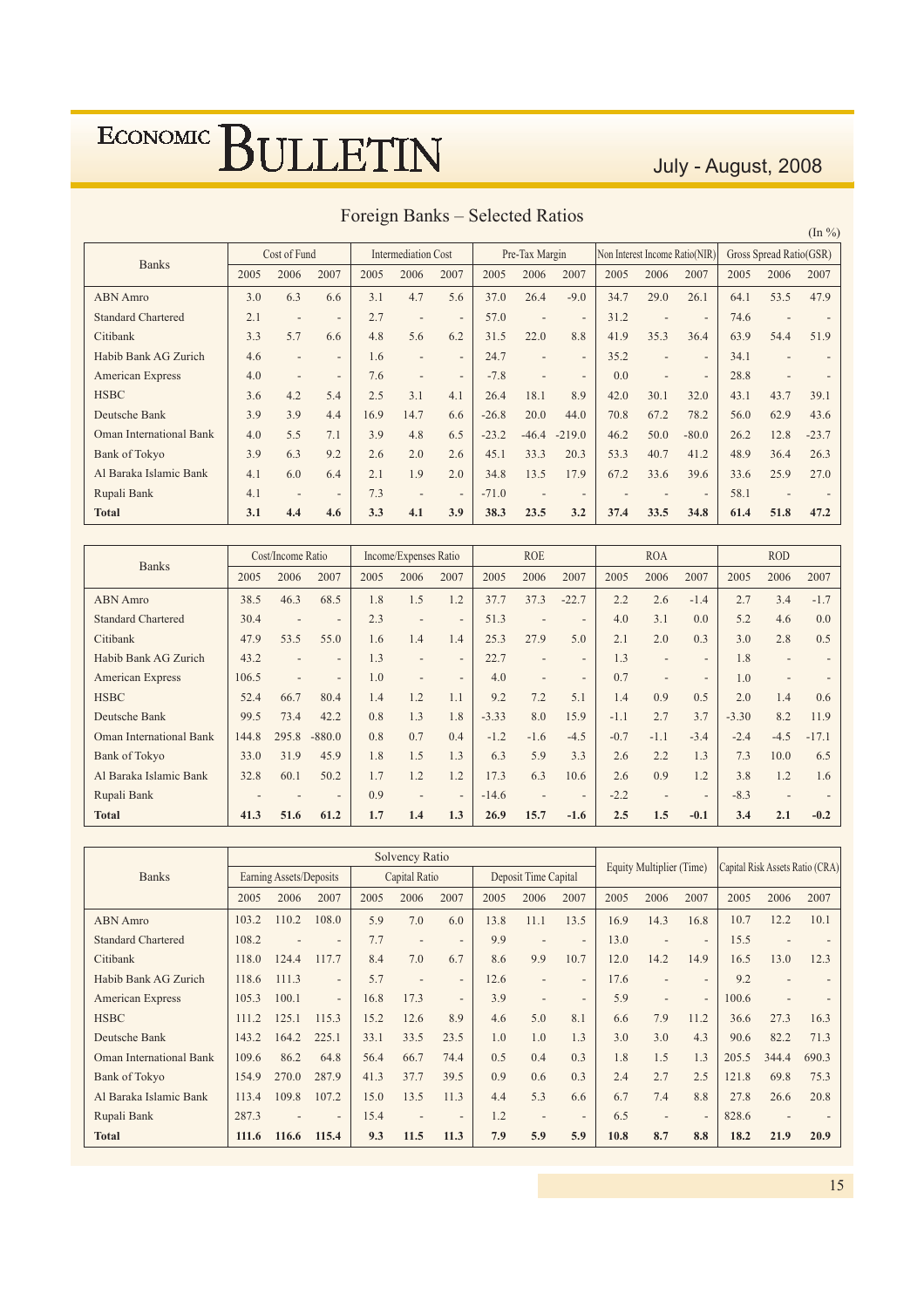### July - August, 2008

|                                |      |                            |                          |      |                          |                          |       |                          |                          |      |                          |                          |                             |                           | $(\ln \frac{9}{6})$      |
|--------------------------------|------|----------------------------|--------------------------|------|--------------------------|--------------------------|-------|--------------------------|--------------------------|------|--------------------------|--------------------------|-----------------------------|---------------------------|--------------------------|
|                                |      |                            |                          |      | <b>Liquidity Ratio</b>   |                          |       |                          |                          |      |                          |                          | Debt Management Ratio (DMR) |                           |                          |
| <b>Banks</b>                   |      | Advances+Investment/Assets |                          |      | Earning Assets/Assets    |                          |       | Advances/Deposits(CDR)   |                          |      | Liabilities/Assets       |                          |                             | Liabilities/Equity (Time) |                          |
|                                | 2005 | 2006                       | 2007                     | 2005 | 2006                     | 2007                     | 2005  | 2006                     | 2007                     | 2005 | 2006                     | 2007                     | 2005                        | 2006                      | 2007                     |
| <b>ABN</b> Amro                | 72.2 | 78.2                       | 77.1                     | 83.9 | 84.6                     | 85.9                     | 68.3  | 74.4                     | 74.1                     | 94.1 | 93.1                     | 94.1                     | 15.9                        | 13.3                      | 15.8                     |
| <b>Standard Chartered</b>      | 68.3 | 67.5                       | 67.1                     | 83.2 | $\overline{\phantom{a}}$ | $\overline{\phantom{a}}$ | 64.8  |                          | $\overline{\phantom{a}}$ | 92.2 | $\overline{\phantom{0}}$ | $\overline{\phantom{a}}$ | 11.9                        |                           |                          |
| Citibank                       | 65.2 | 78.8                       | 78.1                     | 83.0 | 86.2                     | 84.4                     | 72.0  | 77.8                     | 76.2                     | 91.9 | 93.0                     | 93.3                     | 11.0                        | 13.2                      | 13.9                     |
| Habib Bank AG Zurich           | 77.4 | $\qquad \qquad$            | $\overline{\phantom{a}}$ | 84.0 | $\qquad \qquad$          | $\qquad \qquad$          | 86.3  | $\overline{\phantom{a}}$ | $\overline{\phantom{a}}$ | 94.3 | $\overline{a}$           | $\overline{\phantom{a}}$ | 16.6                        | $\overline{a}$            | $\qquad \qquad$          |
| <b>American Express</b>        | 38.3 | 31.8                       | $\overline{\phantom{a}}$ | 68.8 | $\qquad \qquad$          | $\overline{\phantom{a}}$ | 25.6  | $\overline{\phantom{a}}$ | $\overline{\phantom{0}}$ | 83.2 | $\overline{\phantom{0}}$ | $\overline{\phantom{a}}$ | 4.9                         |                           | $\overline{\phantom{a}}$ |
| <b>HSBC</b>                    | 43.8 | 48.3                       | 55.5                     | 77.1 | 79.6                     | 82.9                     | 59.9  | 72.7                     | 75.9                     | 84.8 | 87.4                     | 91.1                     | 5.6                         | 6.9                       | 10.2                     |
| Deutsche Bank                  | 38.5 | 49.7                       | 51.0                     | 47.8 | 53.2                     | 70.8                     | 109.6 | 125.7                    | 105.0                    | 66.9 | 66.6                     | 76.5                     | 2.0                         | 2.0                       | 3.3                      |
| <b>Oman International Bank</b> | 28.7 | 19.4                       | 10.8                     | 29.9 | 20.9                     | 12.8                     | 100.8 | 79.8                     | 54.5                     | 43.6 | 33.2                     | 25.6                     | 0.8                         | 0.5                       | 0.3                      |
| <b>Bank of Tokyo</b>           | 38.4 | 54.0                       | 52.4                     | 55.1 | 60.3                     | 57.6                     | 95.3  | 241.4                    | 262.4                    | 58.7 | 62.3                     | 35.7                     | 1.4                         | 1.7                       | 0.9                      |
| Al Baraka Islamic Bank         | 55.9 | 54.6                       | 60.1                     | 78.3 | 78.8                     | 80.6                     | 78.1  | 70.9                     | 72.4                     | 84.1 | 86.5                     | 88.7                     | 5.6                         | 6.4                       | 7.8                      |
| Rupali Bank                    | 61.0 |                            | $\overline{\phantom{a}}$ | 77.9 |                          | $\overline{\phantom{a}}$ | 6.9   |                          | $\overline{\phantom{a}}$ | 77.3 | $\overline{\phantom{0}}$ | $\overline{\phantom{a}}$ | 5.0                         |                           |                          |
| <b>Total</b>                   | 66.2 | 71.1                       | 71.6                     | 81.4 | 82.0                     | 82.7                     | 69.8  | 74.1                     | 76.6                     | 90.7 | 90.4                     | 90.3                     | 9.8                         | 10.6                      | 10.3                     |

### Foreign Banks - Selected Ratios

| <b>Banks</b>                   |         | Net Profit Margin        |                          |      | Net Interest Margin (NIM) |                          | Cost of Funding Earning Assets |                          |                              |      | <b>Yield on Earning Assets</b> |                          |      | <b>Interest Spread</b>   |      |
|--------------------------------|---------|--------------------------|--------------------------|------|---------------------------|--------------------------|--------------------------------|--------------------------|------------------------------|------|--------------------------------|--------------------------|------|--------------------------|------|
|                                | 2005    | 2006                     | 2007                     | 2005 | 2006                      | 2007                     | 2005                           | 2006                     | 2007                         | 2005 | 2006                           | 2007                     | 2005 | 2006                     | 2007 |
| <b>ABN</b> Amro                | 30.2    | 28.6                     | $-18.6$                  | 5.8  | 7.7                       | 6.3                      | 3.2                            | 6.7                      | 6.8                          | 9.0  | 14.3                           | 13.1                     | 6.0  | 8.0                      | 6.5  |
| <b>Standard Chartered</b>      | 52.7    | $\overline{\phantom{a}}$ | $\overline{\phantom{a}}$ | 6.2  | ٠                         | $\overline{\phantom{a}}$ | 2.1                            | $\overline{\phantom{0}}$ | $\overline{\phantom{a}}$     | 8.3  |                                | $\overline{\phantom{0}}$ | 6.2  |                          |      |
| Citibank                       | 24.4    | 21.7                     | 3.6                      | 6.1  | 6.8                       | 7.1                      | 3.4                            | 5.7                      | 6.5                          | 9.5  | 12.5                           | 13.6                     | 6.2  | 6.8                      | 7.0  |
| Habib Bank AG Zurich           | 39.1    | $\overline{\phantom{a}}$ | $\overline{\phantom{0}}$ | 2.5  | $\overline{a}$            | $\overline{\phantom{a}}$ | 4.9                            | $\overline{\phantom{0}}$ | $\overline{\phantom{0}}$     | 7.4  | $\overline{\phantom{0}}$       | $\overline{\phantom{0}}$ | 2.8  | $\overline{a}$           |      |
| American Express               | 12.6    |                          | $\overline{\phantom{a}}$ | 1.8  | ٠                         | $\overline{\phantom{a}}$ | 4.3                            | ٠                        | $\qquad \qquad \blacksquare$ | 6.1  | $\overline{\phantom{a}}$       | $\overline{\phantom{0}}$ | 2.1  | $\overline{a}$           |      |
| <b>HSBC</b>                    | 36.1    | 23.2                     | 10.2                     | 2.9  | 3.4                       | 3.6                      | 3.8                            | 4.4                      | 5.7                          | 6.7  | 7.9                            | 9.3                      | 3.1  | 3.7                      | 3.9  |
| Deutsche Bank                  | $-15.4$ | 27.7                     | 37.1                     | 4.4  | 6.0                       | 3.1                      | 3.4                            | 3.5                      | 4.0                          | 7.8  | 9.5                            | 7.1                      | 3.9  | 5.6                      | 2.7  |
| <b>Oman International Bank</b> | $-57.1$ | $-208.3$                 | 1840.0                   | 2.0  | 1.3                       | $-2.6$                   | 5.7                            | 8.6                      | 13.7                         | 7.7  | 9.8                            | 10.9                     | 3.7  | 4.3                      | 3.8  |
| <b>Bank of Tokyo</b>           | 57.4    | 59.8                     | 53.4                     | 3.9  | 3.7                       | 2.5                      | 4.1                            | 6.4                      | 6.9                          | 7.9  | 10.1                           | 9.4                      | 4.0  | 3.7                      | 0.2  |
| Al Baraka Islamic Bank         | 51.2    | 33.2                     | 36.7                     | 2.1  | 2.2                       | 2.4                      | 4.2                            | 6.2                      | 6.6                          | 6.3  | 8.4                            | 9.1                      | 2.2  | 2.4                      | 2.6  |
| Rupali Bank                    |         |                          | $\overline{\phantom{0}}$ | 4.1  | $\overline{a}$            | $\overline{\phantom{a}}$ | 3.0                            | $\overline{\phantom{0}}$ | $\overline{\phantom{a}}$     | 7.1  | $\overline{\phantom{0}}$       | $\overline{\phantom{0}}$ | 2.9  | $\overline{\phantom{0}}$ |      |
| <b>Total</b>                   | 36.6    | 25.8                     | $-1.9$                   | 5.2  | 4.7                       | 5.8                      | 3.2                            | 4.4                      | 6.5                          | 8.4  | 9.1                            | 12.3                     | 5.3  | 4.8                      | 5.9  |

| <b>Banks</b>                   |      | NPLs/Gross Advances      |                          |      | <b>NPLs Provisions/Net Advances</b> |                          |      |                          | Admn Expenses/Employee(Rs.Mn) |      | Staff/Branch (Nos)       |                          |         | Profit(A.T)/Branch(Rs.Mn) |         |
|--------------------------------|------|--------------------------|--------------------------|------|-------------------------------------|--------------------------|------|--------------------------|-------------------------------|------|--------------------------|--------------------------|---------|---------------------------|---------|
|                                | 2005 | 2006                     | 2007                     | 2005 | 2006                                | 2007                     | 2005 | 2006                     | 2007                          | 2005 | 2006                     | 2007                     | 2005    | 2006                      | 2007    |
| <b>ABN</b> Amro                | 0.5  | 6.1                      | 2.9                      | 1.5  | 1.8                                 | 6.1                      | 4.0  | 1.7                      | 2.5                           | 47   | 29                       | 28                       | 145.2   | 29.6                      | $-19.1$ |
| <b>Standard Chartered</b>      | 0.8  | $\overline{\phantom{0}}$ | $\overline{\phantom{0}}$ | 1.2  |                                     | $\overline{\phantom{0}}$ | 2.0  | $\overline{\phantom{a}}$ | $\overline{\phantom{0}}$      | 28   | $\overline{\phantom{a}}$ | $\overline{\phantom{0}}$ | 95.9    |                           |         |
| Citibank                       | 1.5  | 1.1                      | 2.1                      | 2.9  | 2.8                                 | 3.8                      | 3.9  | 4.1                      | 3.9                           | 75   | 55                       | 46                       | 150.8   | 91.4                      | 11.8    |
| Habib Bank AG Zurich           | 0.9  |                          | $\overline{\phantom{0}}$ | 0.8  | $\overline{\phantom{0}}$            | $\overline{\phantom{0}}$ | 1.1  | $\overline{\phantom{0}}$ | $\overline{a}$                | 25   | $\overline{a}$           | $\overline{\phantom{0}}$ | 25.2    |                           |         |
| <b>American Express</b>        | 13.4 | $\overline{\phantom{a}}$ | $\overline{\phantom{0}}$ | 15.7 | $\overline{\phantom{a}}$            | $\overline{\phantom{0}}$ | 2.9  | $\overline{\phantom{0}}$ | $\overline{\phantom{0}}$      | 41   | $\overline{\phantom{a}}$ | $\overline{\phantom{a}}$ | 14.0    |                           |         |
| <b>HSBC</b>                    | 1.2  | 0.6                      | 0.4                      | 1.4  | 0.7                                 | 0.5                      | 2.0  | 1.8                      | 1.9                           | 65   | 54                       | 57                       | 88.0    | 33.4                      | 14.0    |
| Deutsche Bank                  | 0.0  | 0.0                      | 0.0                      | 0.3  | 0.5                                 | 0.3                      | 6.2  | 8.4                      | 7.4                           | 31   | 32                       | 26                       | $-29.5$ | 99.5                      | 168.0   |
| <b>Oman International Bank</b> | 2.8  | 4.1                      | 19.9                     | 3.7  | 5.4                                 | 27.1                     | 1.6  | 1.6                      | 1.6                           | 10   | 11                       | 14                       | $-6.0$  | $-12.5$                   | $-46.0$ |
| <b>Bank of Tokyo</b>           | 0.0  | 0.0                      | 0.0                      | 0.0  | 0.0                                 | 0.0                      | 2.7  | 2.2                      | 2.2                           | 24   | 29                       | 31                       | 113.0   | 122.0                     | 79.0    |
| Al Baraka Islamic Bank         | 3.7  | 2.5                      | 1.8                      | 2.6  | 1.9                                 | 1.6                      | 0.9  | 0.9                      | 0.9                           | 28   | 28                       | 20                       | 38.4    | 13.1                      | 13.6    |
| Rupali Bank                    | 93.4 | $\overline{\phantom{a}}$ | $\overline{\phantom{0}}$ | 1410 |                                     | $\overline{\phantom{0}}$ | 1.0  | $\overline{\phantom{0}}$ | $\overline{\phantom{0}}$      | 24   | $\overline{\phantom{a}}$ | $\overline{\phantom{a}}$ | $-12.7$ |                           |         |
| <b>Total</b>                   | 1.2  | 3.5                      | 2.2                      | 1.8  | 1.9                                 | 3.9                      | 2.5  | 2.3                      | 2.8                           | 34   | 33                       | 32                       | 77.2    | 33.4                      | $-2.8$  |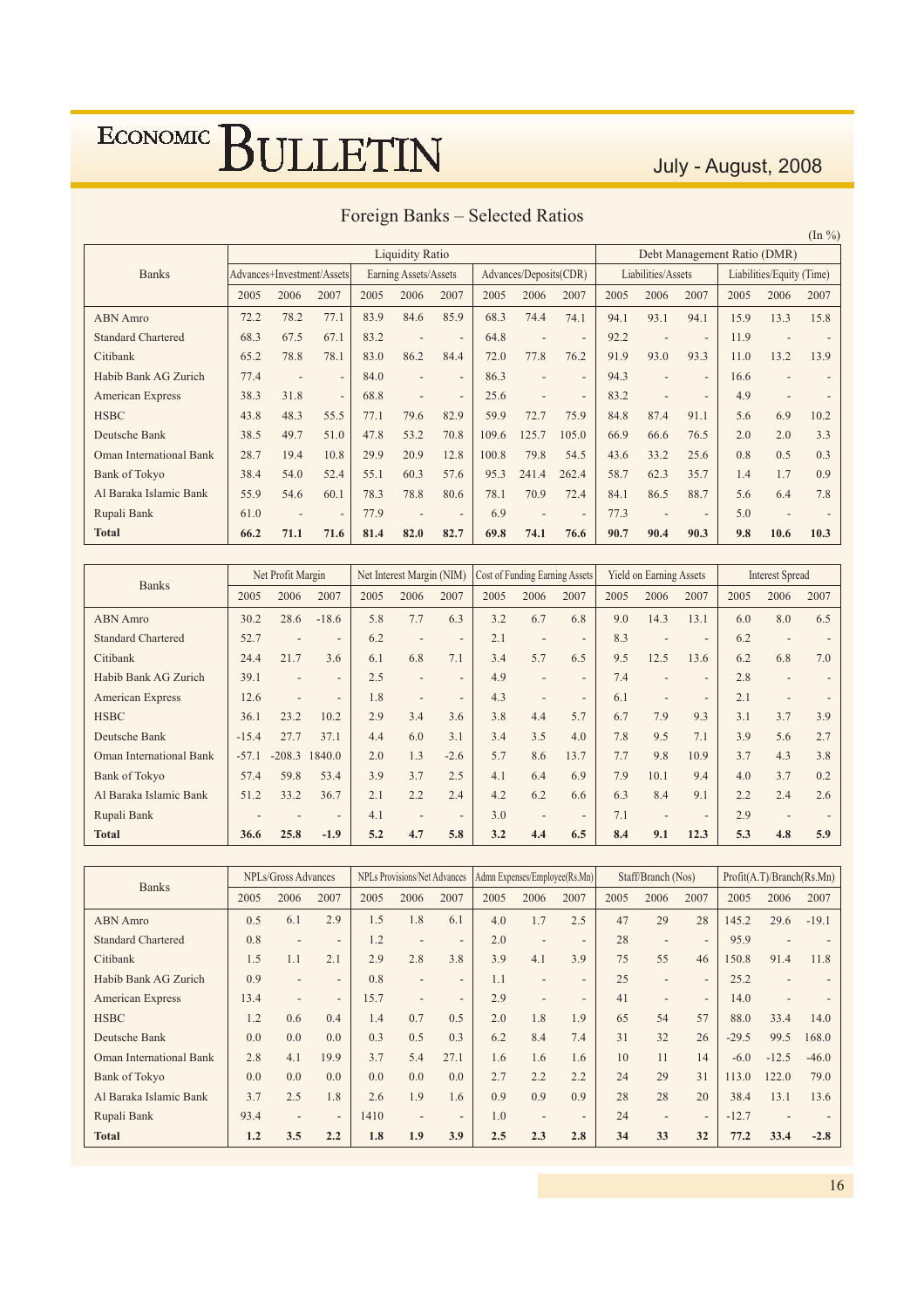July - August, 2008

| All Bank Employees and Branches |  |  |
|---------------------------------|--|--|
|                                 |  |  |

|                                 |                          | The Bank Employ cos and Branches |                          |                          |                          | (Nos.)                   |
|---------------------------------|--------------------------|----------------------------------|--------------------------|--------------------------|--------------------------|--------------------------|
|                                 |                          | Employees                        |                          |                          | <b>Branches</b>          |                          |
| <b>Banks</b>                    | 2005                     | 2006                             | 2007                     | 2005                     | 2006                     | 2007                     |
| <b>NBP</b>                      | 13824                    | 14019                            | 14079                    | 1242                     | 1250                     | 1261                     |
| <b>HBL</b>                      | 16314                    | 14572                            | 14552                    | 1470                     | 1477                     | 1489                     |
| <b>UBL</b>                      | 9354                     | 9738                             | 9382                     | 1058                     | 1059                     | 1095                     |
| <b>MCB</b>                      | 9675                     | 9179                             | 9760                     | 952                      | 994                      | 1026                     |
| <b>ABL</b>                      | 6947                     | 7204                             | 8236                     | 741                      | 742                      | 757                      |
| Bank Al-Falah                   | 5218                     | 6543                             | 7371                     | 147                      | 195                      | 231                      |
| <b>Standard Chartered Bank</b>  | $\overline{\phantom{a}}$ | 3101                             | 3534                     | $\overline{\phantom{a}}$ | 117                      | 143                      |
| <b>Major Banks</b>              | 61332                    | 64356                            | 66914                    | 5610                     | 5834                     | 6002                     |
| Askari Commercial Bank          | 2754                     | 3241                             | 3834                     | 99                       | 122                      | 150                      |
| Soneri Bank                     | 1190                     | 1341                             | 1477                     | 61                       | 72                       | 89                       |
| Bank Al-Habib                   | 1809                     | 2408                             | 2704                     | 100                      | 152                      | 175                      |
| Bank of Khyber                  | 449                      | 463                              | 498                      | 29                       | 29                       | 34                       |
| <b>Bank of Punjab</b>           | 3429                     | 3681                             | 3859                     | 266                      | 266                      | 272                      |
| <b>KASB Bank</b>                | 701                      | 694                              | 892                      | 35                       | 35                       | 35                       |
| Habib Metropolitan Bank Ltd     | 924                      | 1561                             | 1799                     | 51                       | 82                       | 100                      |
| Faysal Bank                     | 1068                     | 1463                             | 1759                     | 56                       | 75                       | 105                      |
| mybank                          | 978                      | 969                              | 824                      | 50                       | 50                       | 60                       |
| Prime Commercial Bank           | 1546                     | 1693                             | $\overline{\phantom{a}}$ | 62                       | 69                       |                          |
| <b>Union Bank</b>               | 1614                     | $\overline{\phantom{a}}$         | $\overline{\phantom{a}}$ | 65                       | $\overline{\phantom{a}}$ | $\overline{\phantom{a}}$ |
| <b>PICIC Commercial Bank</b>    | 1164                     | 1262                             | $\overline{\phantom{a}}$ | 115                      | 129                      | $\overline{\phantom{a}}$ |
| Saudi Pak Commercial Bank       | 869                      | 1013                             | 901                      | 50                       | 50                       | 55                       |
| Meezan Bank                     | 786                      | 1228                             | 1959                     | 28                       | 62                       | 100                      |
| <b>Crescent Commercial Bank</b> | 281                      | 378                              | 536                      | 18                       | 18                       | 28                       |
| <b>NIB</b>                      | 600                      | 916                              | 3693                     | 27                       | 41                       | 240                      |
| Atlas Bank                      | 152                      | 247                              | 781                      | 11                       | 20                       | 25                       |
| Dubai Islamic Bank              |                          | 364                              | 553                      |                          | 10                       | 17                       |
| Bank Islami Pakistan            |                          | 234                              | 563                      |                          | 10                       | 36                       |
| Arif Habib Rupali Bank          |                          | 150                              | 319                      |                          | $\overline{7}$           | 12                       |
| JS Bank                         |                          | 18                               | 281                      |                          | $\overline{4}$           | 9                        |
| Emirates Global Islamic Bank    |                          | 119                              | 230                      |                          | 6                        | 10                       |
| <b>All Private/Prov. Banks</b>  | 20314                    | 23443                            | 27462                    | 1123                     | 1309                     | 1552                     |
| <b>FWB</b>                      | 513                      | 531                              | 535                      | 38                       | 38                       | 38                       |
| Total*                          | 20827                    | 23974                            | 27997                    | 1161                     | 1347                     | 1590                     |
| <b>ABN</b> Amro                 | 421                      | 2326                             | 2319                     | 9                        | 81                       | 82                       |
| <b>Standard Chartered Bank</b>  | 1186                     |                                  |                          | $43\,$                   |                          |                          |
| Citibank                        | 753                      | 998                              | 1200                     | 10                       | 18                       | 26                       |
| Habib Bank AG Zurich            | 556                      |                                  |                          | $22\,$                   |                          |                          |
| American Express                | 165                      | $\overline{a}$                   | $\overline{\phantom{a}}$ | $\sqrt{4}$               |                          |                          |
| <b>HSBC</b>                     | 130                      | 269                              | 517                      | $\mathbf{2}$             | 5                        | 9                        |
| Deutsche Bank                   | 61                       | 63                               | $77\,$                   | $\overline{c}$           | $\overline{c}$           | 3                        |
| <b>Oman International Bank</b>  | 19                       | 22                               | $\overline{\phantom{a}}$ | $\overline{c}$           | $\overline{c}$           | $\overline{2}$           |
| <b>Bank of Tokyo</b>            | 24                       | 29                               | 31                       | $\mathbf{1}$             | $\mathbf{1}$             | $\mathbf{1}$             |
| Al Baraka Islamic Bank          | 252                      | 306                              | 364                      | 9                        | 11                       | 18                       |
| Rupali Bank                     | 24                       |                                  | $\overline{\phantom{a}}$ | $\mathbf{1}$             | $\overline{\phantom{a}}$ | $\overline{\phantom{a}}$ |
| <b>All Foreign Banks</b>        | 3591                     | 4013                             | 4508                     | 105                      | 120                      | 141                      |
| <b>Grand Total</b>              | 85750                    | 92343                            | 99419                    | 6876                     | 7301                     | 7733                     |

\* Including FWB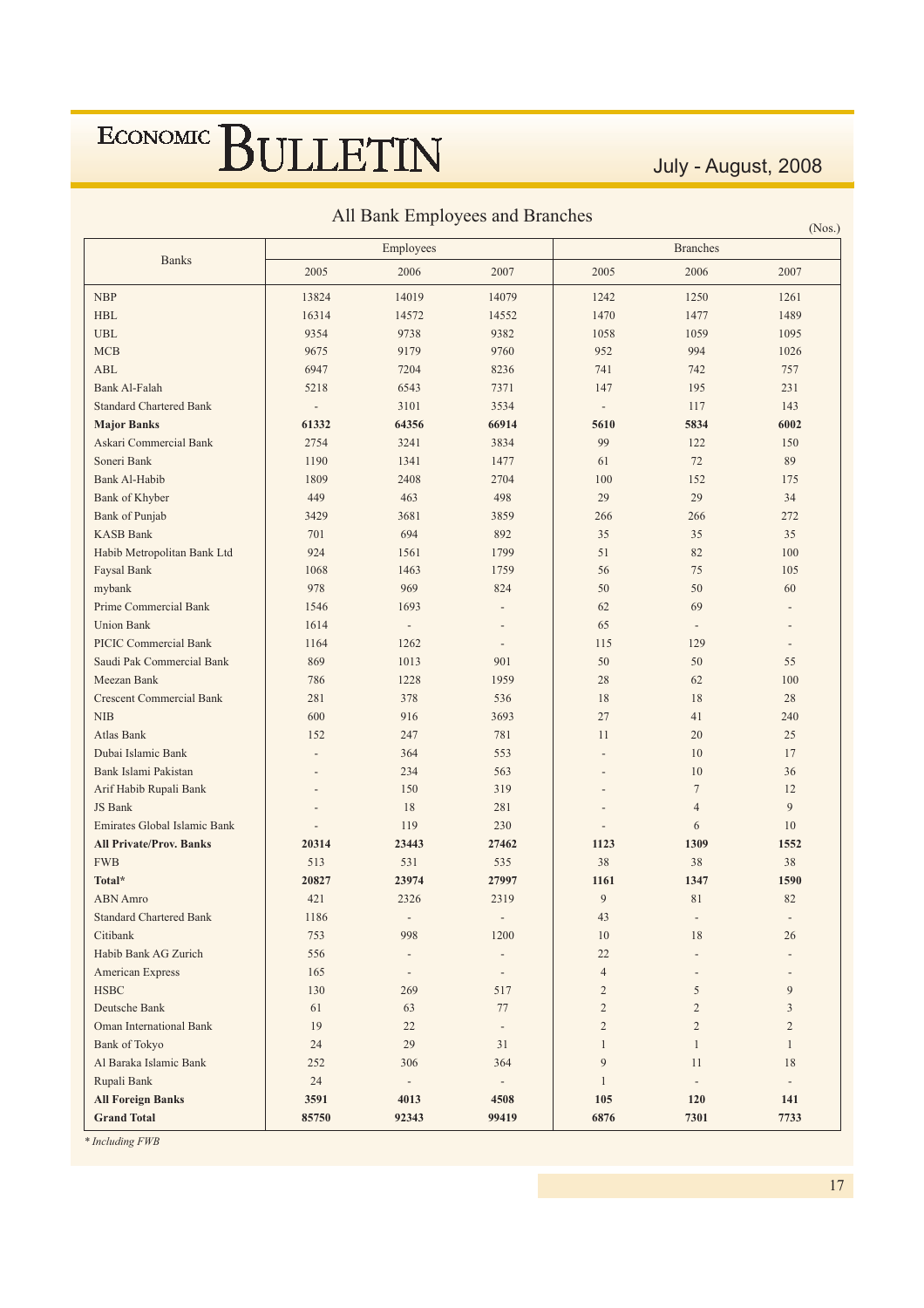### **Trade Policy 2008-09 - Highlights**

The Trade Policy has been formulated with the following objectives: -

• To help in poverty alleviation. Exports to be facilitated, which would led to increased production of exportable surpluses, thereby creating more employment.

Objectives

- Focus on increased export earnings by encouraging exports of higher unit value products. This implies stress on value addition and compliance with international standards.
- Improving competitiveness by a reduction in the cost of doing business and supporting appropriate capacity building measures.
- Diversification of export products and markets.
- Better marketing through trade promotion activities.

The salient features of the Export Strategy 2008-09 are: -

• Gathering greater information on market opportunities, consumer preferences, quality standards, best practices by other countries etc. Disseminate this information to all stakeholders.

Salient features

- Trade promotional activities to be encouraged through organizing exhibitions, participation in trade fairs and sending trade delegations.
- Ministry of Commerce to make greater efforts for additional market access opportunities and for minimizing non-tariff barriers facing our exporters in other countries.
- Enhance competitiveness of exports by helping ٠ reduce costs of doing business.
- Coordinating with other government departments to support and facilitate the private sector to achieve increased production of exportable surpluses.
- Support capacity building efforts of the exporters, through various productivity enhancement programmes such as training facilities to upgrade human resource skills.
- Diversification will be encouraged to promote greater trade in agricultural products. It would also facilitate SMEs.

The Trade Policy 2008-09 has announced a number of measures to achieve an export target of \$22.1 billion fixed for the year. The export measures include: -

• To reduce cost of manufacturing and make exports more competitive, plant, machinery and equipment imported to set up a unit in DTRE scheme will be exempt from duty and taxes.

Inputs in DTRE will also be allowed to be imported from India.

adopted to achieve export target

**Measures** 

to be

- ٠ The government would provide complete zero rating to exports by refunding of indirect taxes on input cost incurred on manufacturing of merchandise, which is exported.
- To facilitate exports, the Government would introduce a new scheme, whereby a certain percentage of inputs may be allowed to be imported at zero duties against fob value of exports, with the flexibility to import any product among the notified list in any quantity within the overall entitlement of the exporter.
- " To promote export of pharmaceutical products, the government would support the setting up of new plants, by providing incentive of having an accelerated depreciation allowance facility of 90 percent in the first year on investment in plant, machinery and equipment.
- To promote exports of pharmaceutical products it has been decided to allow exporting companies to send free samples to the extent of 10 percent of the commercial quantity exported in the preceding year.
- Seafood industry would receive support through various measures.
- Exports of gems and jewellery to be encouraged.
- To encourage leather exporters to comply with environmental standards, the government has decided that the subsidy given from EDF would be increased to 8 percent or 50 percent of the mark up, which ever is lower.
- To encourage export of furniture, a wood seasoning plant would be set up and vocational training centres.
- Horticulture would be promoted.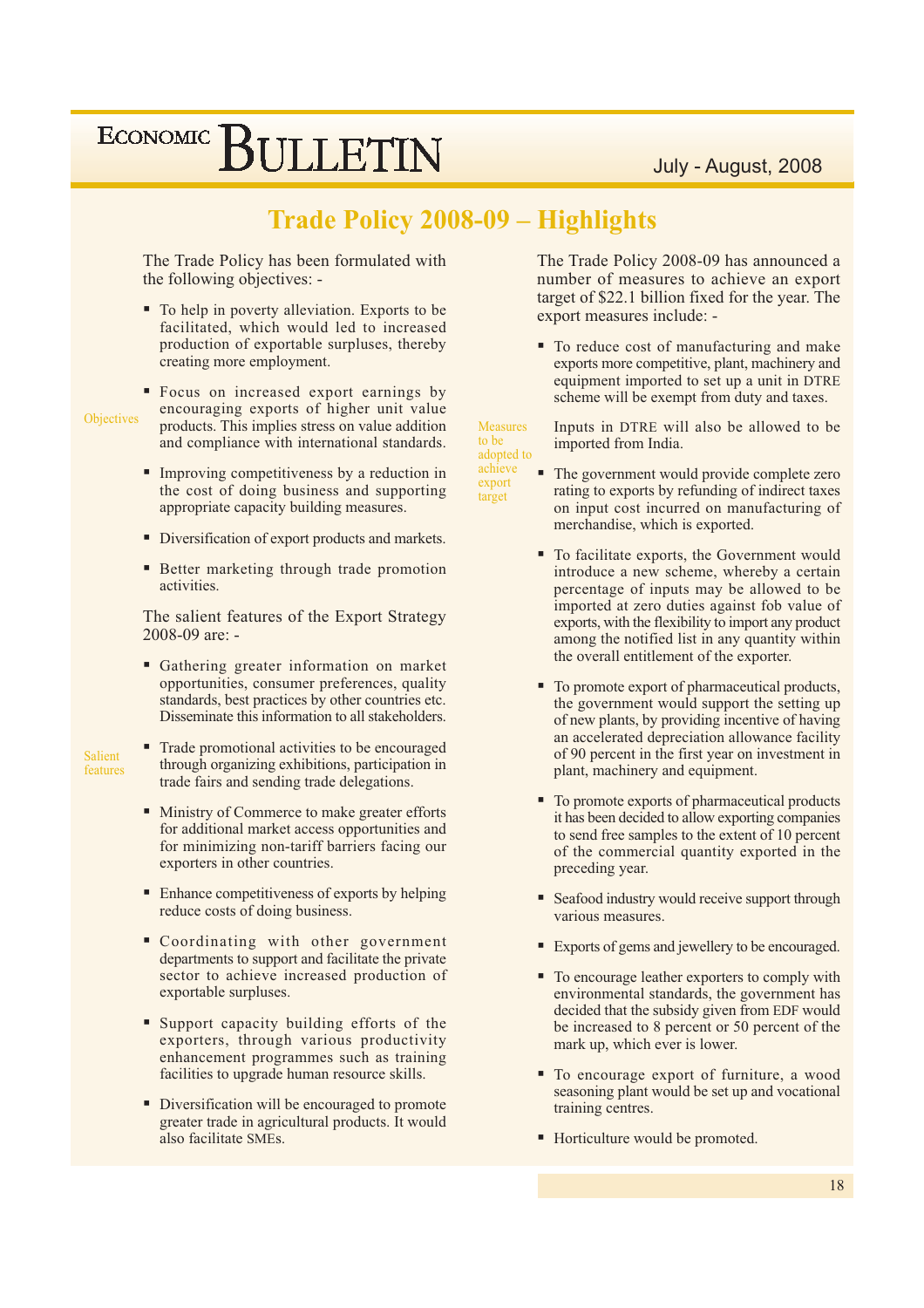## ECONOMIC BIJLETIN

- To boost rice exports, focus would be on evolving new varieties and increasing area under cultivation. Other related measures have also been announced.
- To develop the handicraft sector and promote its exports, steps like; hiring of consultants of international repute, exposing local craftsmen to international designs etc have been taken.
- Export of Halal Food Products would receive support. A Halal Certification Board would be established to enforce Halal Standards and certification mechanism.
- In the automobile sector, exporters could send samples worth \$25,000 to foreign buyers. This limit has been raised to \$50,000.
- Export Clusters would be established.
- A system of voluntary pre-shipment inspection and sampling of agro products for exports will be introduced.
- A Trade Dispute Settlement Organisation will be set up to deal with trade disputes arising from exports.
- Working and structure of TDAP would be looked into, so to make it more responsive to the exporters needs.
- Management Efficiency in exporting industries would be focused upon.
- To enlarge the ambit of the trade policy, it has been decided that Pakistan will participate in re-negotiating the list of SAFTA and the Regional Agreement on Trade in Services among the SAARC countries.

The Import Strategy for the year is designed to address the problem of the large trade gap and to facilitate those imports that would increase competitiveness of our exports.

Imports measures that would be implemented during the year are: -

- Import of buses not more than 10 years old would be allowed under the TR Scheme. This facility would provide economic opportunities to returning Pakistanis and also ease transport shortages.
- To reduce the cost of manufacturing of liquefied gases etc, it has been decided to allow import

### July - August, 2008

of used cryogenic containers/cylinders by industrial consumers provided they meet laid down conditions.

- Import of old/used waste disposal trucks not older than 10 years have been allowed to authorized contractors of Municipal Bodies, Cantonment Boards etc.
- Import of stainless steel and cotton yarn from India is by train. It has now been decided to allow their imports by trucks as well.
- Import of academic, scientific and reference books has been allowed from India.
- Import of vehicles for disabled persons allowed.
- Import of explosives and chemicals would be allowed subject to approval of Ministry of Industries (Department of Explosives) which will be issued only after NOC from Ministry of Defence Production.
- Only recognized manufacturers would be allowed to import crude palm oil for further processing and refining.
- To avoid misuse of the facility allowed to construction companies or oil  $\&$  gas companies to import mobile transit mixtures/dumpers, certain conditions have been laid down.
- Restrictions have been placed on the import of trucks more than 10 years old.
- Import of old and used static road rollers both by commercial importers and construction companies will have to adhere to certain conditions. Rollers should not be more than 10 years old and the capacity should not exceed 12 tons.
- The Trade Policy enlarges the list of importable items from India.
- Import of diesel and fuel oil from India has been permitted.
- Import of CNG buses from India has been allowed, with the condition that the manufacturer of CNG buses makes a firm commitment to establish manufacturing of such buses in Pakistan.
- Customs duty on the import of CNG Buses was brought down from 15 percent to zero in the Budget 2008-09.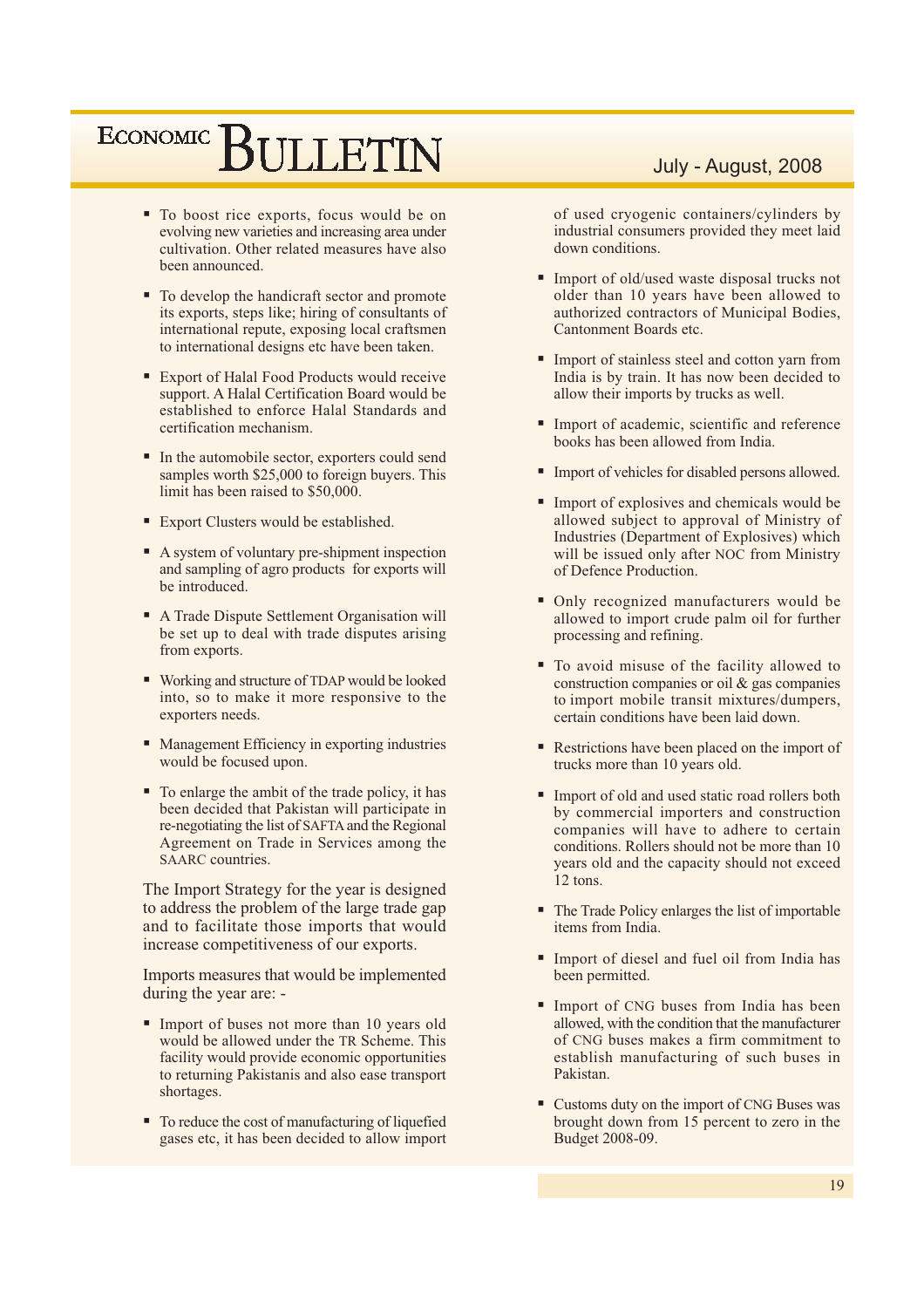|                                         |           |               |                         |               |           |               | MAJOR EXPORTS AND IMPORTS 2001-2008 |                         |       |               |         |                  |         |                 |                    |               | <b>SMillion</b>                                                                |
|-----------------------------------------|-----------|---------------|-------------------------|---------------|-----------|---------------|-------------------------------------|-------------------------|-------|---------------|---------|------------------|---------|-----------------|--------------------|---------------|--------------------------------------------------------------------------------|
|                                         | FY01      |               |                         | FY02          |           | FY03          |                                     | FY04                    |       | FY05          | FY06    |                  | FY07    |                 | <b>FY08</b>        |               | <b>Annual</b>                                                                  |
|                                         | Value     | Share<br>$\%$ | Value                   | Share<br>$\%$ | Value     | Share<br>$\%$ | Value                               | Share<br>$\%$           | Value | Share<br>$\%$ | Value   | Share<br>$\%$    | Value   | Share<br>$\%$   | Value              | Share<br>$\%$ | $\begin{array}{c} {\rm Average} \\ {\rm Growth} \\ 2001\text{-}08 \end{array}$ |
| Major Exports                           | 8443      | 91.8          | 8362                    | 91.5          | 1007      | 90.2          | $\frac{1101}{2}$                    | 90.2                    | 12612 | 87.6          | 15122   | 91.9             | 15412   | 90.8            | 16894              | 87.9          | 10.3                                                                           |
| Primary Commodities                     | 904       | 9.8           | $811\,$                 | 8.9           | 850       | 7.6           | 962                                 | $7.8\,$                 | 1295  | 9.0           | 1575    | 9.6              | 1533    | 9.0             | 2301               | 12.0          | 12.0                                                                           |
| Rice                                    | 526       | 5.7           | 558                     | $6.1$         | 555       | $5.0\,$       | 634                                 | 5.1                     | 933   | 6.5           | 1158    | $7.0\,$          | 1126    | 6.6             | 1819               | 9.5           | 18.4                                                                           |
| Raw Cotton                              | 139       | $1.5\,$       | $25$<br>102             | 0.3           | 49        | $0.4\,$       | $48$                                | 0.4                     | $110$ | $0.8\,$       | $68\,$  | 0.4              | $50\,$  | 0.3             | $\boldsymbol{\pi}$ | $0.4\,$       | 25.9                                                                           |
| Fruits & Vegetables                     | $101\,$   | $\Box$        |                         | $\Xi$         | 110       | $1.0\,$       | 127                                 | $\overline{1.0}$        | 112   | 0.8           | 155     | 0.9              | 169     | $1.0\,$         | 200                | $1.0\,$       | $8.0\,$                                                                        |
| Fish&Fish Preparations                  | 138       | 1.5           | 126                     | $1.4\,$       | 136       | $1.2\,$       | 153                                 | $\overline{13}$         | $140$ | $1.0\,$       | 194     | $1.2\,$          | $188\,$ | $\Xi$           | 212                | $\Box$        | 6.3                                                                            |
| <b>Textile Manufactures</b>             | 5757      | 62.6          | 5779                    | 63.3          | 7224      | 64.7          | 8038                                | 65.3                    | 8445  | 58.7          | 161     | 61.7             | 10653   | 62.8            | 10429              | 54.3          | 10.5                                                                           |
| Cotton Yarn                             | 1074      | 11.7          | 930                     | 10.2          | 928       | $8.3\,$       | 1127                                | 9.2                     | 1057  | $7.3$         | 1383    | $8.4\,$          | 1428    | 8.4             | 1294               | $6.7\,$       | 3.3                                                                            |
| Cotton Cloth                            | 1033      | 11.2          | II31<br>875             | 12.4          | 1346      | 15.8          | 1711                                | 13.9                    | 1863  | 12.9          | 2108    | 12.8             | 2026    | 11.9            | 1933               | 10.1          | 7.9                                                                            |
| Readymade Garments                      | $827\,$   | $9.0$         |                         | 9.6           | 1093      | 9.8           | 993                                 | $\overline{\text{8.1}}$ | 1088  | $7.6\,$       | 1310    | $\rm 8.0$        | 1547    | $9.1$           | 1498               | $7.8\,$       | 9.2                                                                            |
| Hosiery (Incld.Bedwear&Towels)          | 1898      | 20.6          | 2032                    | 22.2          | 2850      | 25.5          | 3245                                | 26.4                    | 3605  | 25.1          | 4377    | 26.6             | 4405    | 25.9            | 4334               | 22.5          | 12.3                                                                           |
| Artificial Silk Yarn/Synthetic Textiles | 545       | $0.1\,$       | $410$                   | 4.5           | 574       | 5.1           | $471$                               | $3.8\,$                 | 300   | $2.1\,$       | $200\,$ | $1.2\,$          | 420     | 2.5             | 490                | 2.5           | 9.2                                                                            |
| Other Textile Made-ups                  | 380       | $4.1\,$       | 401                     | 4.4           | 433       | 3.9           | 491                                 | $4.0$                   | 532   | 3.7           | 773     | $4.7\,$          | 827     | 4.9             | 880                | 4.6           | 11.8                                                                           |
| <b>Other Manufactures</b>               | 1782      | 19.4          | 1772                    | 19.4          | 1997      | 17.9          | 2101                                | 17,1                    | 2872  | 20.0          | 3396    | 20.6             | 3226    | 19.0            | 4164               | 21.7          | 15.4                                                                           |
| Leather&Manufactures*                   | $706\,$   | $7.7\,$       | 678                     | $7.4\,$       | $771$     | $6.9$         | 799                                 | 6.5                     | 976   | $6.8\,$       | 1153    | $7.0\,$          | 1026    | $6.0\,$         | 1224               | 6.4           | 11.3                                                                           |
| Carpets&Rugs                            | 289       | 3.1           | 250                     | 2.7           | 221       | $2.0\,$       | 231                                 | 1.9                     | 278   | $1.9\,$       | 257     | $1.6\,$          | 233     | $1.4\,$         | 216                | $\Xi$         | $-1.9$                                                                         |
| Sports Goods                            | 271       | 2.9           | 304                     | 3.3           | 335       | $3.0\,$       | 325                                 | 2.6                     | 307   | 2.1           | 343     | 2.1              | 288     | $\overline{11}$ | 301                | $1.6\,$       | $1.4\,$                                                                        |
| Petroleum&Products                      | 184       | 2.0           | 191                     | 2.1           | 249       | 2.2           | 294                                 | 2.4                     | 476   | $3.3\,$       | 828     | 5.0              | 859     | $5.1\,$         | 1203               | $6.3$         | 44.5                                                                           |
| Chemicals&Pharmaceuticals               | 164       | $1.8\,$       | 153                     | $1.7\,$       | 261       | 2.3           | 263                                 | 21                      | 453   | 3.1           | 433     | 2.6              | 392     | 2.3             | $627$              | 3.3           | 30.9                                                                           |
| Surgical&Medical Instruments            | 124       | $1.3\,$       | 145                     | 1.6           | 86        | $0.8\,$       | $89\,$                              | $0.7\,$                 | 163   | $\Xi$         | 163     | $\overline{1.0}$ | 191     | $\Box$          | 255                | $1.3\,$       | 14.6                                                                           |
| Engineering Goods                       | 44        | 0.5           | $\overline{5}$          | 0.6           | $74\,$    | $0.7\,$       | $100\,$                             | $0.8\,$                 | 219   | 1.5           | 219     | $1.3\,$          | 237     | $1.4\,$         | 338                | $1.8\,$       | 99.3                                                                           |
| Others                                  | 759       | 8.2           | 773                     | 8.5           | 1089      | 9.8           | 1212                                | 9.8                     | 1779  | 12.4          | 1329    | $\overline{8}$ . | 1564    | 9.2             | 2329               | 12.1          | 18.5                                                                           |
| <b>Total Exports</b>                    | 9202      | 100           | 9135                    | $100\,$       | 11160     | $100\,$       | 12313                               | $\Xi$                   | 14391 | $\Xi$         | 16451   | $\Xi$            | 16976   | $100\,$         | 19223              | $\Xi$         | $10.8\,$                                                                       |
| Major Imports                           | 7624      | 71.1          | $\frac{1}{2}$           | 68.8          | 8504      | 69.6          | 10766                               | 69.0                    | 14875 | 72.2          | 21745   | 76.1             | 23075   | 75.6            | 30621              | 77.1          | 20.7                                                                           |
| Tea                                     | 206       | $1.9\,$       | $157$<br>393<br>50.0    | 1.5           | 173       | $1.4\,$       | 193                                 | 1.2                     | 223   | $\Xi$         | 223     | $0.8\,$          | 214     | $0.7\,$         | $202\,$            | 0.5           | $0.2\,$                                                                        |
| Edible Oil                              | 328       | $3.1\,$       |                         | $3.8\,$       | 587       | $4.8\,$       | 659                                 | 4.2                     | 758   | $3.7\,$       | 739     | 2.6              | 956     | $\Xi$           | 1718               | 4.3           | 22.8                                                                           |
| Wheat                                   | 15.0      | $0.1\,$       |                         | 0.5           | 29        | $0.2\,$       | $\,24$                              | 0.2                     | 93    | 0.5           | 133     | $0.5\,$          | $42$    | $\rm _{\odot}$  | 860                | 2.2           | 286.1                                                                          |
| Sugar, Pulses & Spices                  | 384       | 3.6           | $\frac{174}{2807}$      | $1.7\,$       | 142       | $1.2\,$       | 119                                 | $0.8\,$                 | 257   | 1.2           | 850     | 3.0              | 559     | $1.8\,$         | 301                | $0.8\,$       | $47.1\,$                                                                       |
| Crude Petroleum&Products                | 3361      | 31.3          |                         | 27.1          | 3066      | 25.1          | 3167                                | 20.3                    | 4000  | 19.4          | 6675    | 23.4             | 7335    | 24.0            | 11380              | 28.7          | 21.8                                                                           |
| Cotton, Worn Clothing & Other Textiles  | 162       | 1.5           | $187$<br>$407$<br>$330$ | $1.8\,$       | 222       | $1.8\,$       | $260\,$                             | $1.7\,$                 | 317   | $1.5\,$       | 1283    | 4.5              | 1566    | $5.1\,$         | 2349               | 5.9           | 57.0                                                                           |
| Textile Machinery                       | 370       | 3.4           |                         | 3.9           | 532       | $4.4\,$       | 598                                 | $3.8\,$                 | 929   | 4.5           | $817\,$ | 2.9              | 503     | $1.6\,$         | 438                | $\Xi$         | 15.1                                                                           |
| Telecom                                 | $\bar{1}$ | $\mathsf{I}$  |                         | $\bar{1}$     | $\bar{1}$ | $\mathbf{r}$  | 379                                 | 2.4                     | $777$ | 3.8           | 1931    | $6.8\,$          | 2206    | $7.2\,$         | 2241               | 5.6           | 67.3                                                                           |
| Road Motor Vehicles                     | 321       | 3.0           |                         | 3.2           | 501       | $4.1\,$       | 653                                 | 4.2                     | 1069  | 5.2           | $1711$  | 6.0              | 1414    | $4.6$           | 1345               | 3.4           | 22.4                                                                           |
| Other Machinery & Transport Equipments  | 1375      | 12.8          | 1470                    | 14.2          | 1909      | 15.6          | 2969                                | 19.0                    | 3920  | 19.0          | 3865    | 13.5             | 4959    | 16.2            | 5603               | 14.1          | 20.0                                                                           |
| Iron & Steel                            | 278       | 2.6           |                         | 3.2           | $402$     | 3.3           | 512                                 | 3.3                     | 890   | 4.3           | 1367    | 4.8              | 1191    | 3.9             | 1344               | 3.4           | 23.3                                                                           |
| Fertilizers                             | 170       | $1.6\,$       | 336<br>176<br>314       | $1.7\,$       | 240       | $2.0\,$       | 285                                 | $1.8\,$                 | 417   | 2.0           | 682     | 2.4              | 450     | $1.5\,$         | 890                | 2.2           | 27.3                                                                           |
| Insecticides & Medicinal Products       | 300       | $2.8$         |                         | 3.0           | 280       | 2.3           | 399                                 | 2.6                     | 432   | $2.1\,$       | 449     | $1.6\,$          | 527     | $1.7\,$         | 641                | $1.6\,$       | 9.2                                                                            |
| Plastic Materials                       | 354       | 3.3           | 314                     | 3.0           | 421       | 3.4           | 549                                 | 3.5                     | 793   | 3.8           | 1020    | 3.6              | 1153    | 3.8             | 1309               | 3.3           | 19.9                                                                           |
| Others                                  | 3105      | 28.9          | 3225                    | 31.2          | 3716      | 30.4          | 4826                                | 31.0                    | 5723  | 27.8          | 6836    | 23.9             | 7465    | 24.4            | 9077               | 22.9          | 14.6                                                                           |
| <b>Total Imports</b>                    | 10729     |               | 10340                   |               | 12220     |               | 15592                               |                         | 20598 |               | 28581   |                  | 30540   |                 | 39698              | 100.0         | 19.2                                                                           |

July - August, 2008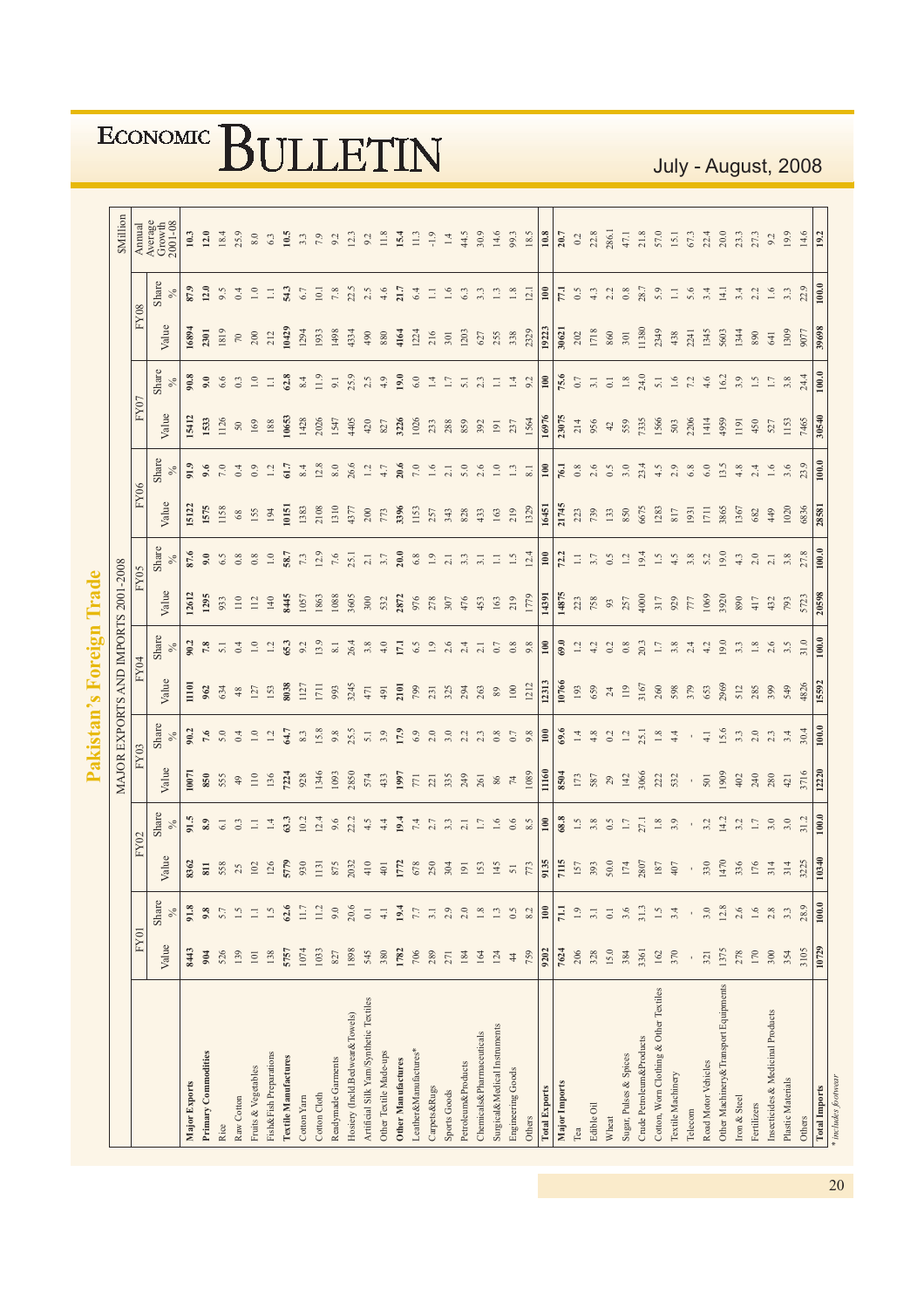July - August, 2008

|                                        |                            |                                | QUAN       |                   |                |                                    |                        | <b>THTY &amp; UNIT VALUE OF EXPORTS 2005-2008</b> |                                     |                        |                 |                                     |                        |                       |         |         |         |                       | Annual Percent Change      |                       |         |               |              |                    |          |
|----------------------------------------|----------------------------|--------------------------------|------------|-------------------|----------------|------------------------------------|------------------------|---------------------------------------------------|-------------------------------------|------------------------|-----------------|-------------------------------------|------------------------|-----------------------|---------|---------|---------|-----------------------|----------------------------|-----------------------|---------|---------------|--------------|--------------------|----------|
|                                        |                            |                                | 2005-06    |                   |                | 2006-07                            |                        |                                                   | 2007-08                             |                        |                 | 2008-09 (July)                      |                        | FY06 over FY05        |         |         |         | FY07 over FY06        |                            | FY08 over FY07        |         |               |              | FY09 over FY08*    |          |
| Commodities<br>Selected                | Unit                       | Value Unit<br>Volume (\$ Value |            | $Mn)$ (\$)        | Value Volume   | Value Unit<br>Mn)<br>$\mathcal{Q}$ | Value<br>$\circledast$ | Volume                                            | Value Unit<br>Mn)<br>$\mathfrak{S}$ | Value<br>$\circledast$ | Volume          | Value Unit<br>Mn)<br>$\mathfrak{S}$ | Value<br>$\circledast$ | Volume Value<br>Value |         | Unit    |         | Volume Value<br>Value | Unit                       | Volume Value<br>Value |         | Unit          |              | Volume Value Value | Unit     |
| Rice                                   | $000^{\circ} \mathrm{MT}$  | 3988                           | 1,158      | 314               | 3,129          | 1,126                              | 360                    | 3340                                              | 1819                                | 544                    | 257             | 235                                 | 916                    | 27.6                  | 21.1    | $-5.0$  | $-15.2$ | $-2.8$                | 6.7<br>14.6                |                       | 61.5    | 54.21<br>51.3 |              | 111.7<br>226.4     |          |
| Basmati                                | $1\rm{M},000$              | 839                            | 480        | 572               | 908            | 556                                | 613                    | 1271                                              | 1002                                | 788                    | 99              | 124                                 | 1247                   | 3.0                   | 9.2     | 6.1     | 8.2     | 16.0                  | 40.0<br>7.2                |                       | 80.0    | 28.6          | $-5.80$      | 129.8              | 143.9    |
| Coarse                                 | 000'MT                     | 2850                           | 678        | 238               | 2,221          | 569                                | 256                    | 2068                                              | 817                                 | 395                    | 158             | 112                                 | 708                    | 37.2                  | 37.5    | 0.2     | $-22.1$ | $-16.0$               | $-6.9$<br>7.7              |                       | 43.5    | 54.1          | 157.4        | 511.2              | 137.4    |
| Fish & Fish Preparations               | $100.000$                  | 128                            | 194        | 1517              | 124            | 188                                | 1519                   | 135                                               | 212                                 | 1576                   | 7.5             | 12                                  | 1586                   | $-5.3$                | 40.1    | 47.9    | $-3.5$  | $-3.0$                | 8.6<br>0.1                 |                       | 12.7    | 3.8           | 83.6         | 65.4               | $-9.9$   |
| Fruits                                 | $ $ DM.000                 | 455                            | 125        | 276               | 343            | 114                                | 331                    | 414                                               | 145                                 | 350                    | $\overline{31}$ | 13                                  | 422                    | 52.3                  | 37.5    | $-9.7$  | $-24.6$ | $-9.4$                | 20.5<br>20.2               |                       | 27.4    | 5.6           | 2.2          | 13.1               | $10.7\,$ |
| Vegetables                             | $1 \rm M, 000$             | 112                            | 29         | 262               | 217            | 55                                 | 251                    | 213                                               | 55                                  | 261                    | 12              | 3                                   | 255                    | 48.5                  | 46.6    | $-1.2$  | 94.7    | 85.7                  | $-2.2$<br>$-4.0$           |                       | 1.7     | 3.7           | $-14.3$      | $-16.8$<br>$-28.7$ |          |
| Wheat                                  | $000^{\circ} \mathrm{MT}$  | 471                            | 98         | 207               | 459            | 97                                 | 211                    | $\overline{ }$                                    | $\mathcal{L}$                       | 241                    | $\circ$         | $\circ$                             | $\circ$                | $-9.7$                | 6.8     | 17.0    | $-2.5$  | $-0.7$                | 1.9                        | -98.5                 | $-98.3$ | 14.0          | 0.0          | 0.0                | 0.0      |
| Sugar                                  | $000\,\mathrm{MT}$         | $\sqrt{6}$                     | 27         | 435               | $\circ$        | $\circ$                            | $\circ$                | 239                                               | 82                                  | 344                    | 13              | 5.3                                 | 397                    |                       |         |         |         |                       |                            |                       |         |               |              |                    |          |
| Raw Cotton                             | $000\,\mathrm{MT}$         | $63\,$                         | $68\,$     | 1082              | 45             | 50                                 | 1116                   | 57                                                | 70                                  | 1221                   | 4.8             | 6                                   | 1247                   | $-46.5$               | $-37.6$ | 16.6    | $-28.0$ | $-26.3$               | 26.6<br>3.2                |                       | 38.9    | 9.4           | 114.4        | 120.2              | 2.7      |
| Cotton Yarn                            | $1\rm{M},000$              | 672                            |            | 1,382 2058        | 666            | 1,428                              | 2144                   | 562                                               | 1294                                | 2301                   | $\overline{4}$  | 104                                 | 2334                   | 33.1                  | 32.4    | $-0.5$  | $-0.9$  | 3.3                   | $-15.5$<br>4.2             |                       | $-9.4$  | 7.3           | $-5.8$       | 129.8              | 143.9    |
| Cotton Cloth                           | Mn Sqm                     | 2634                           | $2,108$ 0. | $\infty$          | 2,212          | 2,027                              | 0.9                    | 1920                                              | 1933                                | 1.0                    | 147             | 146                                 | 0.99                   | 9.8                   | 13.8    | 3.6     | $-16.0$ | $-3.9$                | $-13.2$<br>15.0            |                       | $-4.6$  | 9.4           | 13.2         | 3.7                | $-8.4$   |
| Knitwear                               | Mn Doz                     | $85$                           | 1,751      |                   | 94             | 1,799                              | $^{19}$                | 56                                                | 1831                                | $^{19}$                | 8.7             | 160                                 | 18.4                   | 19.3                  | 7.1     | $-10.2$ | 11.2    | 2.7                   | 2.6<br>$-7.3$              |                       | 1.8     | $-0.8$        | $-0.83$      | $-67.2$            | $-6.4$   |
| Bedwear                                | $000^{\circ} \mathrm{MT}$  | 375                            |            | 2,038 5435        | 367            | 1,996                              | 5438                   | 333                                               | 1888                                | 5665                   | 28              | 143                                 | 5047                   | 39.9                  | 40.4    | 0.4     | $-2.2$  | $-2.1$                | $-9.2$<br>$\overline{0}$ . |                       | $-5.4$  | 4.2           | 6.7          | $-8.5$             | $-14.3$  |
| Towels                                 | $000\,\mathrm{MT}$         | 159                            | 588        | 3696              | 162            | 611                                | 3770                   | 154                                               | 615                                 | 4009                   | 16              | 58                                  | 3542                   | 14.1                  | 12.6    | $-1.3$  | 1.7     | 3.9                   | $-5.0$<br>2.0              |                       | 0.8     | 6.4           | 75.3         | 51.6               | $-13.5$  |
| Readymade Garments                     | Mn Doz                     | $37\,$                         | 1,310 35   | 4                 | 44             | 1,547                              | 35                     | 39                                                | 1498                                | 39                     | 4               | 155                                 | 40.4                   | 8.9                   | 20.9    | $11.0$  | 18.2    | 18.1                  | $-12.3$<br>$-1.7$          |                       | $-3.2$  | 11.5          | 1.21         | $-1.41$<br>$-0.2$  |          |
| Art, Silk & Synthetic Textile   Mn Sqm |                            | 289                            | 200        | r.<br>$\circ$     | 534            | 420                                | 0.8                    | 538                                               | 490                                 | 0.9                    | 60              | 57                                  | 0.9                    | $-28.0$               | $-32.5$ | $-6.2$  | 84.5    | 109.5                 | 0.7<br>13.4                |                       | 16.7    | 15.9          | 9.5          | 16.8               | 6.7      |
| Carpets, Rugs & Mats                   | $000$ 'Sqm                 | 4233                           | 257        | 60.8              | 3,857          | 233                                | $\overline{6}$         | 3752                                              | 216                                 | 58                     | 219             | $\overline{14}$                     | 62                     | $-15.1$               | $-9.3$  | 6.9     | $-8.9$  | $-9.3$                | $-2.7$<br>$-0.5$           |                       | $-7.2$  | $-4.6$        | $-36.2$      | $-12.7$            | 36.7     |
| Leather Tanned                         | Mn Sqm                     | $\overline{17}$                | 292        | 16.8              | $\overline{c}$ | 357                                | 17                     | 24                                                | 412                                 | $\overline{17}$        | 1.8             | 34                                  | $^{19}$                | $-5.7$                | $-4.8$  | 1.0     | 20.8    | 22.1                  | 13.4<br>$-0.4$             |                       | 15.5    | 3.5           | $-22.82$     | $-11.5$            | 14.7     |
| Leather Garments                       | $000^{\circ} \textrm{Doz}$ | 1050                           | 502        | 478.1             | 849            | 388                                | 457                    | 1146                                              | 530                                 | 462                    | 88              | 43                                  | 483                    | 42.5                  | 52.6    | 7.0     | $-19.1$ | $-22.7$               | 35.0<br>$-4.4$             |                       | 36.5    | $\Box$        | $-15.38$     | 16.8               | 38.0     |
| Leather Gloves                         | $000'$ Doz                 | 4498                           | 151        | 33.7              | 3,934          | 133                                | 34                     | 3967                                              | 149                                 | 38                     | 297             | $\equiv$                            | 38                     | $-20.4$               | $-7.8$  | 15.8    | $-12.5$ | $-12.5$               | 0.8<br>0.0                 |                       | 12.4    | 11.5          | $-21.64$     | $-7.3$             | 18.3     |
| Footwear                               | Mn.Pairs                   | $22$                           | 145        | $\sim$<br>$\circ$ | 15             | 115                                | ${}^{\circ}$           | 14                                                | 124                                 | 9.1                    | 1.4             | 14                                  | 9.6                    | 18.8                  | 5.5     | $-12.2$ | $-32.0$ | $-21.1$               | $-9.8$<br>16.8             |                       | 8.2     | 20.0          | 16.14        | 24.4               | 7.14     |
| Plastic Materials                      | $1 \rm M, 000$             | 123                            | 145        | 75<br>$\equiv$    | 89             | 113                                | 1268                   | 158                                               | 214                                 | 1349                   | 17.3            | 23                                  | 1334                   | $-12.0$               | $-9.1$  | 3.2     | $-27.8$ | $-21.9$               | 78.3<br>7.9                |                       | 89.2    | 6.4           | 92.<br>80.06 | S                  | 6.9      |
| Pharmaceutical Products                | $000\,\mathrm{MT}$         | 15                             | 83         | 5556              | $^{19}$        | 102                                | 5349                   | 17                                                | 106                                 | 6287                   | $1.0\,$         | $\overline{ }$                      | 7.1                    | 34.1                  | 29.4    | $-3.5$  | 26.1    | 22.7                  | $-10.6$<br>$-3.7$          |                       | 3.9     | 17.5          | $-44.8$      | $-31.3$            | 24.4     |
| percentage change represents           | Into over July for 2008-09 |                                |            |                   |                |                                    |                        |                                                   |                                     |                        |                 |                                     |                        |                       |         |         |         |                       |                            |                       |         |               |              |                    |          |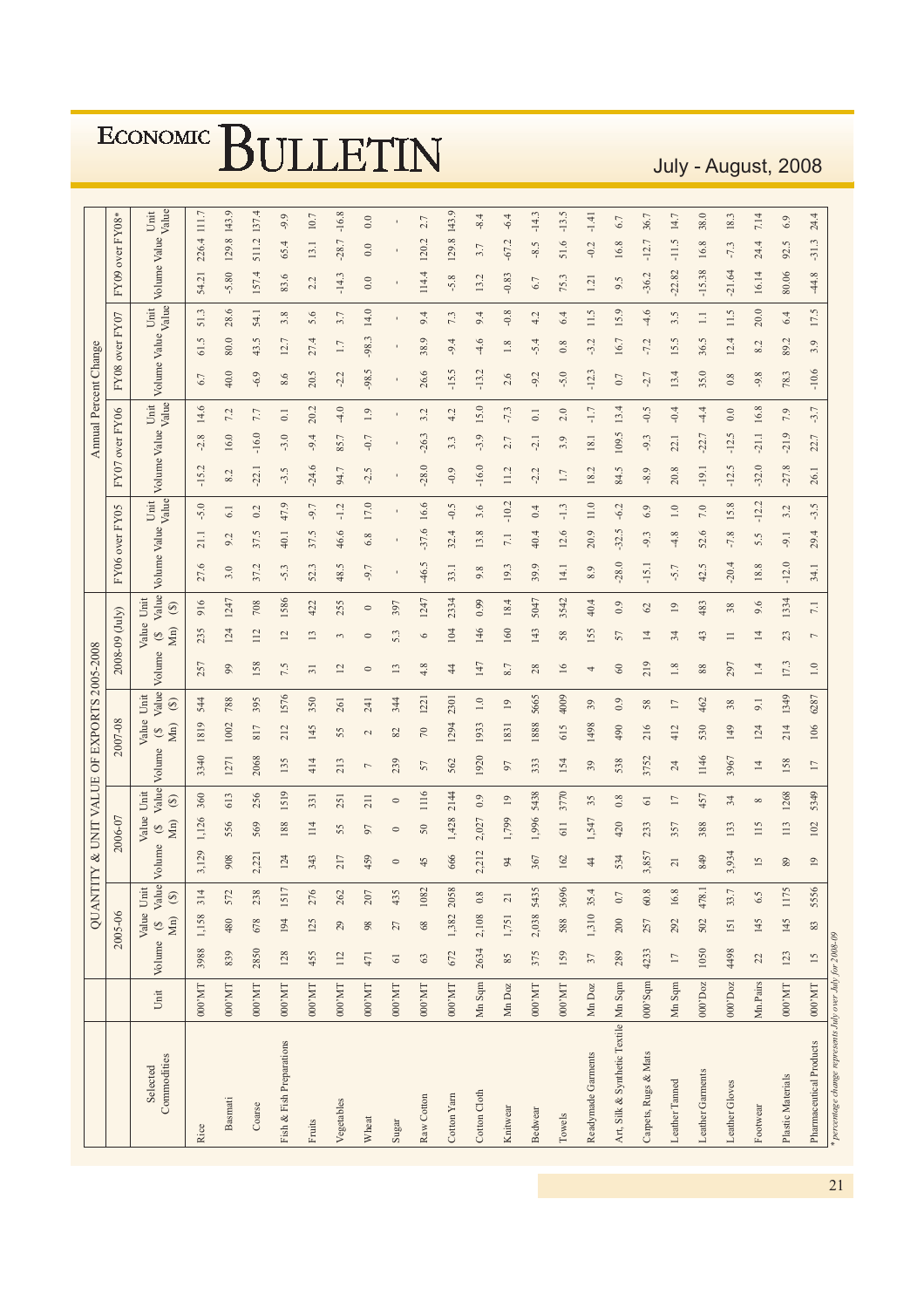July - August, 2008

|                                                                             |                           |                                     |                         | <b>QUANTITY</b>       |              |                                     |                        | & UNIT VALUE OF IMPORTS 2005-2008 |                                     |                        |                |                                     |                                                                |                |         |                 |              |           | Annual Percent Change |                  |                    |                  |                     |                |
|-----------------------------------------------------------------------------|---------------------------|-------------------------------------|-------------------------|-----------------------|--------------|-------------------------------------|------------------------|-----------------------------------|-------------------------------------|------------------------|----------------|-------------------------------------|----------------------------------------------------------------|----------------|---------|-----------------|--------------|-----------|-----------------------|------------------|--------------------|------------------|---------------------|----------------|
|                                                                             |                           |                                     | 2005-06                 |                       |              | 2006-07                             |                        |                                   | 2007-08                             |                        | 2008-09 (July) |                                     |                                                                | FY06 over FY05 |         |                 | FY07         | over FY06 |                       |                  | FY08 over FY07     |                  | FY09 over FY08*     |                |
| Commodities<br>Selected                                                     |                           | Value Unit<br>Unit Volume (\$ Value | Mn) $(\mathbb{S})$      |                       | Value Volume | Value Unit<br>Mn)<br>$\mathfrak{S}$ | Value<br>$\circledast$ | Volume                            | Value Unit<br>Mn)<br>$\mathfrak{S}$ | Value<br>$\circledast$ | Volume         | Value Unit<br>Mn)<br>$\mathfrak{S}$ | Value<br>$\begin{array}{c} \textcircled{\small 3} \end{array}$ | Volume Value   |         | Value<br>Unit   | Volume Value |           | Unit<br>Value         | Volume Value     | Value<br>Unit      |                  | Volume Value        | Value<br>Unit  |
| Wheat Unmilled                                                              | 000'MT                    | 816                                 | 133                     | 163                   | 136          | $\overline{4}$                      | 306                    | 1832                              | 860                                 | 469                    | 34             | $30\,$                              | 471                                                            | 91.3           | 42.7    | $-25$           | $-68.7$      | $-68.7$   | 88.0                  | 1969.3<br>1247.8 | 53.5               | 483.55           | 473.7               | $-1.7$         |
| Tea                                                                         | $000^{\circ} \mathrm{MT}$ | 127                                 | 223                     | 53<br>$\overline{17}$ | 112          | 214                                 | 1907                   | 102                               | 202                                 | 1976                   | $10.0$         | $\overline{21}$                     | 2115                                                           | $-5.6$         | $\Xi$   | $\circ$         | $-4.0$       | $-4.0$    | $8.8\,$               | $-8.8$           | 3.7<br>$-5.5$      | 36.41            | 52.1                | 11.5           |
| Spices                                                                      | $000^{\circ} \mathrm{MT}$ | $87\,$                              | 53                      | 609                   | 86           | 54                                  | 627                    | 133                               | 85                                  | 642                    | 10.5           | $6.8\,$                             | 646                                                            | 39.8           | 11.4    | $-20$           | 2.4          | 2.4       | 54.<br>$3.0\,$        | $\ddot{c}$       | 2.4<br>57.8        | $-1.12$          | 40.                 | 42.0<br>4      |
| Soyabean Oil                                                                | $1 \mathrm{M}$ .000       | 326                                 | $\overline{\mathbf{c}}$ | 659                   | 48           | $\frac{1}{4}$                       | 839                    | 108                               | 103                                 | 955                    | 0.5            | 0.7                                 | 1233                                                           | $-55.5$        | $-60.6$ | Ę               | 89.4         | 89.4      | 27.4                  | 123.5            | 13.9<br>154.5      | $-95.39$         | -92.                | 66.9<br>$\sim$ |
| Palm Oil                                                                    | $000^{\circ} \mathrm{MT}$ | 1663                                | 717                     | 431                   | 1710         | 916                                 | 535                    | 1766                              | 1614                                | 914                    | 86             | 107                                 | 1242                                                           | 8.6            | 2.0     | $\ddot{\theta}$ | 27.7         | 27.7      | 3.3<br>24.1           |                  | 70.7<br>76.3       | $-45.15$         | $-6.7$              | 70.1           |
| Sugar                                                                       | $000^{\circ} \mathrm{MT}$ | 1527                                | 623                     | 408                   | 587          | 260                                 | 44                     | 37                                | 15                                  | 403                    | 1.9            | $0.7\,$                             | 354                                                            | 472.7          | 609.1   | 24              | $-58.2$      | $-58.2$   | $-93.$<br>8.8         | $\infty$         | $-9.2$<br>$-94.3$  | $-59.$           | $-65.1$<br>89       | $-12.9$        |
| Pulses                                                                      | $1\rm{M},000$             | 479                                 | $174\,$                 | 363                   | 521          | 245                                 | 470                    | 334                               | 201                                 | 601                    | 39             | 26                                  | 672                                                            | 31.5           | 41.9    | $\overline{2}$  | 40.8         | 40.8      | 29.4                  | $-35.9$          | 28.0<br>$-18.0$    | 55.4             | 76.5                | 13.6           |
| Petroleum Products                                                          | $1 \rm M_\odot$ 000       | 6092                                | 2881                    | 473                   | 8586         | 3734                                | 435                    | 10205                             | 6158                                | 603                    | 857            | 753                                 | 878                                                            | 6.5            | 55.6    | 46.2            | 29.6         | 29.6      | $-8.0$                | 18.9             | 38.7<br>64.9       | 28.5             | 135.6               | 83.3           |
| Petroleum Crude                                                             | 1M.000                    | 8738                                | 3794                    | 434                   | 8208         | 3601                                | 439                    | 8636                              | 5222                                | 605                    | 588            | 535                                 | 909                                                            | 11.3           | 76.5    | 59.4            | $-5.1$       | $-5.1$    | 5.2<br>1.0            |                  | 37.8<br>45.0       | $-24.3$          | 45                  | 92.3<br>S      |
| Raw Cotton                                                                  | $1 \mathrm{M}$ .000       | ı                                   |                         |                       | 461          | 647                                 | 1402                   | 899                               | 2349                                | 2613                   | 30             | 47                                  | 1544                                                           | $\blacksquare$ |         | $\blacksquare$  |              |           |                       | 94.9             | 86.4<br>263.3      | $-52.$           | $-46.8$<br>$\infty$ | 12.8           |
| Synthetic Fibre                                                             | $000\,\mathrm{MT}$        | 162                                 | 261                     | 13<br>16              | 132          | 235                                 | 1787                   | 140                               | 1292                                | 9245                   | 13             | 25                                  | 1943                                                           | 98.8           | 77.5    | $-10.7$         | $-9.8$       | $-9.8$    | 6.2<br>$10.8$         |                  | 417.4<br>449.6     | 27.2             | 41.7                | 11.4           |
| Artificial Silk Yarn<br>Synthetic $\&$                                      | $000\,\mathrm{MT}$        | 132                                 | 237                     | 1803                  | 118          | 250                                 | 2118                   | 127                               | 287                                 | 2252                   | $\equiv$       | 25                                  | 2267                                                           | 85.4           | 82.3    | $-7.4$          | 5.4          | 5.4       | 7.7<br>17.5           |                  | 6.3<br>14.6        | 19.2             | 34.0                | 12.4           |
| Worn Clothing                                                               | $000^{\circ}$ MT          | 142                                 | $48$                    | 336                   | 157          | 56                                  | 354                    | $177\,$                           | 295                                 | 1671                   | $20\,$         | $\,8.0$                             | 404                                                            | 15.8           | 18.7    | 2.5             | 16.4         | 16.4      | 5.6                   | 12.8             | 371.4<br>431.9     | 45.0             | 59.6                | $10.1\,$       |
| Fertilizer                                                                  | $000\,\mathrm{MT}$        | 2445                                | 682                     | 279                   | 1479         | 450                                 | 305                    | 2029                              | 890                                 | 439                    | 125            | 98                                  | 779                                                            | 47.8           | 63.5    | 10.6            | $-33.9$      | $-33.9$   | 9.2                   | 37.2             | 44.0<br>97.6       | $\frac{111}{11}$ | 128.0               | 156.3          |
| Insecticides                                                                | $1 \rm M_\odot$ 000       | 34                                  | 114                     | 51<br>33              | 29           | 50                                  | 3319                   | 28                                | 101                                 | 3655                   | 3.1            | $\Box$                              | 3612                                                           | $-18.3$        | $-18.5$ | $-3.2$          | $-15.1$      | $-15.1$   | $-0.9$                | $-4.7$           | 10.1<br>4.9        | $-6.2$           | 5.1                 | 12.1           |
| Plastic Materials                                                           | $000\,\mathrm{MT}$        | 819                                 | 1020 1245               |                       | 816          | 1153                                | 1413                   | 823                               | 1309                                | 1591                   | 22             | 114                                 | 1568                                                           | 20.0           | 28.7    | 7.3             | 13.0         | 13.0      | 13.5                  | 0.9              | 12.6<br>13.6       | 0.9              | 8.7                 | 7.8            |
| Medicinal Products                                                          | $000^{\circ}$ MT          | $\overline{10}$                     | 336                     | 32238                 | 12           | 430                                 | 34957                  | 16                                | 540                                 | 34196                  | $1.3\,$        | $\overline{+}$                      | 31187                                                          | $-0.95$        | 14.9    | 16.4            | $28.1\,$     | 28.1      | 8.4                   | 28.3             | $-2.2$<br>25.5     | $-0.8$           | $-27.9$             | $-27.4$        |
| * percentage change represents July over July for 2008-09<br>Iron And Steel | $ $ DM.000                |                                     | 2726 1367               | 502                   | 2087         | 1191                                | 571                    | 2132                              | 624                                 | 293                    | 121            | 117                                 | 963                                                            | 45.6           | 53.6    | 5.4             | $-12.9$      | $-12.9$   | 2.2<br>13.8           |                  | $-48.7$<br>$-47.6$ | $-7.9$           | 50.7                | 63.6           |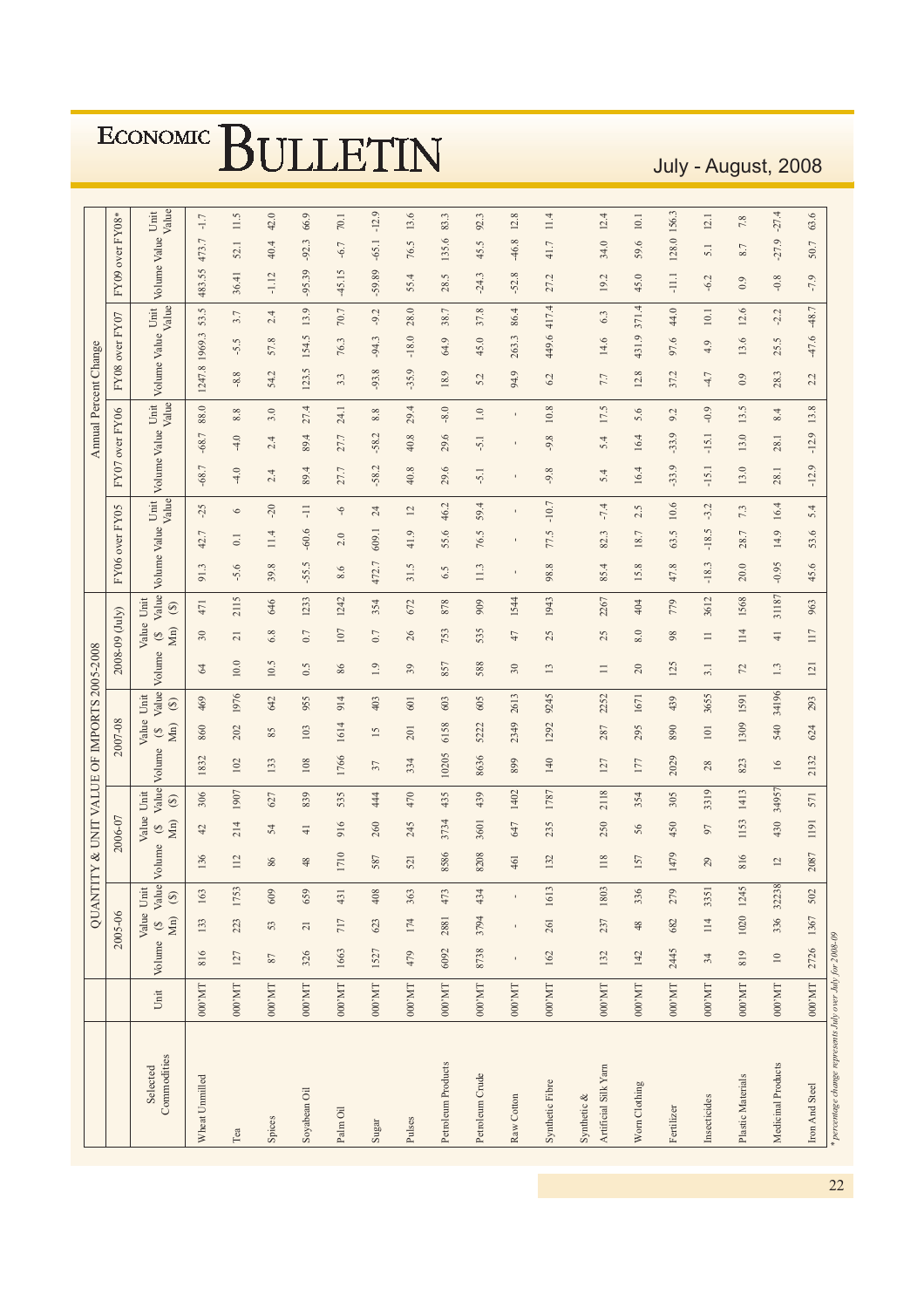### **Market Analysis**

measures

#### Market Review

**KSE** index  $falls$ 

Negative sentiments prevailed in the market during July as KSE-100 Index lost 1,705 points or 13.9% to close at 10.583.58 on July 31. 2008, while KSE-30 Index lost 2,324 or 16.2% to end the month at 12,001.67. Month-onmonth comparison exhibits a decline of 40% in average daily turnover to 83m shares as compared to 140m shares in June 08. The market during the month under review remained under heavy selling pressure due to political uncertainty, economic slowdown, rupee depreciation and law and order turmoil. These factors are resulting in capital flight from the country. Since the assassination of Ms Bhutto, market has witnessed net foreign selling of US\$ 350m, which shows that confidence of foreign investors is shaken up.



Ever widening twin deficit has been the burning issue on the economic front, which has put considerable effects on the inflation and rupee depreciation against greenback. To curb the inflation monster, SBP had to step in and raise the policy rate by another 100 bps on July 29. It had to be done as the previous increase in interim monetary policy had been diluted due to intensive government borrowing and subsequent inflation.

Political situation remained gloomy because of the tension between two major political parties, which threatened the future of the coalition. Law and order situation looked grim too due to ongoing military operation in the FATA. Gathering of the coalition forces on the western border of Pakistan created some

panic in the stock market causing benchmark KSE-100 Index to tumble. Judges' issue still remained unsolved and proving to be fatal for the coalition of PPP and PML (N).

In order to slowdown the negative trend in the market, Securities and Exchange Commission of Pakistan (SECP) changed the circuit breakers to  $1\%$  floor and  $10\%$  cap on 24th June 2008. But this measure could not do any miracle and after a spike of two days Corrective these measures lost their steam and created an enormous exit problem for the margin traders, as they could not square their positions in the market due to continuous lower lock prevailing in the market. To revert the situation, SECP brought the circuit breakers to the previous levels of 5% on 11th July 2008.

> To bail out the market, SECP decided to establish an Equity Market Opportunity Fund (EMOF) under the management of NIT. The market welcomed the news about this fund. but support eventually came on the 5th July 2008. This support fund is not expected to bring a magical turnaround in the market, however in dire times it can be useful to bailout the market.

> The KSE-100 Index remained volatile as it plunged by around  $1,375$  points or  $13.0\%$ during August 2008 to close at 9,208 while the KSE-30 Index dropped 1,800 points or 15.0% to 10,198. The average daily turnover during August was 103m shares compared to 83m shares during July. The market volatility can be mainly attributed to the political uncertainty, continued weakening of the Pak Rupee against the US dollar and selling pressure from both local and foreign investors. The net outflow of foreign funds according to SCRA figures during August 2008 (up to August 29) was US\$68.50m and the year to date inflow stands at US\$218.36m.

> The first week of the month saw the Index shed 905 points to 9,678 on August 6 due to combined effects of political and economic uncertainty as there were fears of the ruling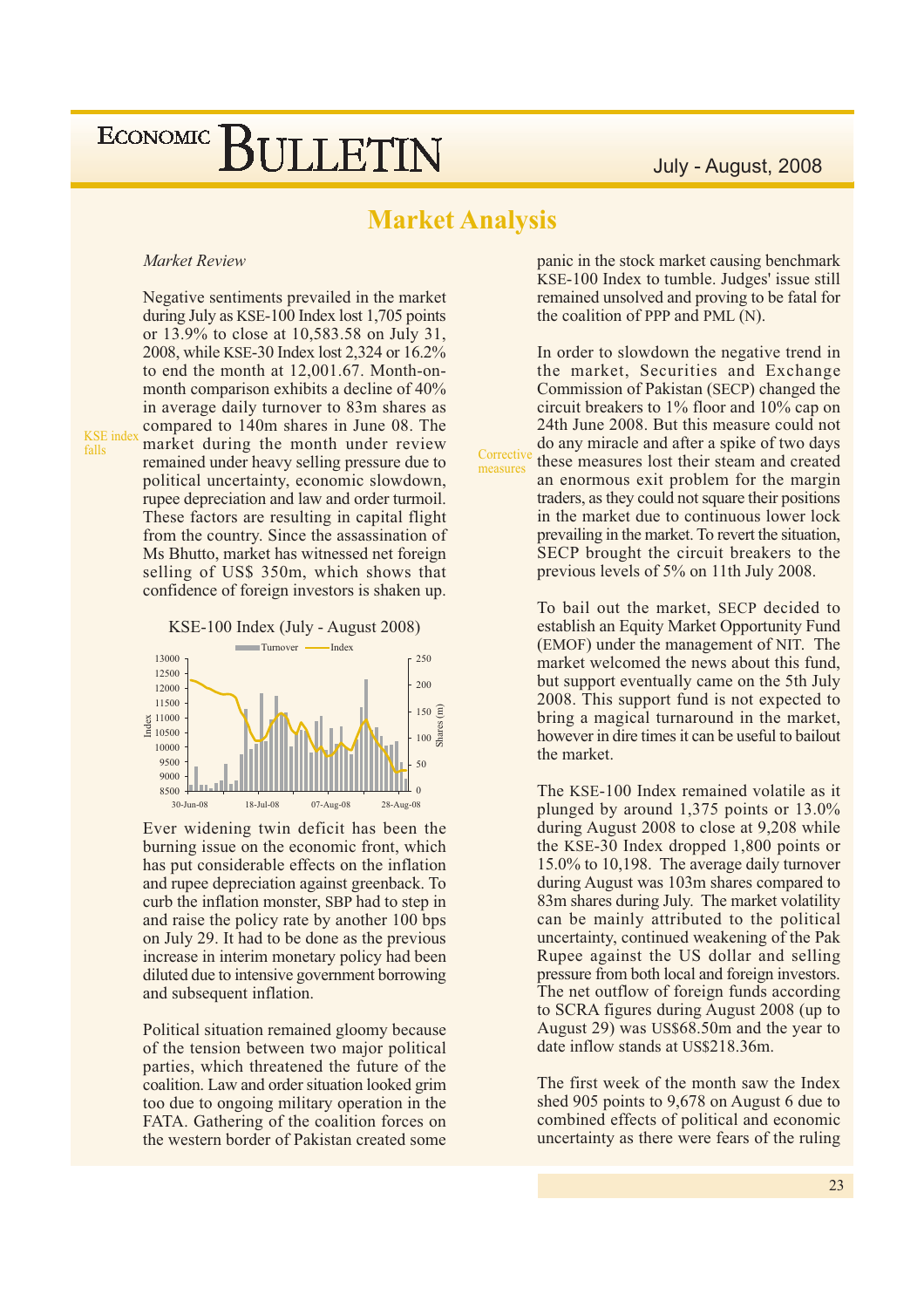coalition breaking up over the judges' restoration issue, President's impeachment and further downgrade of the country's credit rating. The Index recovered slightly over the next few days as Moody's decided to maintain its ratings for Pakistan and the Equity Market Opportunity Fund entered to support the market. Some of the political uncertainty ended on August 18 when President Musharraf in an address to the country announced his resignation with immediate effect. Instantly both the equity market and Pak Rupee experienced a spike. From August 6 to 19, the KSE-100 Index gained over 1,200 points to 10,919. However, the euphoria was shortlived as political uncertainty gripped the country again due to the judges' restoration issue as well as Moody's warning of a ratings downgrade 3 days after Musharraf's resignation if the government fail to focus on economic issues immediately.

Despite an understanding between the two largest parties (PPP and PML-N) in the ruling coalition regarding the restoration of all the deposed judges immediately following the ouster of the President, there remained differences over the timing and modality of such restoration leading to political uncertainty. This led to the PML-N to finally break away from the coalition on August 25 and announce its own candidate for the presidency. With the PML-N decision to sit on the opposition benches, we believe that this would have reduced the political uncertainty, however, the market sentiments remained negative for the rest of the month. On August 27, the KSE Board of Directors decided to place a floor based on the closing prices of securities of August 27.

#### July - August, 2008

The Pakistan market PE at 6.73x is trading at a 35% discount to the regional average of 10.40x. The regional average has picked up slightly from last month when it was 9.93x. Based on both PEx and PEG, Thailand is the Regional Valuation most attractive market in the region. Our estimate for sustainable market PEx is around 5.88x, which suggests that the market could slump further and thus, leading to a NEGATIVE

#### **Regional Valuation Comparison**

stance for the immediate term.

|             | 2009F      | 2009F              | 2009F     |
|-------------|------------|--------------------|-----------|
| Country     | <b>PEx</b> | EPS Growth $(\% )$ | PE/Growth |
| China       | 11.72      | 21.63              | 0.54      |
| Hong Kong   | 11.28      | 18.06              | 0.62      |
| India       | 11.29      | 23.59              | 0.48      |
| Indonesia   | 9.28       | 24.38              | 0.38      |
| Malaysia    | 10.42      | 10.62              | 0.98      |
| Pakistan    | 6.73       | 21.29              | 0.32      |
| Philippines | 10.90      | 15.07              | 0.72      |
| Singapore   | 11.01      | 14.88              | 0.74      |
| South Korea | 9.46       | 16.74              | 0.57      |
| Taiwan      | 12.18      | 14.18              | 0.86      |
| Thailand    | 6.48       | 23.04              | 0.28      |

Source: Thomson One Analytics, Date: August 28, 2008

With the month of Ramadan starting in the beginning of September as well as the Presidential election scheduled to be held on September 6, this could have a positive impact on the market. The election of a PPP president especially Mr. Zardari could lead to a modest rally in the market. Besides liquidity injection, the capital markets needs a confidence booster and so, it is important for the government to focus on stabilizing the economy as quickly as possible and policy direction. We would advise investors to exercise caution in the immediate term.

(Contributed by Taurus Securities Ltd, a subsidiary of National Bank of Pakistan)

Looking Ahead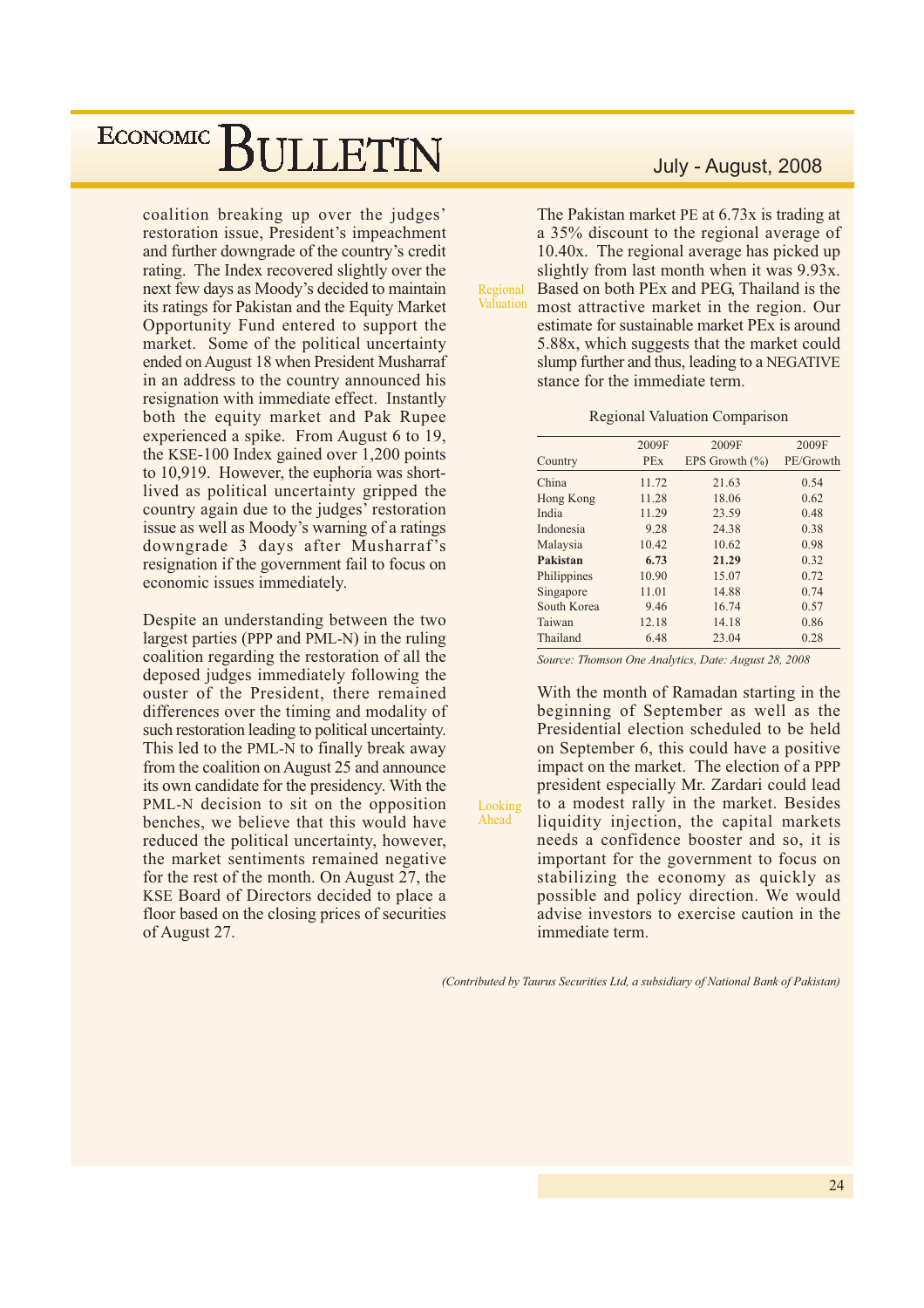### July - August, 2008

## ECONOMIC BULLETIN

### **Report/Book Reviews**

The Economy of Pakistan **Revised and Updated** Prof. Dr. Khawaja Amjad Saeed **Oxford University Press** 

An earlier edition of the book was published in 2005. The revised edition incorporates changes that have taken place in the economy, and also covers several issues that had not been included in the earlier edition.

The book has been well divided in three parts. Part I has been titled the Economic Framework, where the first chapter discusses Pakistan in the World Economy, chapter 2 talks about the country's macroeconomic framework and performance, while the other seven chapters cover the major sectors of the economy.

Part II is about Economic Planning and Policies. This section discusses the role of development planning, gives the history of economic planning in Pakistan; the various Plan periods, the non-plan period, the role of annual planning, the Ten Year Perspective Development Plan 2001-11, where its objectives have been discussed.

Besides this, this section also devotes a chapter each to policies with respect to the agricultural sector, industrial/infrastructural sector, commercial policies, monetary and fiscal policies, labour policies, manpower planning.

Part III of the said book, Economic Manifesto for Pakistan, suggests an Economic Strategy for each of the sectors of the economy. With regard to the agricultural sector, it has proposed measures to accelerate development; with respect to industry it talks about the role of public/private sector, incentives for private investment, the importance of maintaining law & order, the need to utilize resources for infrastructural development. In the area of resource mobilisation and public finance, it has discussed ways through which resources can be mobilised. It has given suggestions to improve balance of payments.

A wealth of information on main areas of the economy has been presented in this book.

Water Supply in Karachi **Issues and Prospects** Noman Ahmed **Oxford University Press** 

Water supply is an essential service for the sustenance of urban settlements everywhere. Karachi, the largest city of Pakistan has become one of the most populous cities of the world, with an exceptional growth in its population. As a consequence, it faces a number of issues and water supply is a major problem facing the residents of this metropolis.

This book is based on extensive research and fieldwork undertaken to investigate the various formats of water supply service in Karachi. It explores the status and working of formal and informal alternatives in the water supply service.

The first chapter of the book compares the arrangements of urban water supply in developing countries. Chapter 2 of the book discusses the alternative arrangements in water supply. There is a review of literature on urban water supply, its various facets — water supply systems, production, treatment, distribution, storage, pricing, operation and maintenance, cost recovery etc.

The review of literature showed that water supply was undertaken through a variety of formats other than the conventional system. These alternatives to conventional supply were important as they catered to a variety of consumer groups, not necessarily marginal/low income communities.

Chapter 3 discusses the water supply in Karachi. Three case studies have been undertaken to study water supply in Karachi's planned and unplanned urban areas; retail beneficiaries of bulk water supply arrangements and awami tanks in low income settlement. Chapter 4–6 provide details of case studies undertaken.

Chapter 4 talks about water supply in planned and unplanned areas. Several issues have been covered in the study which include profile, status, arrangements for alternative sources